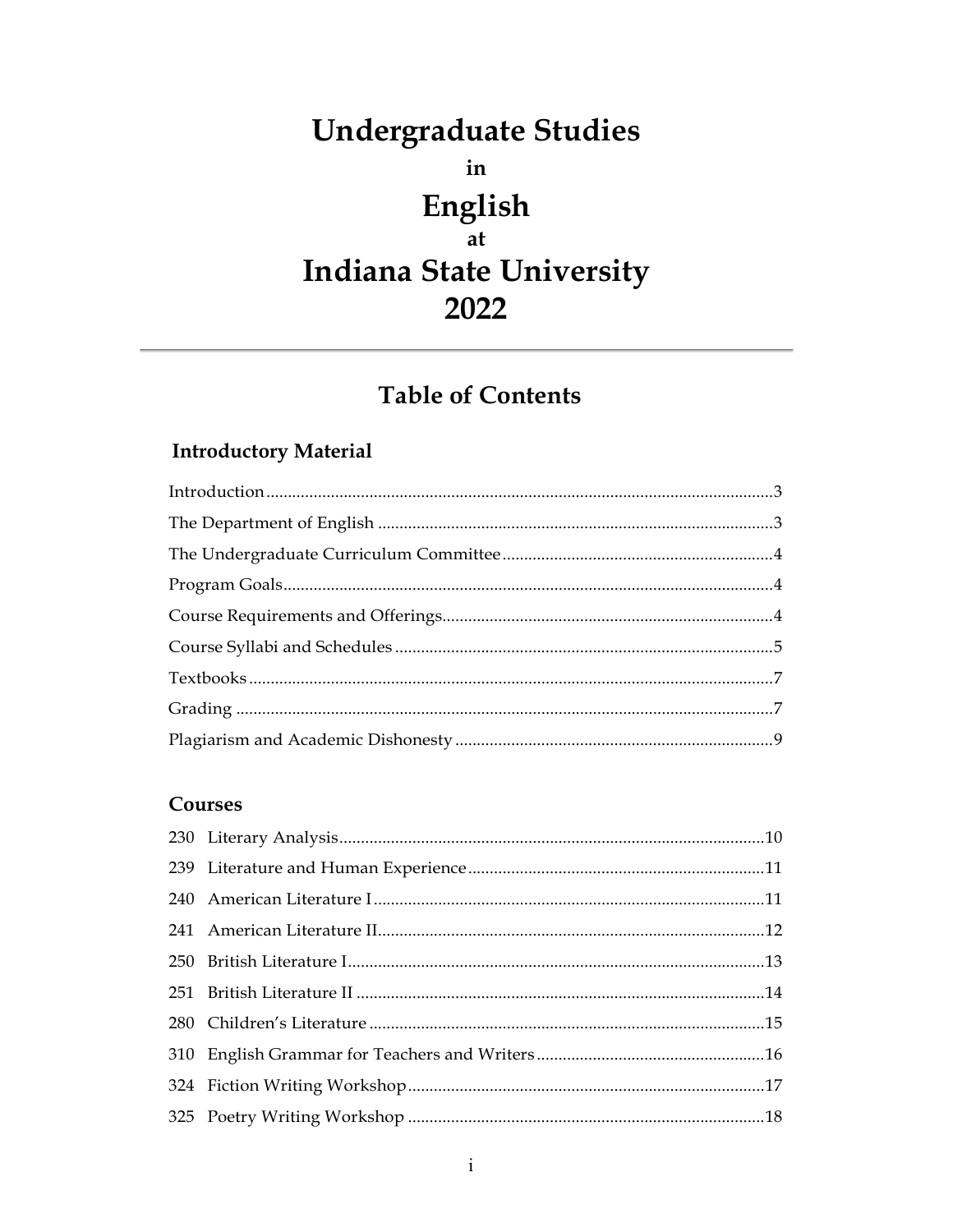| 329 |  |
|-----|--|
| 335 |  |
| 338 |  |
| 339 |  |
| 340 |  |
| 346 |  |
| 410 |  |
| 418 |  |
| 447 |  |
| 460 |  |
| 462 |  |
| 463 |  |
| 484 |  |
| 485 |  |
| 486 |  |
| 487 |  |
| 492 |  |
| 495 |  |
|     |  |

# Appendices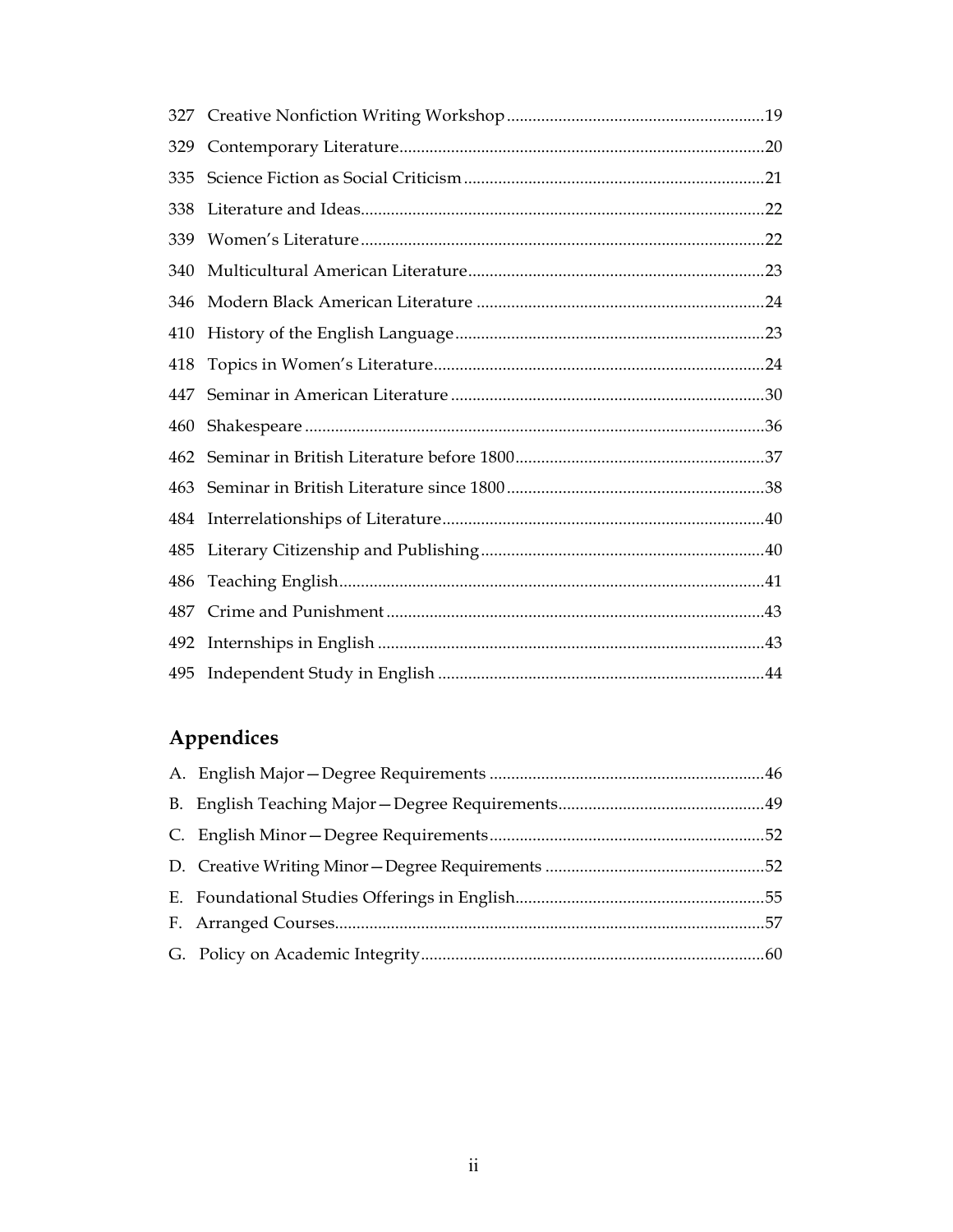# **Undergraduate Studies in English at Indiana State University 2022**

## *Introduction*

*Undergraduate Studies in English at ISU (USiE@ISU)* is the official document of the Department of English concerning the undergraduate programs in English at Indiana State University. This document contains descriptions, rationales, goals, and policies adopted by the Department of English on April 4th, 2022.

The main purpose of the document is to define the general nature and scope of our department, programs, and courses, while leaving the specific planning and teaching of the courses tofaculty members.

# *The Department of English*

The Department of English at ISU has a long history of educating students regarding the fields of creative writing, language, literature, and teaching, both through robust curricular offerings and a variety of extracurricular opportunities. The Department has also long overseen a number of offerings in Foundational Studies coursework and oversees the University's Writing Center.

Beyond the classroom, the Department offers a number of opportunities for scholarly and professional engagement, including the Bash Lectures in Modern American Literature; the Joseph S. Schick Lectures in Literature, Language, and Lexicography; the Theodore Dreiser Visiting Writers Series; our student-run ISU literary journal, *Allusions*; and our national literary journal, *Plane Tree Review*.

We also offer a number of English scholarships in support of our students, including the prestigious Hazel Tesh Pfennig Memorial Scholarship, and we maintain an active chapter of the English Honor Society, Sigma Tau Delta. Additionally, the Department's student-led Creative Writing Society promotes ISU's creative writing culture through workshops, readings, and talks by established authors.

The Department of English faculty are regionally, nationally, and internationally accomplished in a variety of scholarly fields with an impressive array of publications, awards, and leadership positions, and they are equally dedicated to dynamic and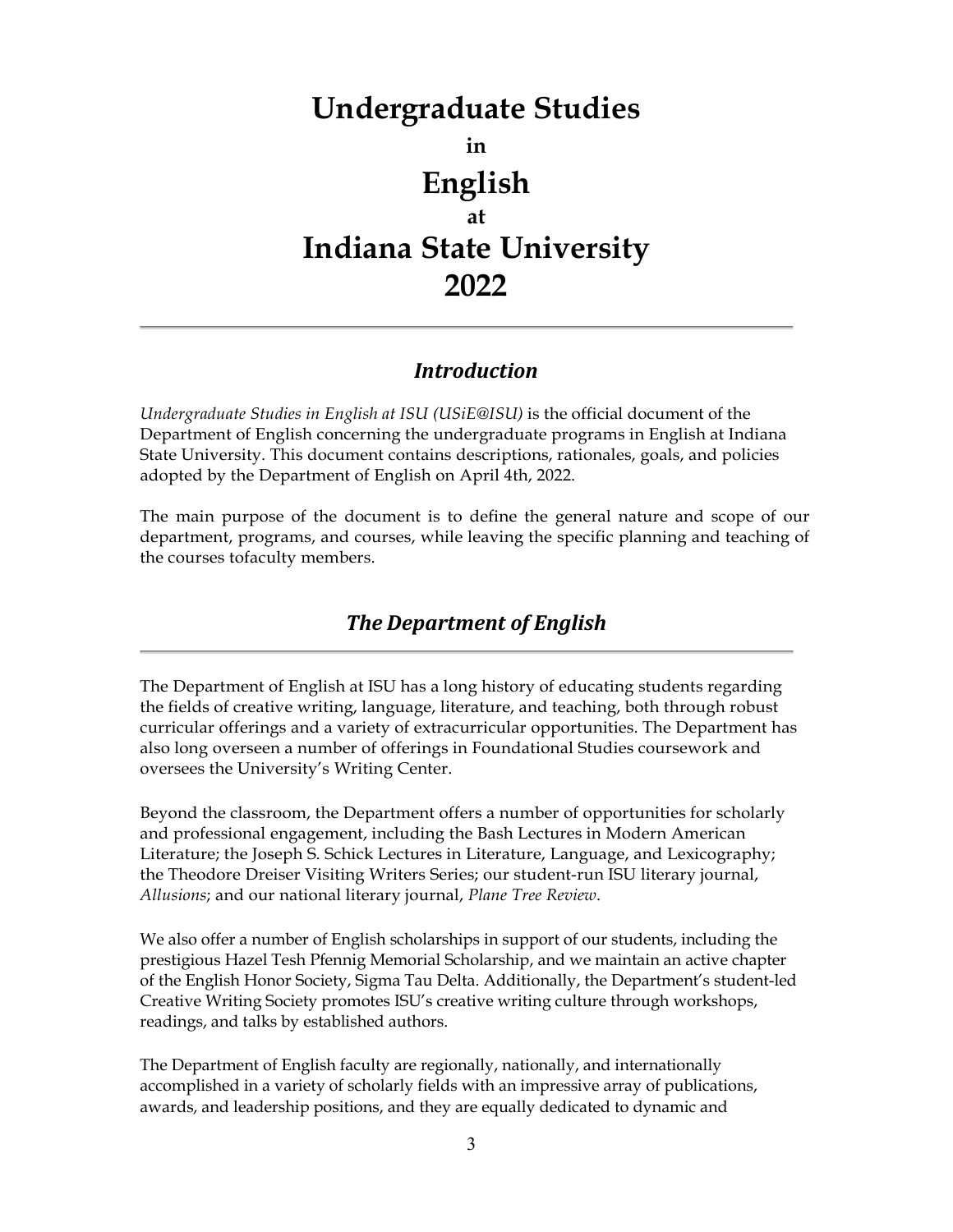engaging classroom instruction for our majors and the ISU student body as a whole. Our faculty work closely with students throughout their time at ISU to ensure their education in English is a holistic and useful foundation for their future endeavors.

## *The Undergraduate Curriculum Committee*

The Undergraduate Curriculum Committee is appointed by the Chairperson of the Department. It is chaired by the Director of Undergraduate Studies and includes five regular members; in addition, the Director of Graduate Studies, Director of Writing Programs, Director of Creative Writing, and the Chairperson serve as ex-officio members. The Committee is responsible for devising and revising the undergraduate curriculum, reviewing course proposals, and preparing rationales and policies for teaching the courses.

When the Undergraduate Curriculum Committee proposes curricular changes to the program, the changes are subject to review and approval by the Department faculty before being submitted for review and approval by College and University committees.

The Rhetoric & Composition and Creative Writing programs in the Department of English are overseen directly through two Departmental committees: the Composition Committee and the Creative Writing Committee. While *USiE@ISU* contains pertinent information for all undergraduate programs, courses, majors, and minors in the Department, two supporting documents overseen by these committees—*Writing at ISU*  and *Creative Writing at ISU*—offer further information on those programs, their accompanying coursework and electives, and the various roles they fill within the Department.

Undergraduate curricular changes that originate in another committee will be approved by the Undergraduate Curriculum Committee before being forwarded to the full Department.

## *Program Goals*

Reading, writing, and critical analysis are essential for successful academic work, both within the Department of English and across the University. The courses described in *USiE@ISU* offer opportunities for our undergraduate students to learn and grow in preparation for a wide variety of professions and experiences, both before and after graduation, by helping them develop as readers, writers, and thinkers with advanced skills in written argumentation, organization, disciplinary understanding, documentation, and technical/mechanical skills. Our programs emphasize the transferability of these skillsets, with an eye toward not only the various disciplines within English Studies, but also the career readiness of our students upon graduation.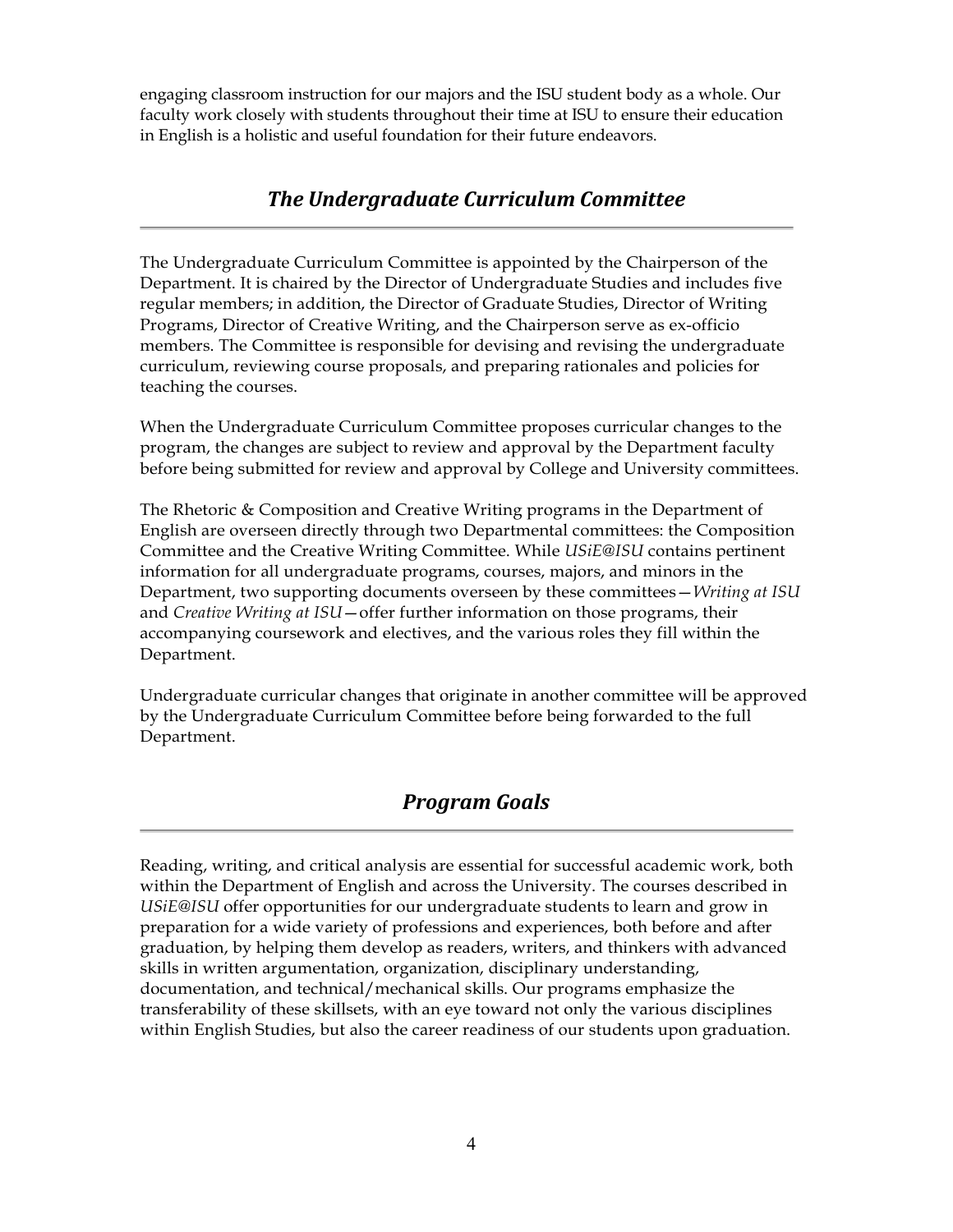English majors at Indiana State University complete one of two major programs: English or English Teaching. (Students in the English major program also choose a concentration in either Literary Studies or Creative Writing.) The English major requires the completion of 48 hours of major coursework in the Department of English, in addition to any Foundational Studies requirements not met by major coursework. The English Teaching major requires the completion of 49 credits of major coursework in the Department of English and 30 credits of major coursework in the Bayh College of Education, in addition to any Foundational Studies requirements not met by major coursework. English minors complete 24 credits of coursework in the Department of English. Creative Writing minors complete 18 hours of coursework in the Department of English. Five appendices provide detailed information on both majors, both minors, and Foundational Studies requirements: Appendix A: "English Major—Degree Requirements"; Appendix B: "English Teaching Major—Degree Requirements"; Appendix C: "English Minor—Degree Requirements"; Appendix D: "Creative Writing Minor—Degree Requirements"; and Appendix E: "Foundational Studies Offerings in English."

## *Course Syllabi and Schedules*

The Department of English adheres to the policy in the 2021 *Indiana State University Faculty Handbook*:

> Faculty members are required to prepare course outlines or syllabi for their courses…. An outline of each course shall be available to students from the beginning of each term. Course outlines and syllabi should be published and accessible to students throughout the term. Faculty are expected to inform students of revisions to the information provided in course outlines and syllabi when they are made. (310.1.2)

Because syllabi provide a comprehensive description of individual courses, they need to include a wide variety of information. In additional to describing the course and providing useful information, the statements of policy also establish an implicit "contract" for the operation of the course.

The following guidelines apply to syllabi and schedules prepared for regularly scheduled classes; separate guidelines for arranged courses—English 492 (Internship in English) and English 495 (Individual Studies in English)—appear in Appendix F.

Although no two syllabi are the same, good syllabi include common elements.

*Identifying Information:* A syllabus should contain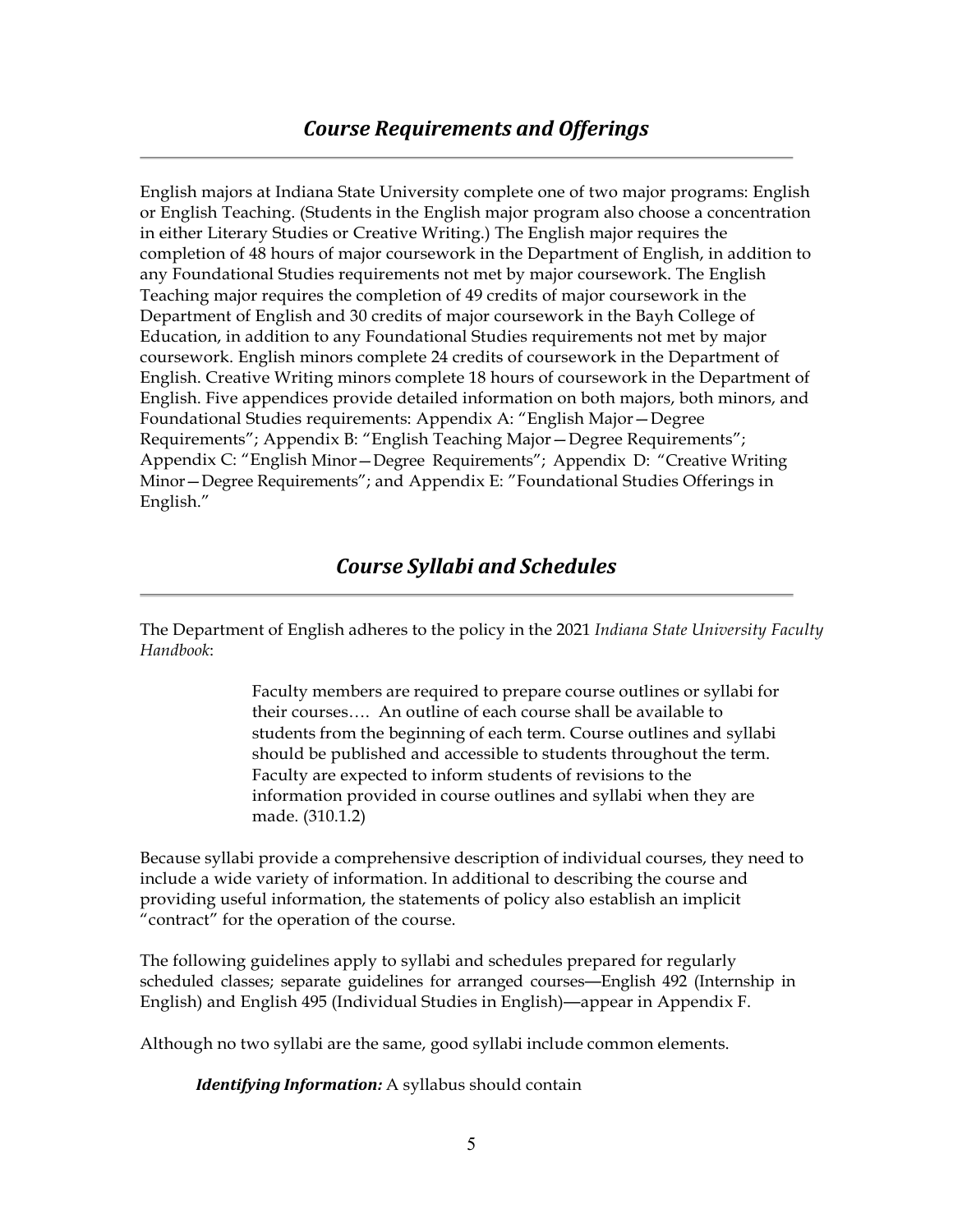- the course number and official title.
- the semester and year.
- the meeting time and the room.
- the instructor's name, office number, telephone number, e-mail address, and office hours.

*Course Information:* A syllabus should contain

- the official course description from the *Indiana State University Undergraduate Catalog*.
- a brief rationale for the course.
- an explanation of where the course fits within the major or minor.
- an explanation, when appropriate, of where the course fits within the Foundational Studies program.
- a list of prerequisites, when applicable.
- the course goals, including but not limited to those contained in *Literature and Language at ISU*.
- a clarification, when appropriate, of other Foundational Studies requirements.
- All required University policies: a disability statement, an academic freedom statement, a laptop policy statement, a statement regarding student disclosures of sexual misconduct, and any other policies enacted by the University for inclusion in course syllabi.

#### *Textbooks and Other Class Materials:* A syllabus should contain

- full citations for the textbooks required for a course, including edition, when necessary, and ISBNs for texts that are available from online booksellers.
- full titles for custom course materials or Open Education Resources (OERs) and information about where the resource(s) can be found.
- detailed descriptions of required class materials (dictionaries, notebooks, bluebooks, folders, and other items).
- information on recommended texts and materials.

#### *Course Policies:* A syllabus should contain

- policies on attendance and explanations of how it affects performance in the class and the calculation of the final grade; distinctions between excused and unexcused absences—if made—should be explained.
- policies on due dates for assignments, including circumstances for extending deadlines or the late submission of coursework.
- policies for mode of paper submission (hard copy, electronic submission through LMS, e-mail submission, etc.)
- policies on plagiarism and Academic Integrity, with a clear reference to ISU's "Code of Student Conduct" document (see Appendix G for the section titled "Defining Academic Integrity Misconduct").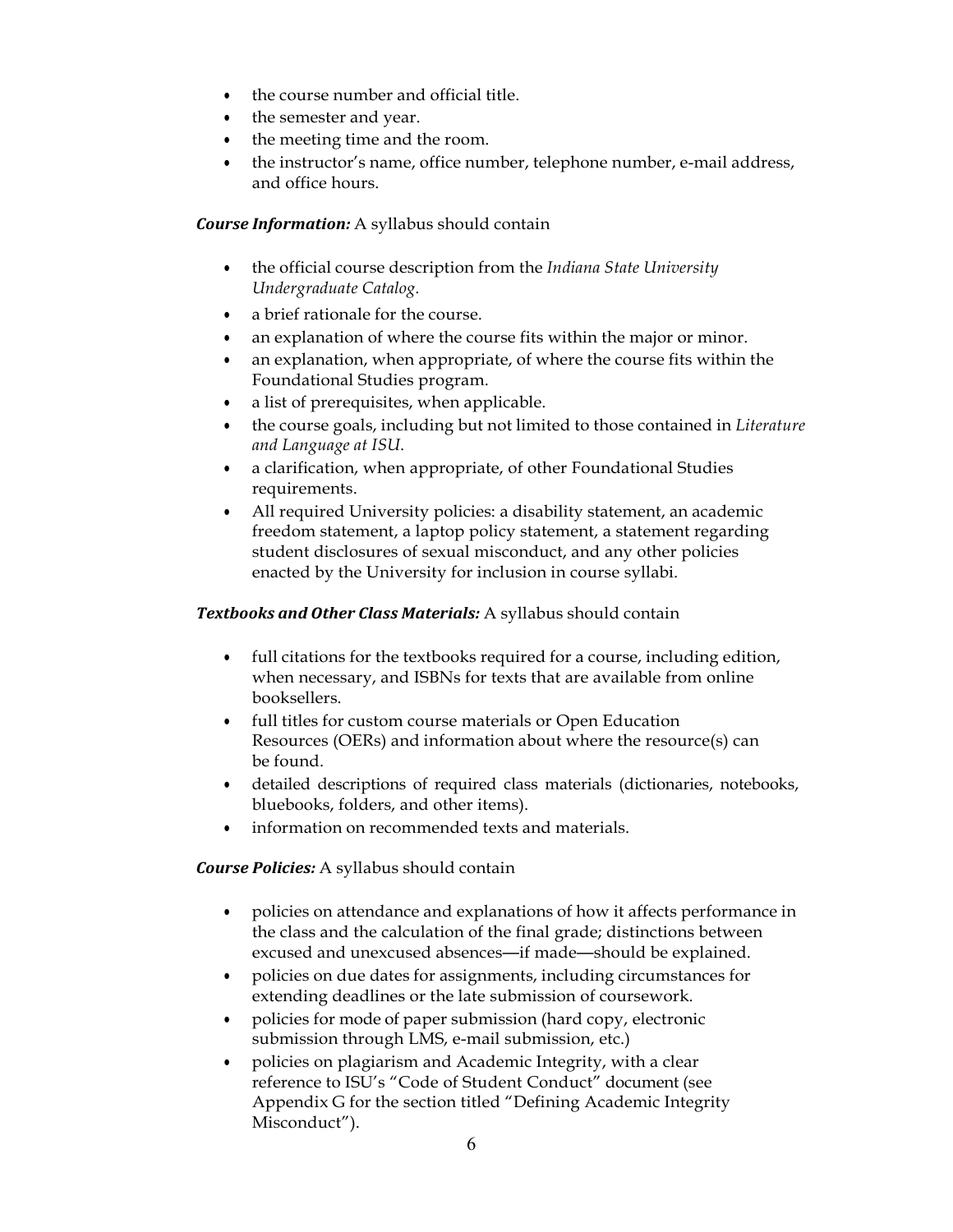- policies on incomplete or unsubmitted work.
- policies, in addition to the University Laptop Policy, about the specific use of or ban on electronic devices such as cell phones, smart watches, and so on.
- policies of manuscript preparation (i.e., MLA style, 9th edition)

*Course Requirements:* A syllabus should contain

- a description of written work required for the course, including brief explanations of the number, type, and length of papers.
- an explanation of the number and kind of exams required for the course, with brief explanations of coverage (for example, comprehensive) and testing formats.
- an explanation of the number and type of presentations or projects.
- an explanation of other course requirements: faculty-student conferences, journals, panel discussions, portfolios, and so on.
- an explanation of participation requirements, including comments on expectations for completing in-class work.

*A Schedule of Course Activities:* A syllabus or a separate first-day handout should contain

- identifying information (course number, semester, instructor), if the schedule is presented as a separate document.
- a day-by-day listing of activities.
- a brief description of each day's activities, including reading or writing assignments to prepare for the day.
- materials (textbooks, handouts, online resources, other items) that are needed each day.
- easily identified due dates for major work: exams, papers, presentations, projects, panel discussions.

*Information on Grade Calculation:* A syllabus or a separate first-day handout should contain

- a table, outline, list, or easily interpreted form that identifies all graded work for the course.
- an explanation of the proportional value of all graded work.

*Other Kinds of Information:* A syllabus or a separate first-day handout may contain

- a philosophy for teaching the course.
- responses to frequently asked questions about the course.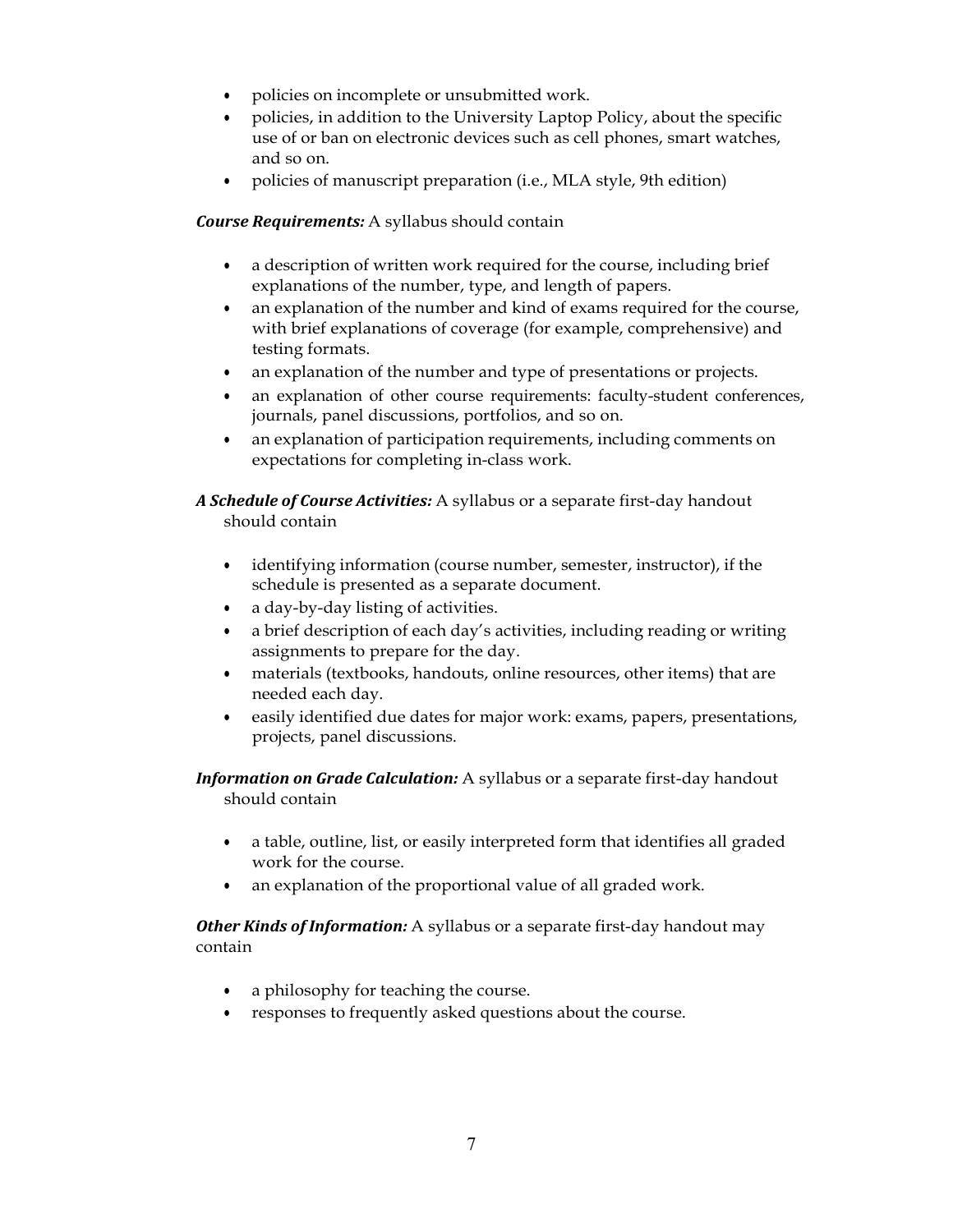Faculty are free to select textbooks for their courses, but they should do so in accordance with the descriptions, rationales, and policies for each course, as outlined in *USiE@ISU.*

## *Grading*

Although each faculty member's individual grading system is unique, commonalities should exist to ensure that faculty and the Department are not perceived as capricious or idiosyncratic. The following guidelines may be helpful in diminishing disparities in grading:

- Student grades should be based primarily upon their performance on exams and written work.
- The patterns for determining students' grades should be shared at the beginning of a course, so that students know the percentage value of each exam, paper, or project. Because students' skills develop throughout a course, extra weight may be given to work toward the end of the term. Thus, while all graded work may be considered in computing grades, final grades are not necessarily flat averages of all grades.
- The Department of English adheres to the University policy that requires a class meeting during the final two-hour examination period for on-campus courses, as scheduled by theVice President for Academic Affairs:

The two-hour final examination period assigned is part of the total commitment required for completion of a course,and it is scheduled to provide a longer class period for theadministration of a comprehensive examination.

Exceptions may be made in courses in which individual student projects, term papers, demonstrations, or performances are more suitable measures of achievement…. A faculty member may elect not to require a final written examination but is obligated to hold the class insession during the scheduled final examination time period. (*Indiana State University Faculty Handbook* 310.1.4)

• There is no "curve" in our literature and language classes (i.e., no preset quota of *A*s, *B*s, etc.). If an entire section, for example, should do what experience tells us is above-average work, the entire class should earn above-average grades; the contrary is also true.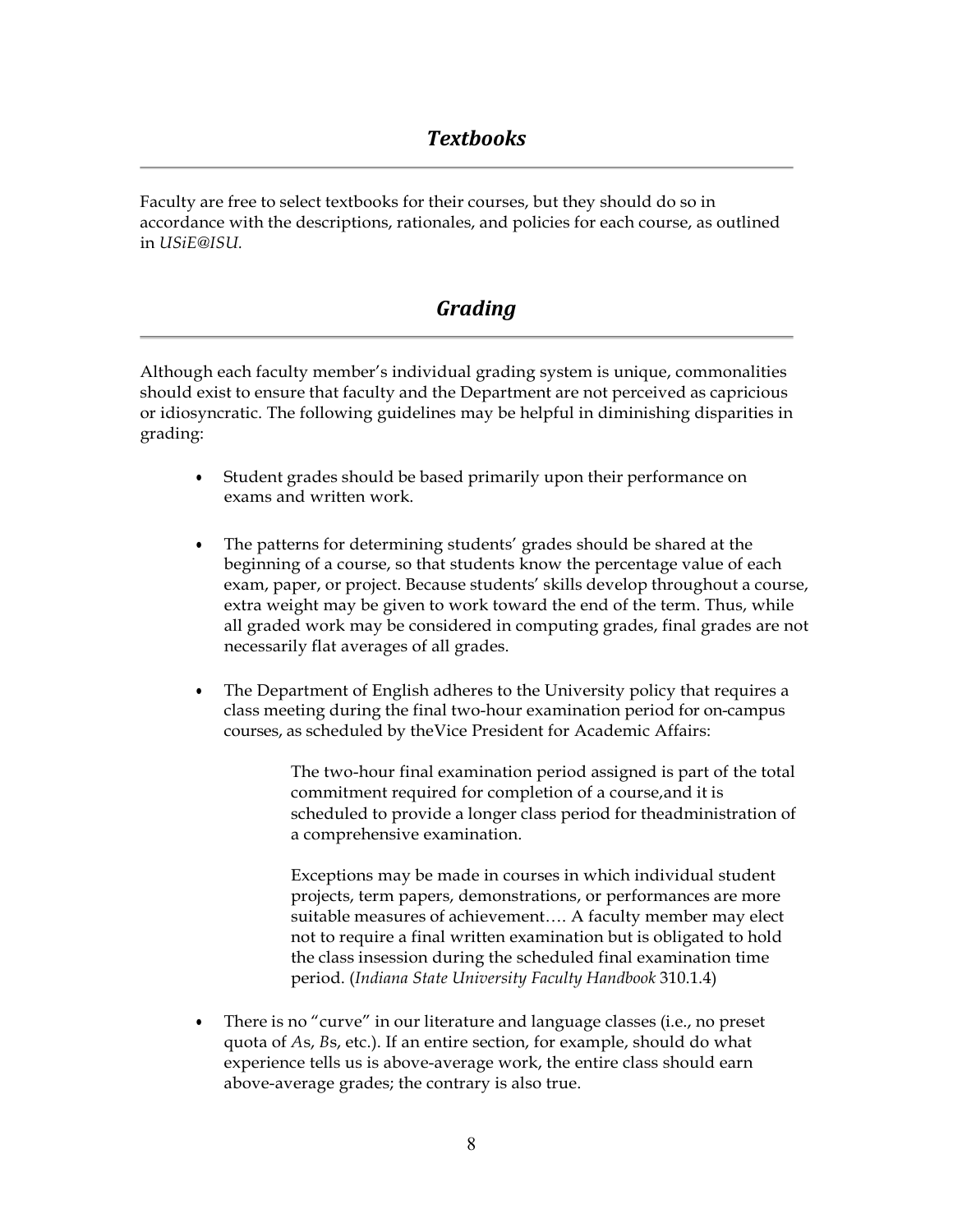- Students are expected to attend class and to participate in course activities. Faculty should describe in their syllabi how attendance and participation influence course grades.
- Students are expected to submit all work (daily work, as well as major papers and projects) on time. Faculty should specify the penalties that result when work is submitted late or not at all.
- If faculty allow for extra-credit work that can be used for grade improvement, the option must be made available to *all* students in a course. Since the operative term is *extra*, students must have completed all primary, graded work for the course.
- If faculty assign group projects or presentations with group grades, they should clearly describe the pattern for determining those collective grades.
- Faculty should be prepared to explain their grades. To that end, faculty should maintain clear, complete records of grades for individual exams, papers, attendance, and other matters that determine students' final grades. (While faculty are welcome to keep records in whatever format they choose, they must also meet the University policy for use of the LMS gradebook feature).

## *Plagiarism and Academic Dishonesty*

The Department of English adheres to the University's plagiarism policy as presented in the *Indiana State University Code of Student Conduct* (see Appendix G for the full statement).

Beyond legalism, we recognize that plagiarism persists and that we are obliged to forestall and prevent it whenever possible. We can forestall plagiarism caused by ignorance by informing students of the nature and gravity of plagiarism, by instructing them in methods of writing summaries and paraphrases, and by teaching them how to document their sources fully and accurately. We can forestall, to some degree at least, intentional plagiarism by making our assignments so precise that it will be difficult to locate prefabricated papers and by monitoring students' work throughout the planning, drafting, and revision of papers. To further reduce the possibility of plagiarism, as well as protect students' privacy, faculty should not leave papers in unmonitored, generally accessible areas, such as in the hallways or workrooms.

Faculty should make clear to students—in syllabi or in separate handouts—their individual policies for handling instances of plagiarism.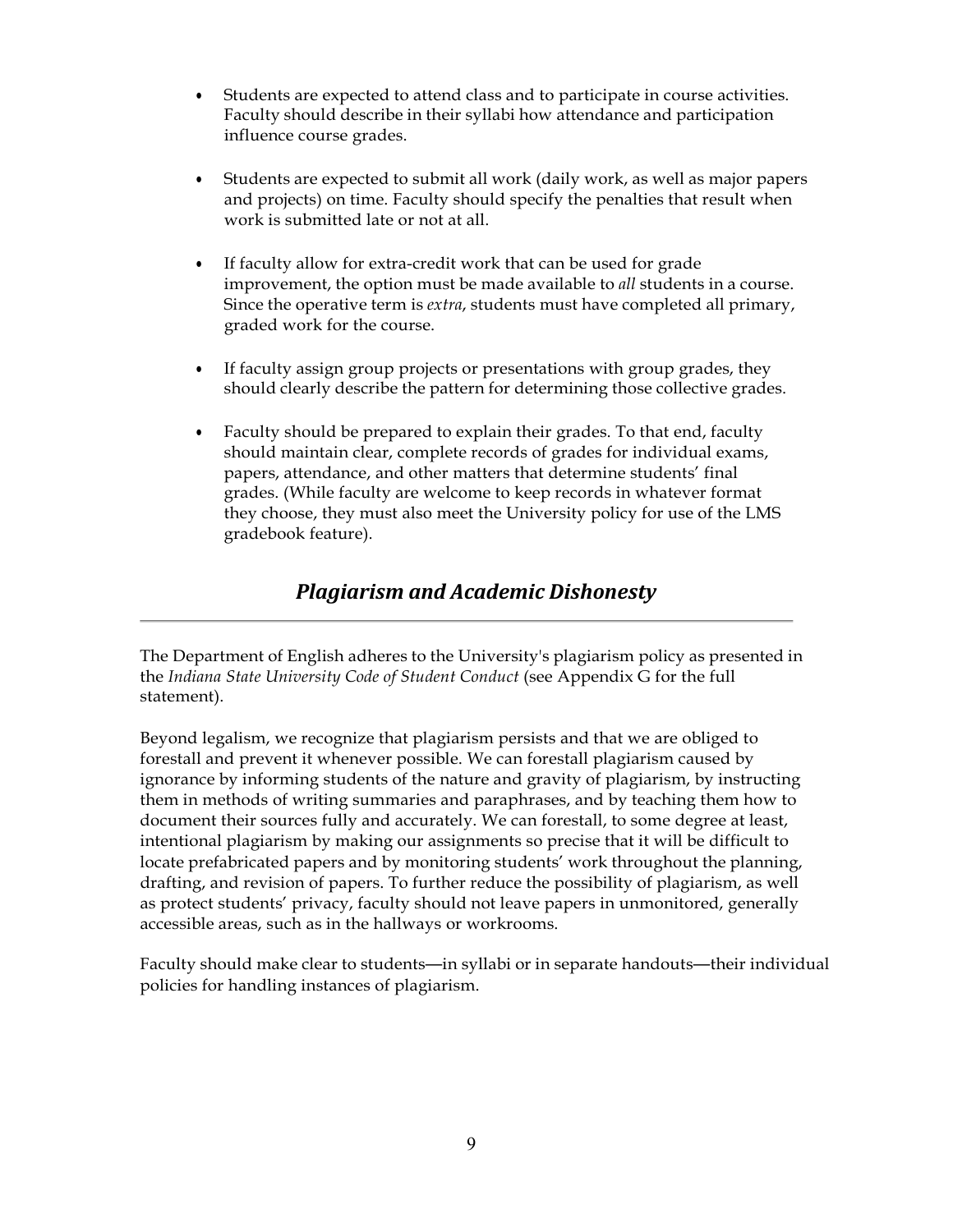**230 Literary Analysis**—An introduction to the study of fiction, poetry, and drama through close reading and interpretation using contemporary critical approaches. Emphasis on genre distinctions, formal elements, terminology, conventions, traditions, themes, and theories of criticism.

English 230, Literary Analysis, is a foundational course intended to be taken by English majors and minors during the freshman year. Its purpose is to prepare students for more advanced literature courses by developing basic skills in reading, interpreting, analyzing, discussing, and writing about literary texts. Through analysis of several short stories and a novel, the course familiarizes students with definitions of plot, narration, point of view, character, setting, symbol, and theme. After learning to recognize the formal elements of fiction, students then learn how to look at a text from a variety of critical perspectives, such as psychoanalytic, feminist, reader response, and new historicist approaches. Moving on to poetry, the course integrates these approaches into the analysis of poems that illustrate such elements as speaker, situation, subject, tone, language, word play, metaphor, sound, rhyme, meter, internal structure, and external form. In the final unit on drama, students read several plays ranging from a classic tragedy and a Shakespearean comedy to an example of modern realism.

■ Required for English and English Teaching majors, as well as English minors.

After students complete English 230, they should be able to

- demonstrate the analytical skills needed for further literary study.
- understand standard literary terminology.
- recognize the basic elements of three main genres: fiction, poetry, and drama.
- analyze literature from a variety of critical perspectives, including formalism, psychological, feminist/gender studies, reader response, and historical/cultural.
- write explications and critical essays citing textual evidence.
- apply the principles of close reading in their discussions of and in their writing about literature.
- express themselves clearly in both written and spoken forms.
- apply critical thinking skills when reading, writing, speaking, and listening.

**239 Literature and Human Experience**—Understanding how writers have imagined and represented human experiences through the study of recurrent themes in literature. *Foundational Studies Credit: Literary Studies.*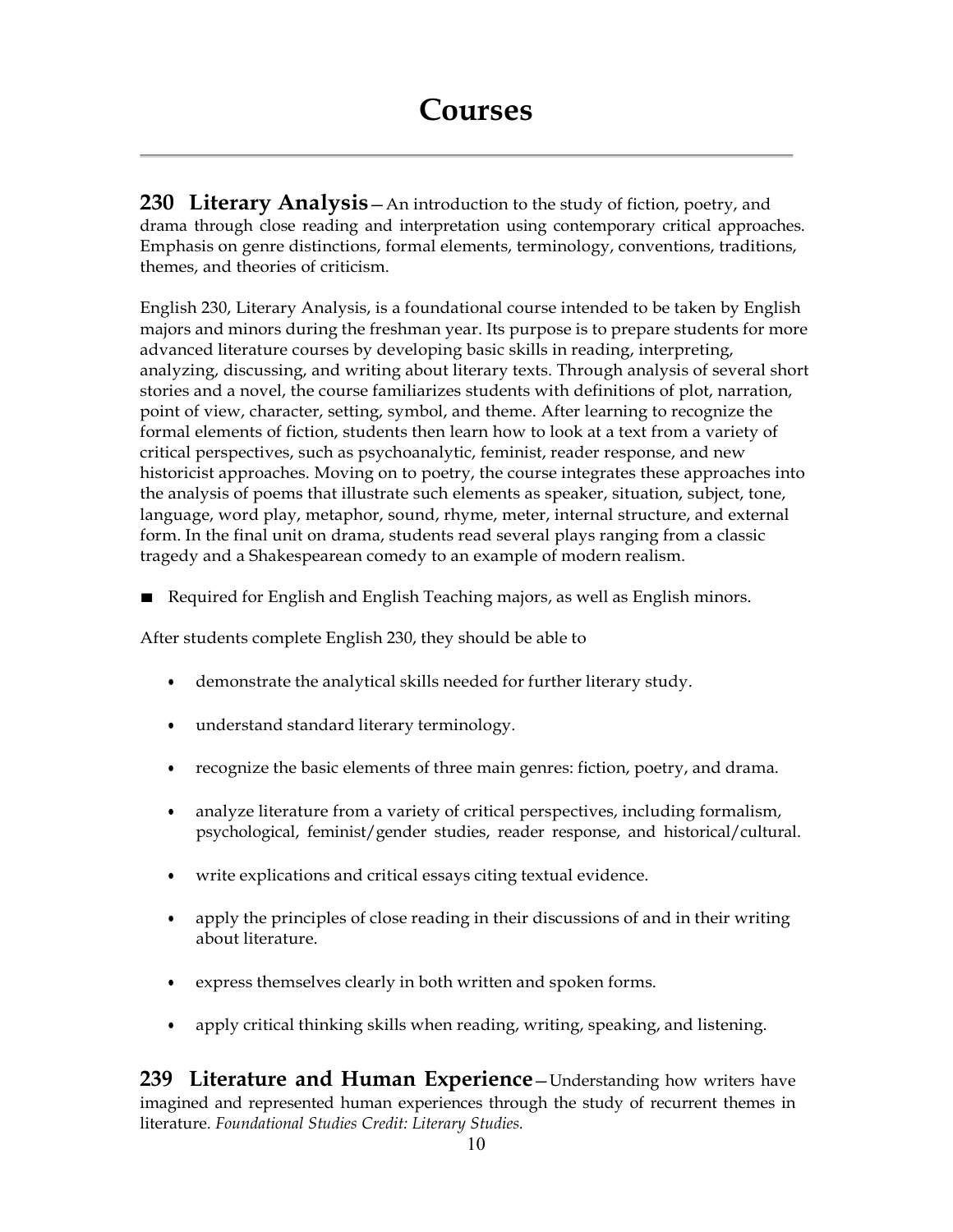English 239, Literature and Human Experience, is a Foundational Studies course that introduces students to literature that reflects on some aspect of human experience by focusing on a theme chosen by the faculty member teaching the course. In an effort to help students "connect writing to literary, cultural, and historical contexts," each section of English 239 focuses on a distinct theme, thereby allowing students to explore their individual interests (Foundational Studies 2010). Past English 239 course themes have included "The Rural American Experience," "Adolescence," and "Disease, Disaster, and the Undead," among others. The course explores a variety of texts—poetry, fiction, nonfiction, and sometimes drama, film, or music—and uses reading, writing, discussion, group work, and presentations to ensure that students' experiences with literature are multidimensional.

After students complete English 239, they should be able to

- write about elements of literary texts—themes, techniques, motifs, and so on.
- discuss ideas that are intrinsic to the literature.
- form and express independent judgments about literary works.
- articulate the ways in which literary works reflect individual and societal experiences.
- apply the principles of close reading in their discussions of and in their writing about literature.
- express themselves clearly in both written and spoken forms.
- apply critical thinking skills when reading, writing, speaking, and listening.

**240 American Literature I**—A foundational survey of American Literature from Colonial times to 1865.

English 240, American Literature I, is the first half of the American literature survey. As a foundational course, its primary goal is to provide students with familiarity and background in the study of significant early American writers of the old and new canon. The scope of the course is broad, rather than specialized, addressing several writers, periods, and movements as manifested in poetry, fiction, drama, and nonfiction. Through class discussions, projects, exams, papers, and other writings, students develop their ability to understand, analyze, and synthesize central issues in American literature in order to prepare themselves for more specialized study in subsequent courses.

■ Required for English and English Teaching majors, as well as English minors.

After students complete English 240, they should be able to

• demonstrate a fundamental understanding of the most significant writers, works,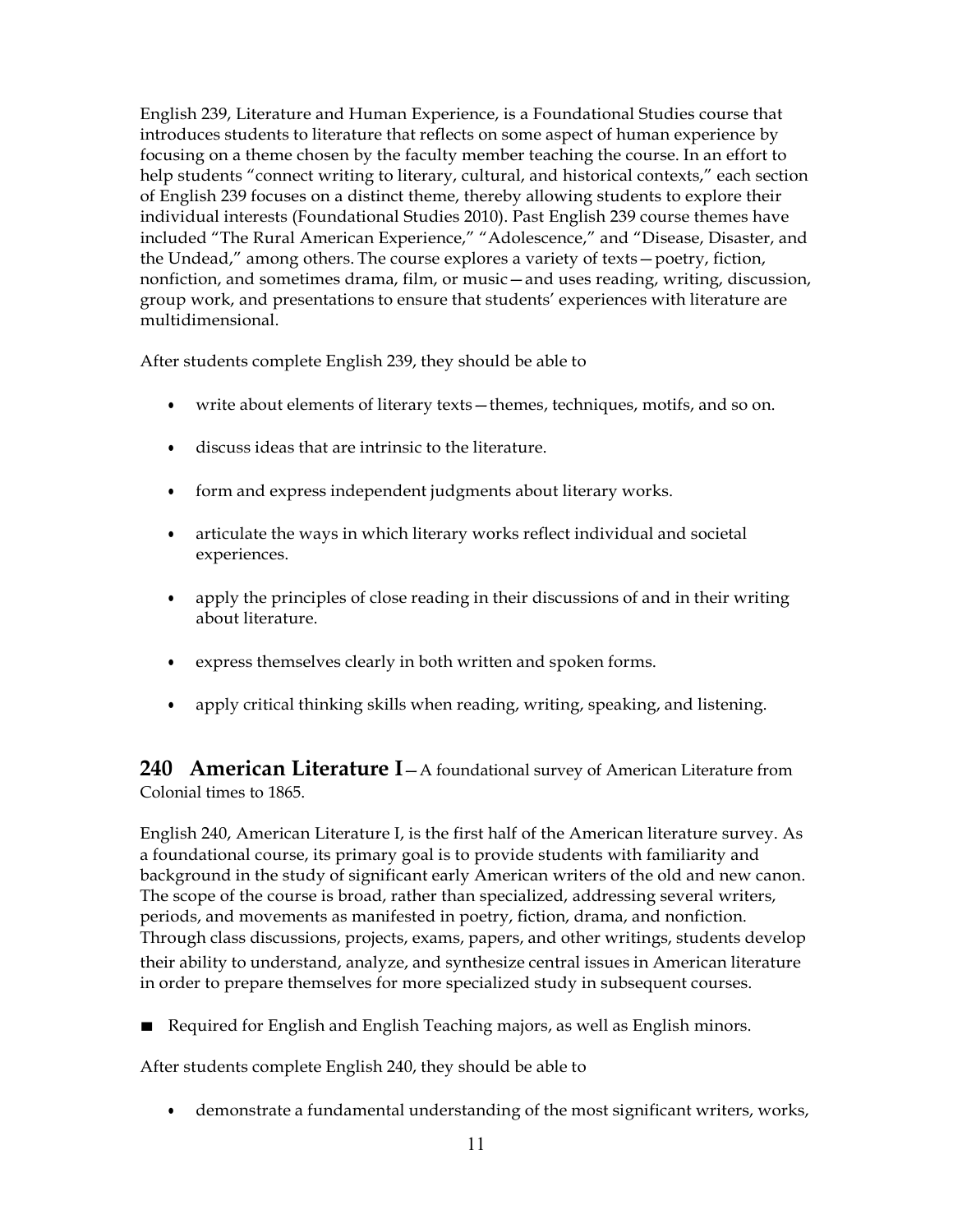movements, periods, and issues in early American literature.

- establish a context for future study of American literature.
- engage in close reading and literary analysis of an extensive selection of American literature, ranging from the colonization of the New World through the beginnings of American Realism.
- provide a historical overview of our diverse literary heritage, focusing on periods, major writers in those periods, and representative texts.
- be aware of the cultural backgrounds and social contexts that enrich our understanding of the aesthetic and intellectual dimensions of American literary works.
- appreciate the literature as, in part, the rich record of issues, values, conflicts, beliefs and traditions that have shaped our culture, especially regarding race, gender, and class distinctions.
- identify issues, values, and tensions that shape American literature and the American character.
- examine the universal human problems and experiences in this literature in order to recognize those universals in daily life, to see the validity of ambiguity and multiplicity of responses to those problems, and to gain the flexibility, tolerance, and awareness that leads to responsible citizenship.
- write critical essays, response papers, and essay examinations on topics in American literature.
- apply the principles of close reading in their discussions of and in their writing about literature.
- express themselves clearly in both written and spoken forms.
- apply critical thinking skills when reading, writing, speaking, and listening.

**241 American Literature II** —A foundational survey of American literature from 1865 to the present.

English 241, American Literature II, is the second half of the American literature survey. As a foundational course, its primary goal is to provide students with familiarity and background in the study of significant American writers of the old and new canon. The scope of the course is broad, rather than specialized, addressing several writers, periods, and movements as manifested in poetry, fiction, drama, and nonfiction. Through class discussions, projects, exams, papers, and other writings, students develop their ability to understand, analyze, and synthesize central issues in American literature in order to prepare themselves for more specialized study in subsequent courses.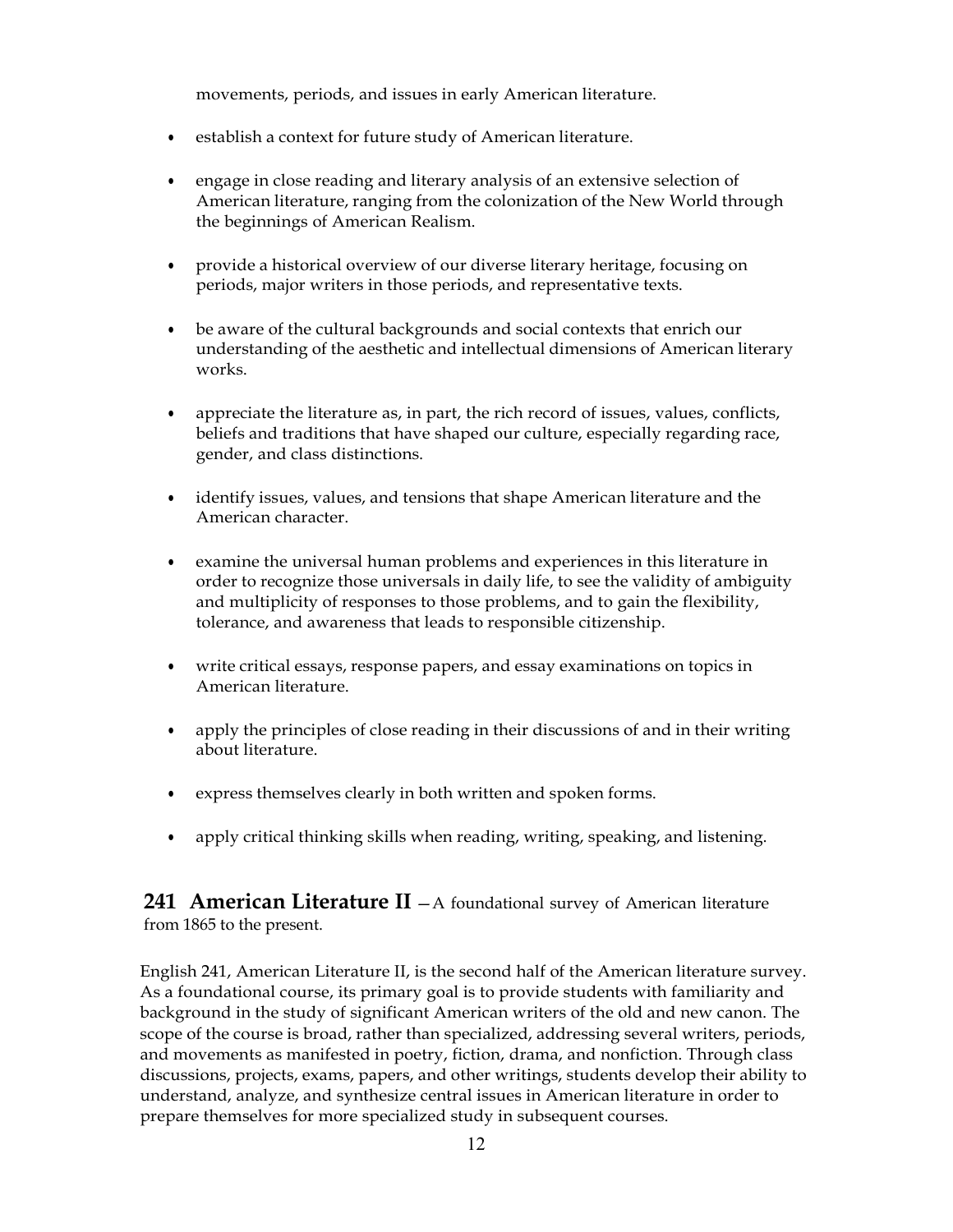■ Required for English and English Teaching majors, as well as English Minors

After students complete English 241, they should be able to

- demonstrate a fundamental understanding of the most significant writers, works, movements, periods, and issues in American literature.
- establish a context for future study of American literature.
- respect and appreciate issues of race, class, and gender in American literature.
- identify, compare, and contrast works from different periods and movements in terms of issues, forms, and technique.
- write critical essays, response papers, and essay examinations on topics in American literature.
- recognize the use of borrowed and native literary techniques by American writers.
- identify issues, values, and tensions that shape American literature and the American character.
- apply the principles of close reading in their discussions of and in their writing about literature.
- express themselves clearly in both written and spoken forms.
- apply critical thinking skills when reading, writing, speaking, and listening.

**250 British Literature I**—A foundational survey of British literature from Medieval times to 1780.

English 250, British Literature I, is the first half of the British literature survey. As a foundational course, its primary goal is to provide students with familiarity and background in the study of significant British writers of the old and new canon. The scope of the course is broad, rather than specialized, addressing several writers, periods, movements as manifested in poetry, fiction, drama, and nonfiction. Through class discussions, projects, exams, papers, and other writings, students develop their ability to understand, analyze, and synthesize central issues in British literature in order to prepare themselves for more specialized study in subsequent courses.

■ Required for English and English Teaching majors, as well as English Minors.

After students complete English 250, they should be able to

• identify literary periods and important or representative works and authors from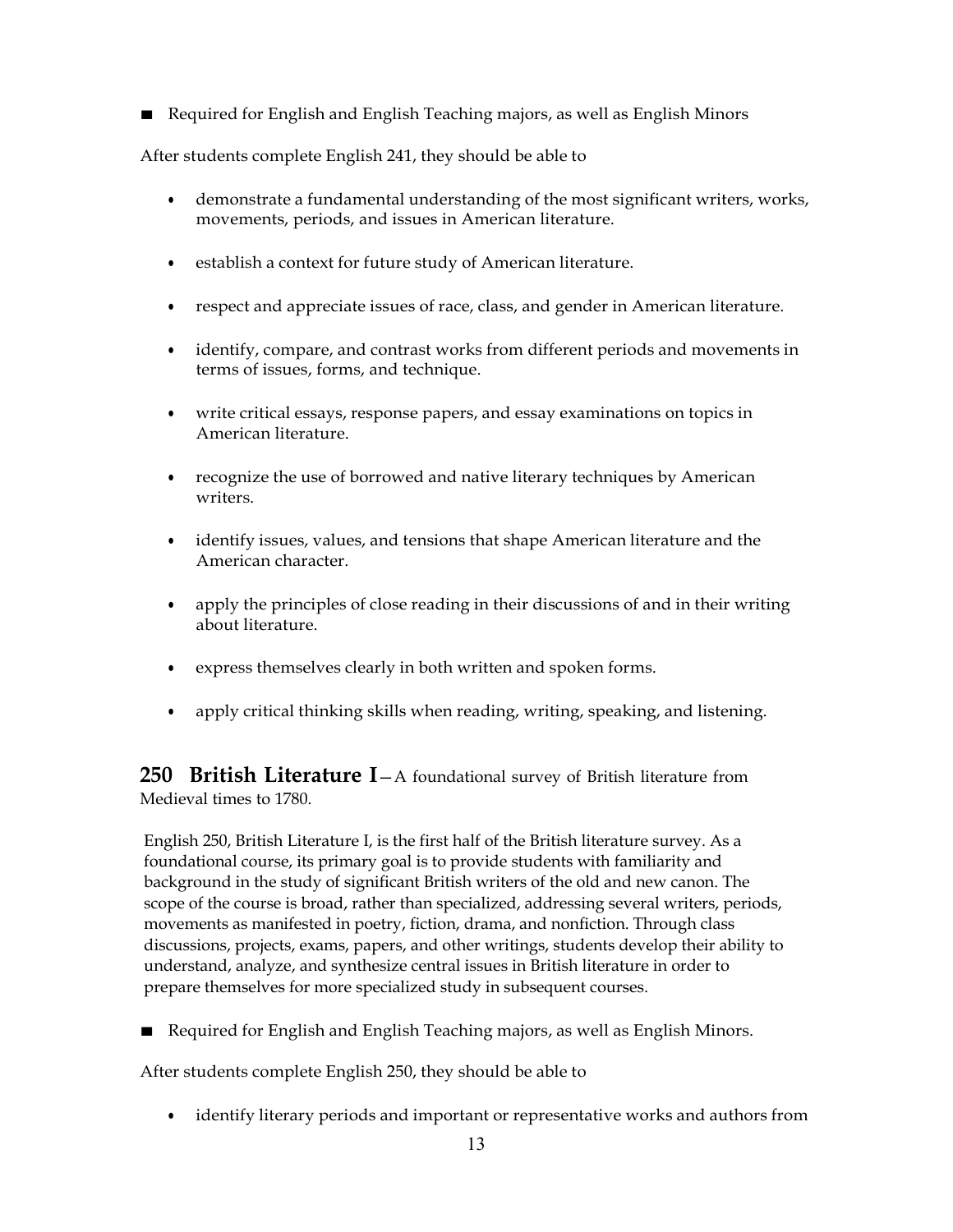each and explain how one period evolved from its predecessor.

- recognize issues related to canon formation.
- have a command of themes, literary movements, forms, and styles, and be able to situate them within literary history and compare these elements from one period to another.
- demonstrate competence in articulating these topics in writing.
- apply the principles of close reading in their discussions of and in their writing about literature.
- express themselves clearly in both written and spoken forms.
- apply critical thinking skills when reading, writing, speaking, and listening.

**251 British Literature II**—A foundational survey of British literature from 1780 to the present.

English 251, British Literature II, is the second half of the British literature survey. As a foundational course, its primary goal is to provide students with familiarity and background in the study of significant British writers of the old and new canon. The scope of the course is broad, rather than specialized, addressing several writers, periods, movements as manifested in poetry, fiction, drama, and nonfiction. Through class discussions, projects, exams, papers, and other writings, students develop their ability to understand, analyze, and synthesize central issues in British literature in order to prepare themselves for more specialized study in subsequent courses.

■ Required for English and English Teaching majors, as well as English Minors.

After students complete English 251, they should be able to

- recognize issues related to canon formation.
- identify literary periods and important or representative works and authors from each and explain how one period evolves from its predecessor.
- have command of themes, literary movements, forms, and styles, and be able to situate them within literary history and compare these elements from one period to another.
- demonstrate competence in articulating these topics in writing.
- apply the principles of close reading in their discussions of and in their writing about literature.
- express themselves clearly in both written and spoken forms.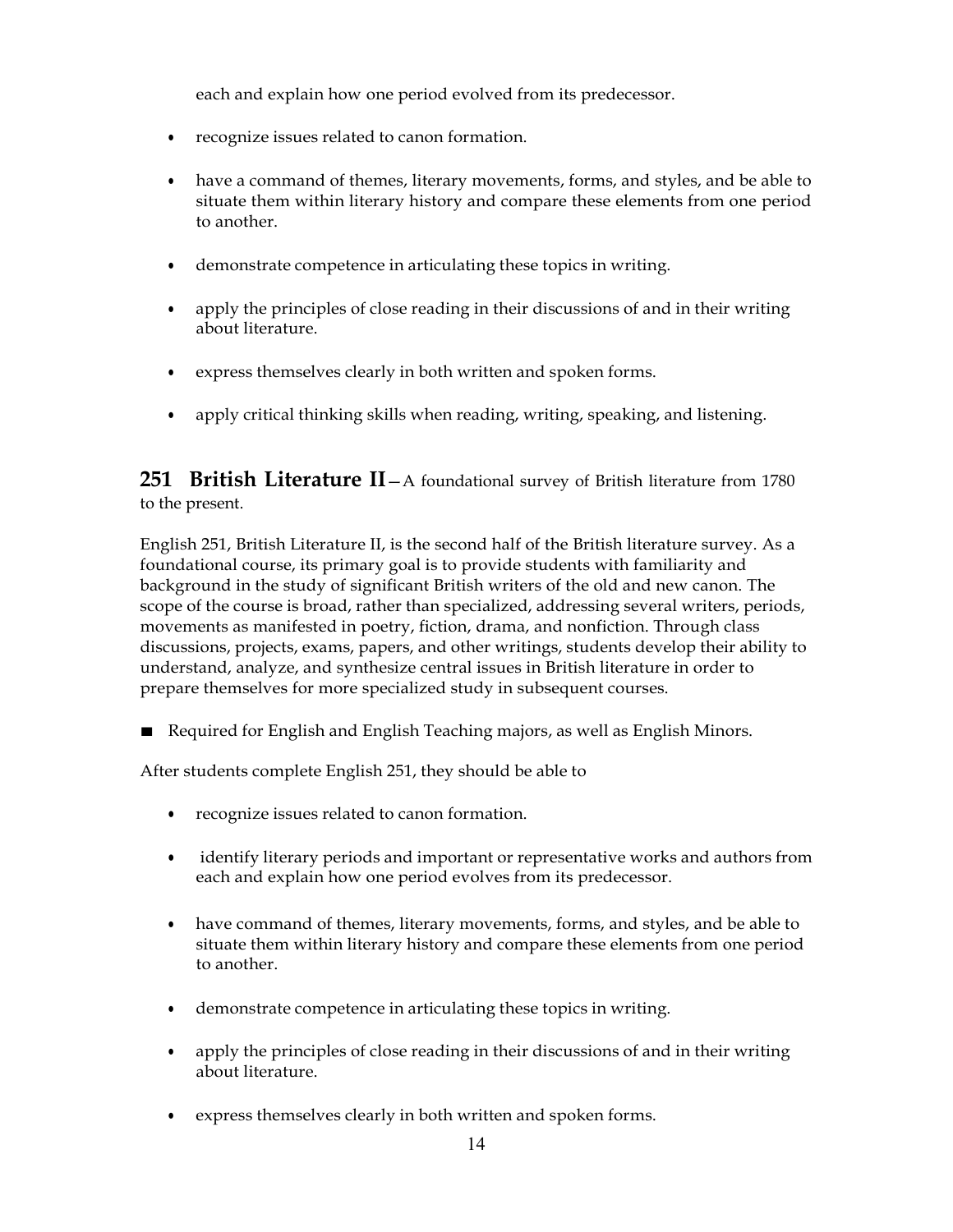• apply critical thinking skills when reading, writing, speaking, and listening.

**280 Children's Literature**—Literature appropriate for children from preschool through junior high school age. *(This course is part of the "Transfer Indiana"* [*TransferIN*] *initiative. For additional information, link to [www.transferin.net/ctl.\)](http://www.transferin.net/ctl.))*

English 280, Children's Literature, is an elective course for students in the Elementary Education major and is also open to students in any major. As an English course, the focus is predominantly on literary analysis and not teaching methodology. However, because the class consists predominantly of education majors, it is assumed that the literature is being studied for the purpose of application by pre-service teachers.

In this course, the student will read, discuss, and analyze a wide range of literature appropriate for ages designated as juvenile and young adult. Genres covered will include poetry, fiction, nonfiction, traditional folktales, and drama. Works will represent international diversity in their countries of origin and will include a comparative analysis of classic and contemporary texts. Students will also engage in individual and group presentations and write a variety of papers. Through their study of this literature, students will lay the groundwork for future work with their own students or children.

After students complete English 280, they should be able to

- identify children's literature representing a variety of genres.
- describe children's literature from a variety of cultures and historical periods.
- evaluate the quality of texts.
- recognize literary devices as they are employed by authors and artistic methods used by illustrators.
- apply basic developmental characteristics of children to the selection of ageappropriate literature.
- understand social and cultural forces that have affected the evolution of children's literature.
- demonstrate historical and geographical awareness in the appreciation of literature in fostering an understanding of the child's place in his or her world.
- express an understanding of this literature in the classroom through a variety of written and spoken communication and presentation.
- demonstrate written communication skills through a variety of assignments.
- apply the principles of close reading in their discussions of and in their writing about literature.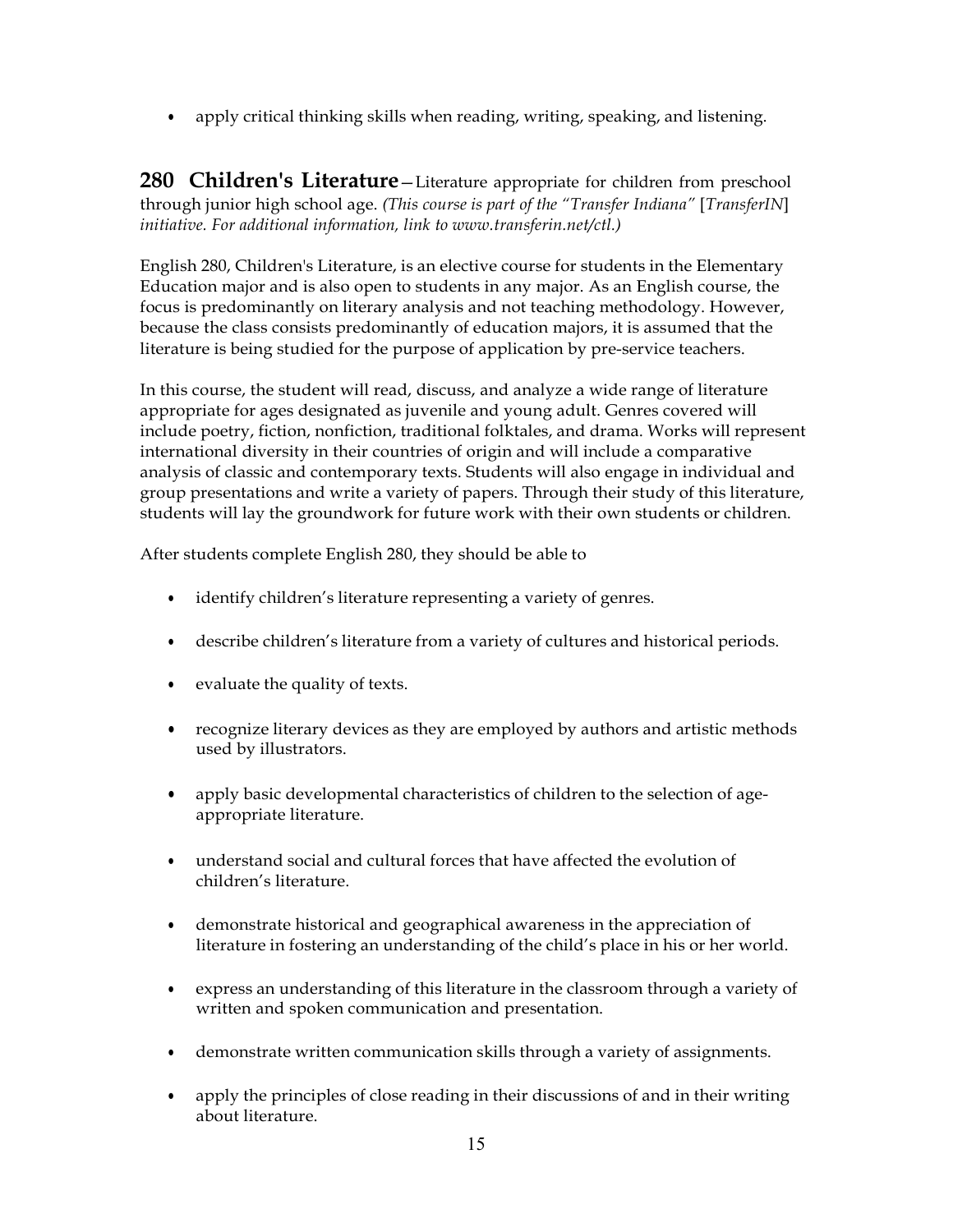- express themselves clearly in both written and spoken forms.
- apply critical thinking skills when reading, writing, speaking, and listening.

**307 Writing for Teachers of English[1](#page-15-0)**—An advanced course in expository writing designed for students in the English Teaching curriculum. To provide experience with the kind of writing expected of secondary teachers, a variety of papers and projects are required, including recommendation letters, request memos, book critiques, and fieldresearched school profiles.

♦ Prerequisite: FS Freshman Composition.

English 307 is designed to prepare future teachers of English to write during their professional lives; consequently, it has unique, content-specific and project-specific goals.

Required for English Teaching majors.

After students complete English 307, they should be able to

- demonstrate fluency in the writing process: planning, drafting, revising, editing, and preparing final papers.
- demonstrate increasing mastery of the varied elements of writing: thesis, stance, content, organization, sentences, diction, and technical matters.
- exhibit critical thinking as readers and writers.
- write clear, detailed, organized papers of varied lengths in a variety of professional formats: reflective essays, book reviews, critical evaluations, and descriptions of pedagogical practices.
- prepare materials appropriate for future job searches cover letters, résumés, and course lists.
- synthesize and critique material from a variety of print and electronic sources with an emphasis on scholarly and professional publications.
- document sources properly.
- discuss and write about the history of English teaching in secondary schools.
- discuss and write about the characteristics, values, and impacts of journals and the opportunities they provide secondary English teachers.

<span id="page-15-0"></span><sup>1</sup> More information on English 307 can be found in *Writing at ISU*.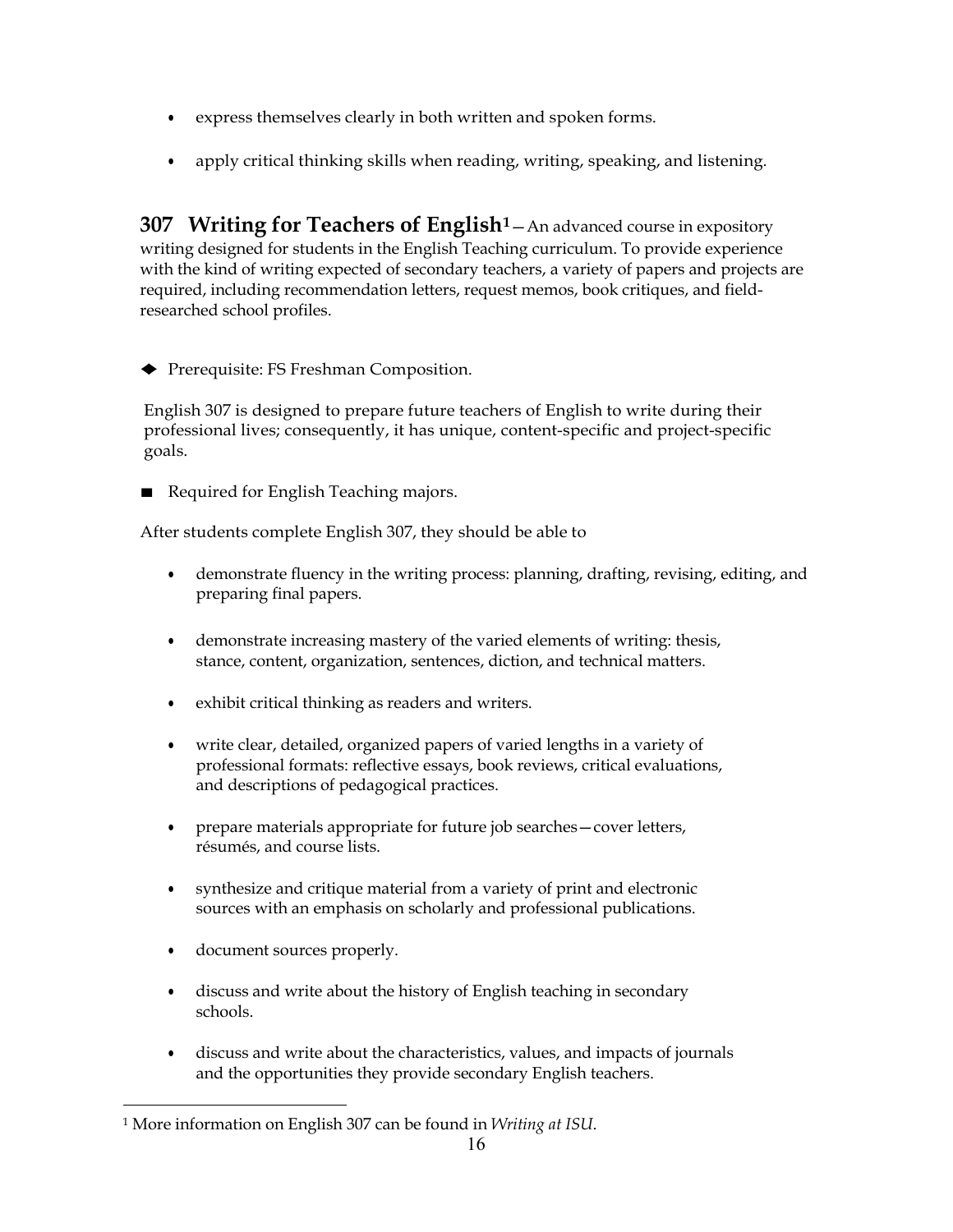• discuss and write about critical issues of pedagogy: writing as a process, writing to learn, collaborative work, evaluation and grading, designing writing assignments, and writing within language arts curricula.

**308 Practical Literary Criticism[2](#page-16-0)**— An advanced writing course exploring and applying various critical approaches to literature. Several papers, including a research paper, are required.

♦ Prerequisite: FS Freshman Composition.

Designed for English majors and minors, English 308 provides an introduction to the practices and complexities of literary criticism.

■ Required for English majors.

After students complete English 308, they should be able to

- demonstrate critical reading and advanced writing skills.
- discuss, write about, and learn to distinguish among major approaches to literary criticism.
- understand the complementary nature of reading literature and responding to and writing criticism.
- respond in writing (e.g., journals) to a variety of literary texts.
- analyze readers' responses to works of literature.
- analyze a critical essay.
- research and write a documented critical essay on a literary topic.
- compile a work-in-progress portfolio that illustrates and evaluates the process of researching for, reflecting upon, and writing a critical essay on a literary topic.

**310 English Grammar for Teachers and Writers**—A practical approach to understanding the structure and meaning of modern English language, with emphasis on grammar and usage in different contexts, and with specific applications for teachers at all levels and writers in all disciplines.

English 310, English Grammar for Teachers and Writers, provides future teachers and writers with the basic terminology and concepts that will allow them to accurately mark and edit written texts. The class acknowledges that there are a variety of ways to examine English grammar (prescriptive, descriptive, rhetorical, etc.) and discusses how

<span id="page-16-0"></span><sup>2</sup> More information on English 308 can be found in *Writing at ISU*.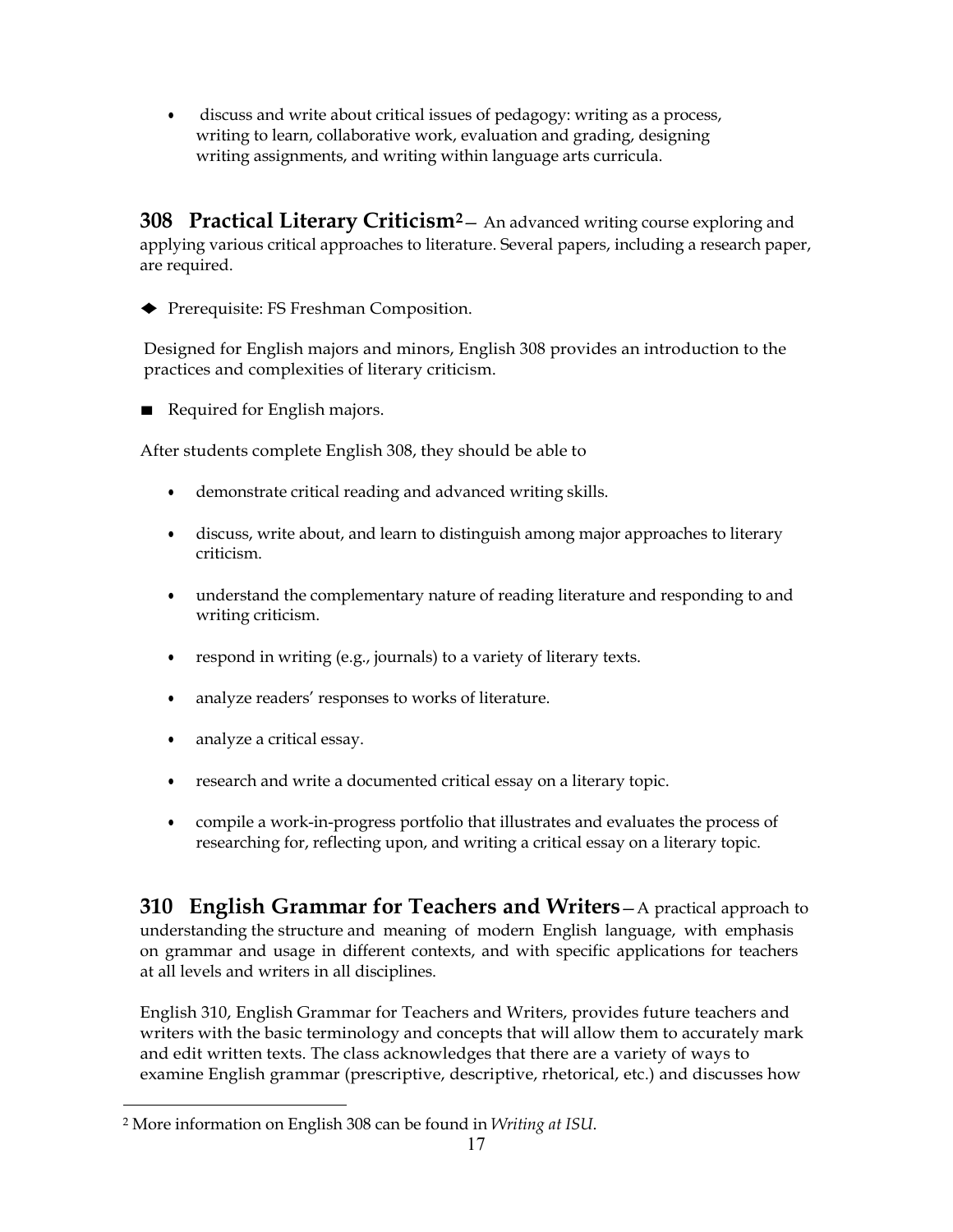each approach shapes our understanding of the way our language works. While the class emphasizes basic terminology and concepts, these terms and concepts must be applied through hands-on editing applications at various points throughout the semester. The class also acknowledges the impact of sociolinguistics on the field and provides an overview of vernacular dialects and their impact on student error. Terms and concepts discussed, then, relate in some manner to one or more of the grammatical, mechanical, or stylistic errors that research (e.g. Lunsford & Lunsford 2008) shows often occur in student writing. Because this class also counts as a required class for English Teaching majors, the class must meet state and national accrediting standards.

- Required for English Teaching majors.
- May be used to satisfy the "English Language" requirement for English majors (Literary Studies concentration).
- May be used to satisfy the "3/400-Level English Elective" requirement for English majors.

After students complete English 310, they should be able to

- recognize, identify, and correct major grammatical, usage, and punctuationerrors in their own writing and the writing of others.
- recognize basic sentence types and patterns and the punctuation patterns connected to each sentence type/pattern.
- understand basic grammatical terminology.
- understand the internal structure of Edited American English, including inflectional patterns, verb structures, tense, aspect, voice, and mood.
- understand the differences between Edited American English and various regional and ethnic vernacular varieties of Englishes.
- understand competing methods, theories, and approaches to analyzing grammar, with emphasis on descriptive, prescriptive, and rhetorical approaches.
- understand from the scholarly research on student error and of editing practices that grammatical correctness is only one part of the overall writing process and that attention to editing occurs late in the process.
- understand language as a human activity embedded in specific social, cultural, and historical processes.
- create a written document using writing process theory.
- locate, understand, and correctly cite scholarly research on the subject of grammar.
- express themselves clearly in both written and spoken forms.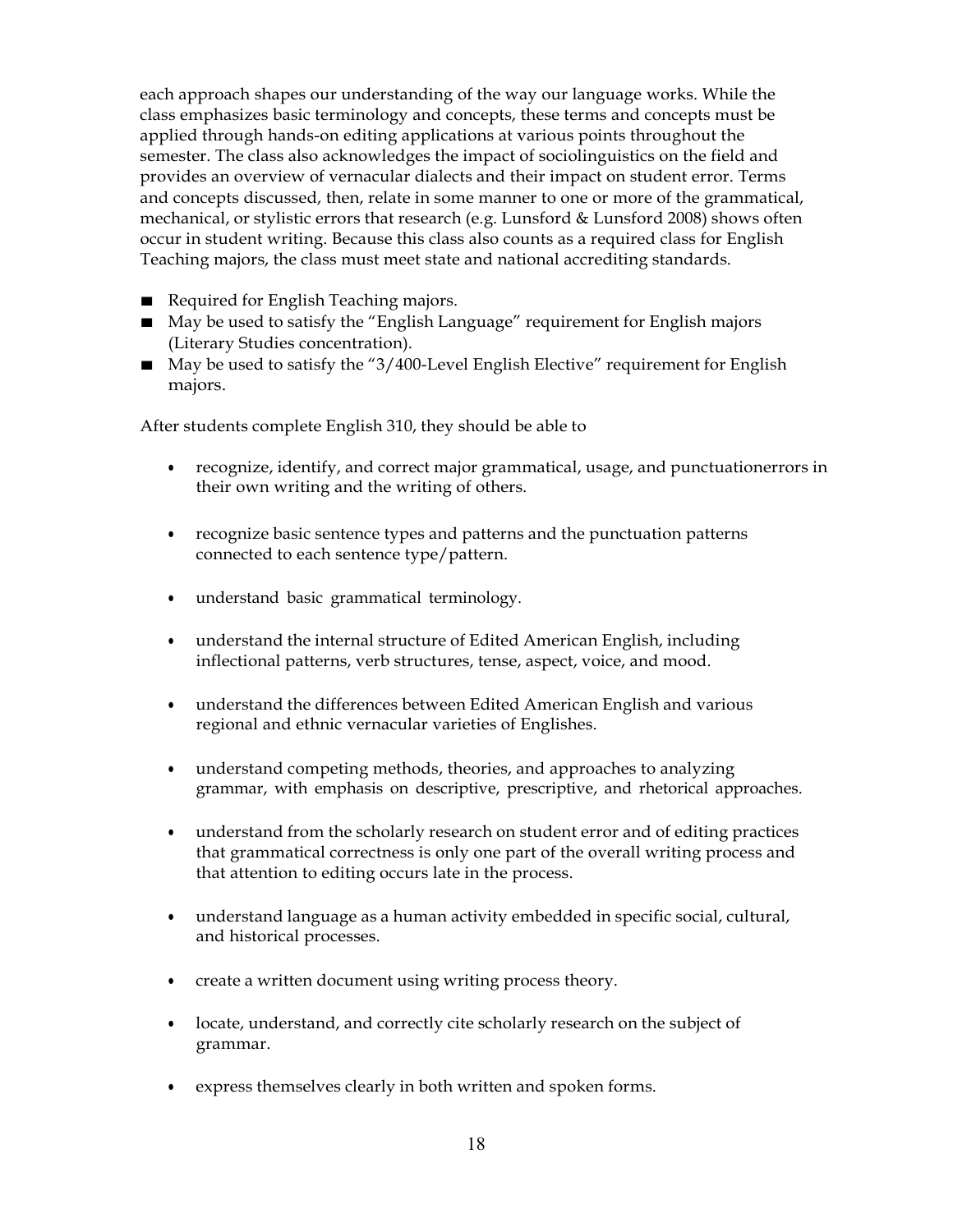• apply critical thinking skills when reading, writing, speaking, and listening.

**324 Fiction Writing Workshop[3](#page-18-0)**— An intermediate workshop course for writers of short stories or novels. In addition to creating original works of fiction, students will be introduced to the workshop classroom.

In English 324, students will learn to describe, discuss, and develop in their own writing the basic elements of fiction, as well as the different forms (character study, epistolary, fable, allegory, etc.) and lengths (flash fiction, short story, novel) of fiction. By semester's end, students will be able to illustrate an understanding of the different forms of fiction by producing original stories and/or chapters of larger works. In addition to creating original works of fiction, students will be introduced to the workshop classroom. The format of workshops provides the opportunity for students toread, to discuss, and to critique each other's creative writing. Critiques consist of criticaland thoughtful analyses of students' writing, employing the fictional techniques learned in the class. The ultimate goal of writing critiques is to provide students with potential directions to take their work as they revise each piece of fiction.

- Required for English majors (Creative Writing concentration).
- One 300-level Creative Writing workshop is required for all English (Literary Studies concentration) and English Teaching majors.
- An additional 300-level Creative Writing workshop beyond the one required by the major may be used to satisfy the "3/400-Level English Elective" requirement for English majors (Literary Studies concentration).

After students complete English 324, they should be able to

- produce multiple drafts that exhibit the basic elements of fiction.
- develop critical reading skills in the fiction genre.
- objectively critique the work of fellow students and professional writers through discussion and written analysis.
- develop the ability to revise fiction texts by considering the critiques of the professor and fellow students and by exhibiting individual initiative.
- describe the basic elements and advanced (character psychology and motivation,advanced moral dilemma, internal dialogue, gestures) craft elements of fiction.
- discuss the different forms (character study, epistolary, fable, allegory, etc.) andlengths (flash fiction, short story, novel) of fiction.

<span id="page-18-0"></span><sup>3</sup> More information on English 324 can be found in *Creative Writing at ISU*.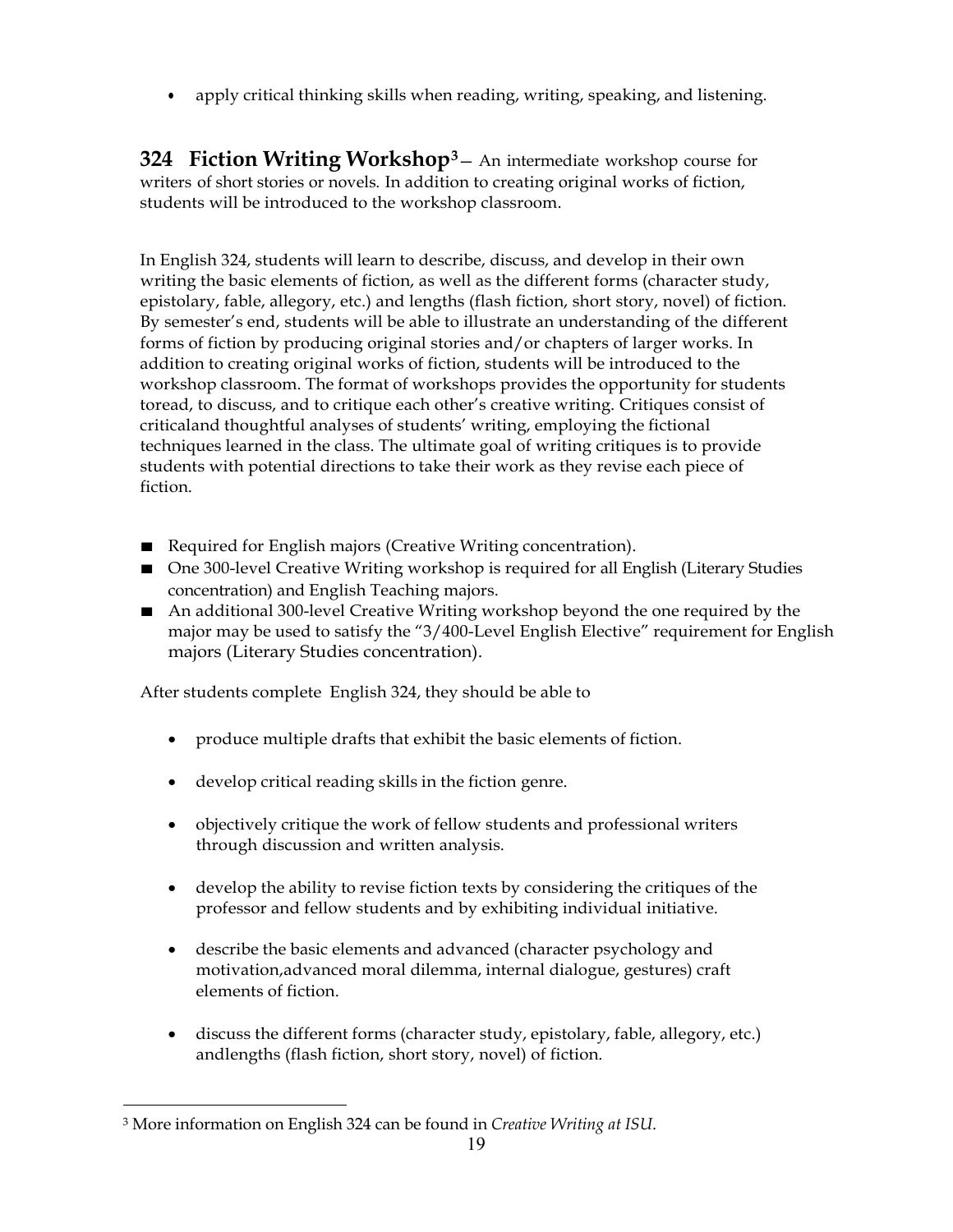• illustrate an understanding of the different forms of fiction by producing originalstories and chapters.

**325 Poetry Writing Workshop[4](#page-19-0)**— An intermediate workshop course for writers of poetry. In addition to creating original works of poetry, students will be introduced to the workshop classroom.

In English 325, students will gain an understanding of contemporary poetry and poetics, as well as various poetic forms, modes, and approaches. Students will also learn about various basic and advanced poetic elements and techniques including imagery and metaphor, soundand voice, line arrangement and enjambment, rhyme and stanzaic patterning. By semester's end, students will illustrate their understanding of poetic techniques and different forms and types of poetry through their own original poetry. The format of workshops provides the opportunity for students to read, to discuss, and to critique each other's creative writing. Critiques consist of critical and thoughtful analyses of students' writing, employing the poetic techniques learned inthe class. The ultimate goal of writing critiques is to learn more about craft considerations and poetics and to provide students with potential directions to take their work as they revise each piece of poetry.

- Required for English majors (Creative Writing concentration).
- One 300-level Creative Writing workshop is required for all English (Literary Studies concentration) and English Teaching majors.
- An additional 300-level Creative Writing workshop beyond the one required by the major may be used to satisfy the "3/400-Level English Elective" requirement for English majors (Literary Studies concentration).

After students complete a course in the poetry writing group, they should be able to

- produce multiple drafts that exhibit the basic elements of poetry.
- develop critical reading skills in the poetry genre.
- Objectively critique the work of fellow students and professional writers through discussion and written analysis.
- Develop the ability to revise poetic texts by considering the critiques of the professor and fellow students and by exhibiting individual initiative.
- describe various forms and types of poetry.
- discuss various techniques and poetic elements (imagery, metaphor, sounds, linearrangement and enjambment, rhyme, stanza).
- illustrate an understanding of the different forms and types of poetry byproducing original poems.

<span id="page-19-0"></span><sup>4</sup> More information on English 325 can be found in *Creative Writing at ISU*.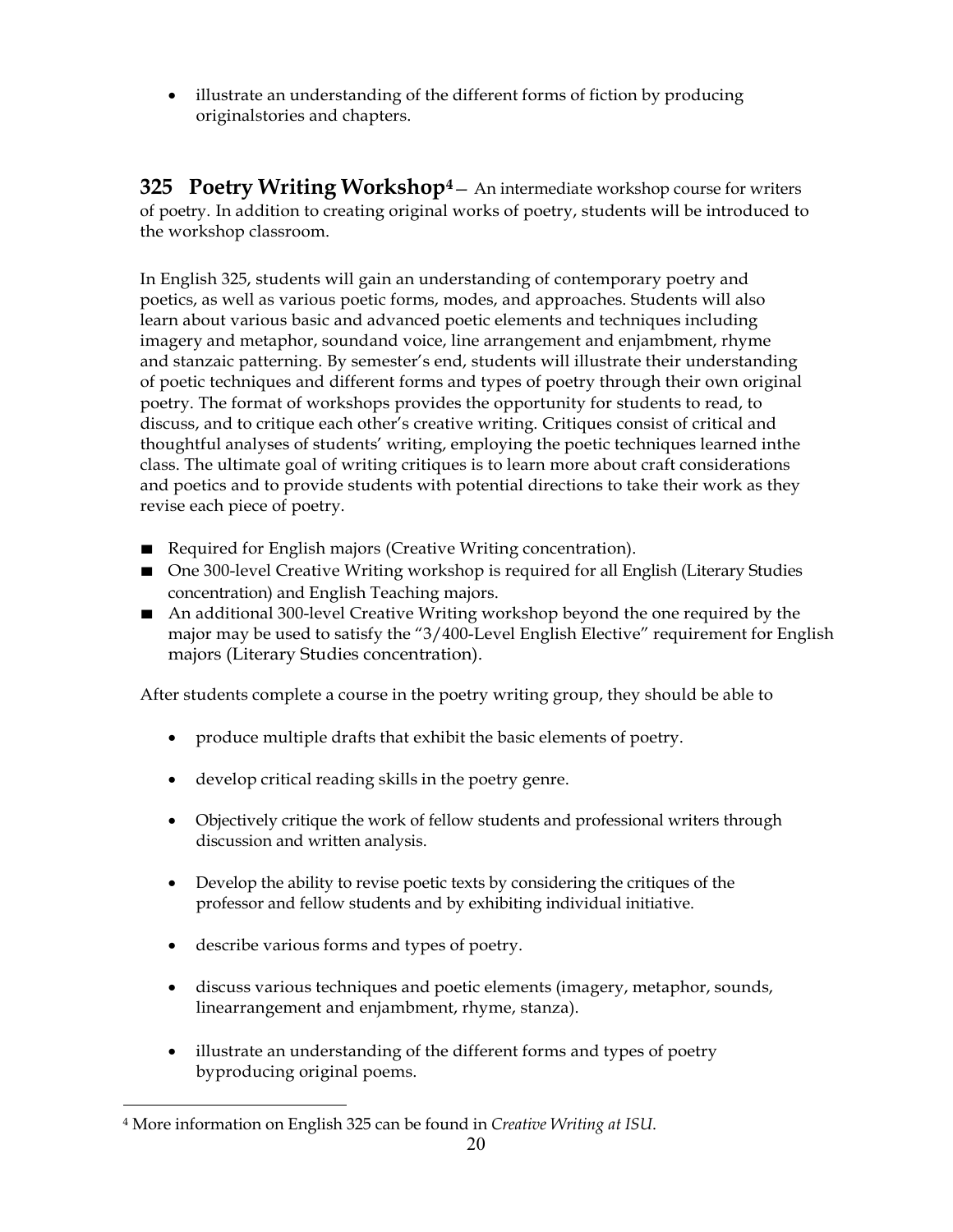**327 Creative Nonfiction Writing Workshop[5](#page-20-0)**— An intermediate workshop course for writers of creative nonfiction. In addition to creating original works of creative nonfiction, students will be introduced to the workshop classroom.

In English 327, students study the different forms of the genre, including memoir, personal essay, literary journalism (travel writing, nature writing, sports writing, etc.), and the nonfiction novel. Through the production of multiple drafts of original essays, students demonstrate a knowledge of the basic elements of the genre (dialogue, imagery, figurative language, etc.), as well as various structural techniques, including narrative, expository, and segmented writing. Students exhibit their knowledge of the genre through analysis of professional models and essays produced by their peers. The format of workshops provides the opportunity for students to read, to discuss, and to critique each other's creative writing. Critiques consist of critical and thoughtful analyses of students' writing, employing the techniques of creative nonfiction learned in the class. The ultimate goal of writing critiques is to provide students with potential directions to take their work as they revise each piece of nonfiction.

- Required for English majors (Creative Writing concentration).
- One 300-level Creative Writing workshop is required for all English (Literary Studies concentration) and English Teaching majors.
- An additional 300-level Creative Writing workshop beyond the one required by the major may be used to satisfy the "3/400-Level English Elective" requirement for English majors (Literary Studies concentration).

After students complete English 327, they should be able to

- produce multiple drafts that exhibit the basic elements of creative nonfiction.
- develop critical reading skills in the creative nonfiction genre.
- objectively critique the work of fellow students and professional writers through discussion and written analysis.
- develop the ability to revise creative nonfiction texts by considering the critiques of the professor and fellow students and by exhibiting individual initiative.
- describe the different forms of creative nonfiction, including memoir, personal essay, literary journalism (travel writing, nature writing, sports writing, sciencewriting, etc.), and the nonfiction novel.
- discuss the various structural techniques of creative nonfiction, including narrative, expository, and segmented writing.
- illustrate an understanding of the different forms of creative nonfiction by producing original essays.

<span id="page-20-0"></span><sup>5</sup> More information on English 327 can be found in *Creative Writing at ISU*.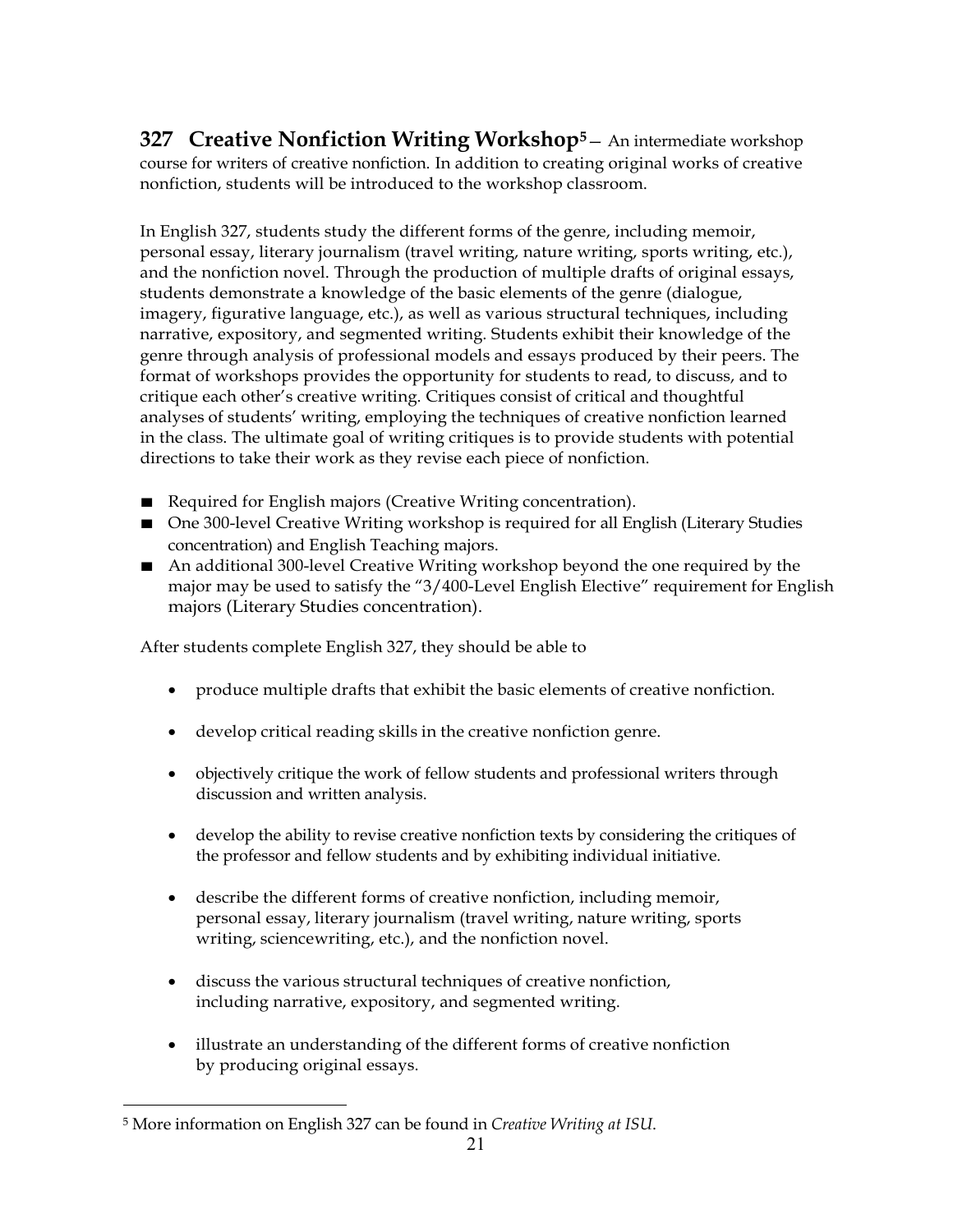**329 Contemporary Literature[6](#page-21-0)**—Representative works of contemporary poetry, fiction, or creative nonfiction (offered on a rotating basis) with an emphasis on genre trends, approaches, or concepts and a focus on craft techniques used in contemporary literature.

English 329, Contemporary Literature, introduces students to the elements, terminology,and mechanics of a particular genre of creative writing, exploring important genre trends, approaches, or concepts. By applying craft criticism and other craft considerations to contemporary examples of poetry, fiction, or creative nonfiction, students gain insight into the writing process, consider how a creative text is constructed, and recognize the impact and effect of aesthetic choices on and beyond the text. Students illustrate their understanding of creative writing techniques and approaches through the writing of analytical essays and creative projects.

- Required for English Teaching majors and English majors (Creative Writing concentration).
- May be used to satisfy the "Popular Culture" requirement for English majors (Literary Studies concentration).
- May be used to satisfy the "3/400-Level English Elective" requirement(s) for English majors (Literary Studies concentration).

After students complete English 329, they should be able to

- demonstrate an understanding of craft criticism and its applicability to contemporary literature.
- apply craft criticism to contemporary fiction, poetry, and creative nonfiction.
- analyze professional models of contemporary literature.
- demonstrate knowledge of the elements, terminology, and mechanics of a genre of creative writing.
- demonstrate an understanding of the techniques and approaches of professional creative writers through analytical essays and creative projects.

**335 Science Fiction as Social Criticism**—This course investigates the historical tendency of science fiction as a genre to question the relation of individuals to the social and political structures that shape their identities and govern their lives, thereby enacting social and political criticism. *Foundational Studies Credit: Upper-Division Integrative Elective.*

English 335, Science Fiction as Social Criticism, investigates the genre's historical tendency to question the relation of individuals to the social and political structures that shape their identities and govern their lives, thereby enacting political and social

<span id="page-21-0"></span><sup>6</sup> More information on English 329 can be found in *Creative Writing at ISU*.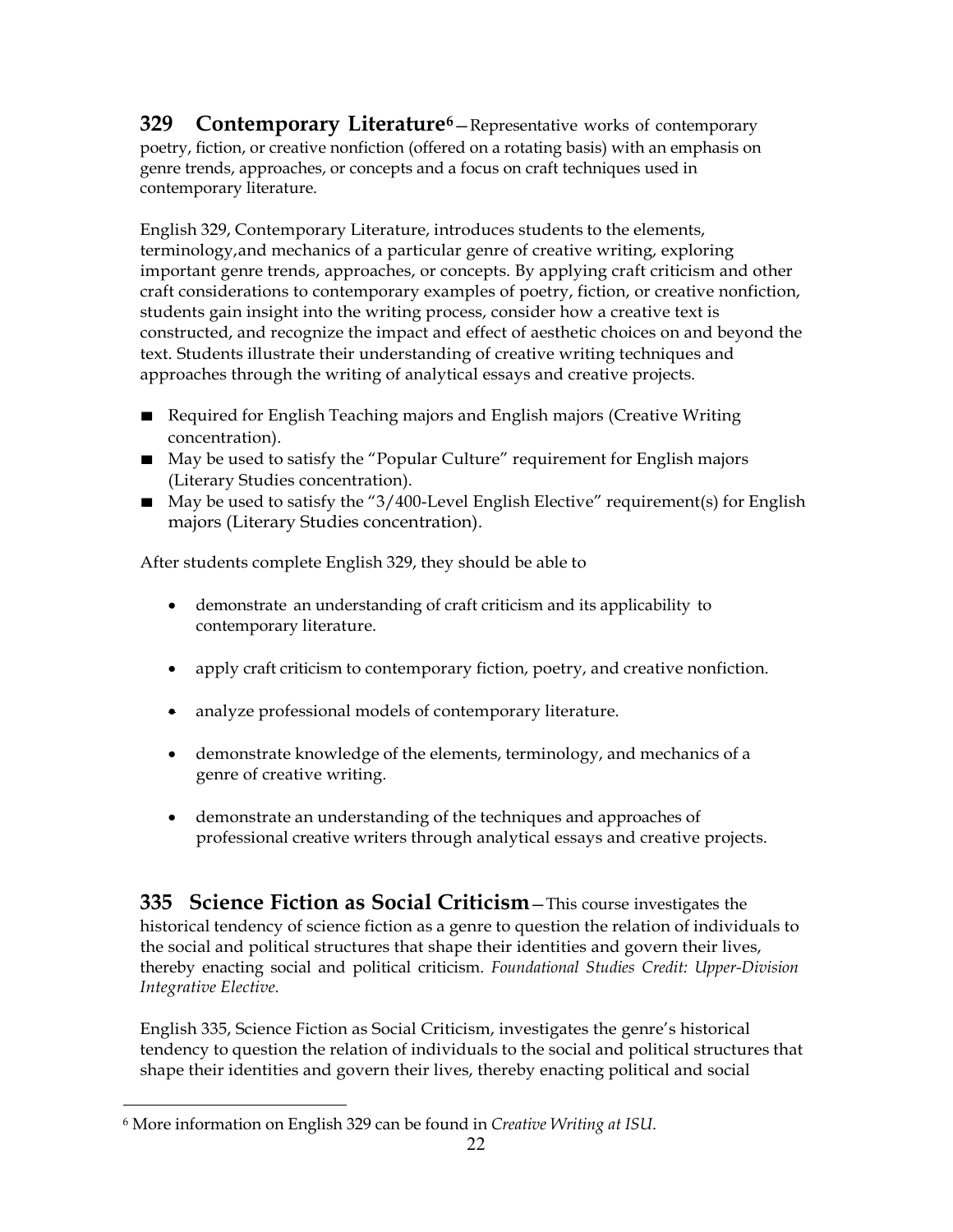criticism. It is not a chronological or historical survey. Instead, the course examines science fictional addresses to technology and progress, conquest and colonization, and the role of the individual in society. Following Ursula K. Le Guin's belief that a wellwritten science fiction is never really predictive, but is always about the author's present, always a displacement of a concern relevant to the here and the now, the course's goal is to expose complex relations among popular texts and scientific, social, economic, and political forces in culture, to effect a cultural critique. To ease into this process of complex critical analysis, the course begins with genre definition and then examines how science fictions represent identity issues and social structures before investigating more complicated issues of cultural critique in contemporary science fiction.

- May be used to satisfy the "Popular Culture" requirement for English majors (Literary Studies concentration).
- May be used to satisfy the "3/400-Level English Elective" requirement for English majors.

After students complete English 335, they should be able to

- provide a historical overview of the development of science fiction while emphasizing science fiction's tendency to enact cultural and political critique.
- connect the works studied to cultural and historical contexts through interpretive analysis and discussion of narrative structure, displacement, and the common themes and emphases of science fiction.
- develop and refine close reading and analytical skills through student interpretations of literary works communicated both through class discussions and in written assignments.
- demonstrate critical sophistication through their awareness and understanding of the aesthetic and cultural dimensions of literary, artistic, and philosophical studies.
- apply the principles of close reading in their discussions of and in their writing about literature
- express themselves clearly in both written and spoken forms.
- apply critical thinking skills when reading, writing, speaking, and listening.

**338 Literature and Ideas**—Examining literary and artistic responses to issues that shape public life locally and globally. *Foundational Studies Credit: Literary Studies.*

♦ Prerequisite: English 105, English 107, or English 108.

English 338, Literature and Ideas, is a Foundational Studies course that introduces students to literature that addresses an idea, theme, motif, or concept. In an effort to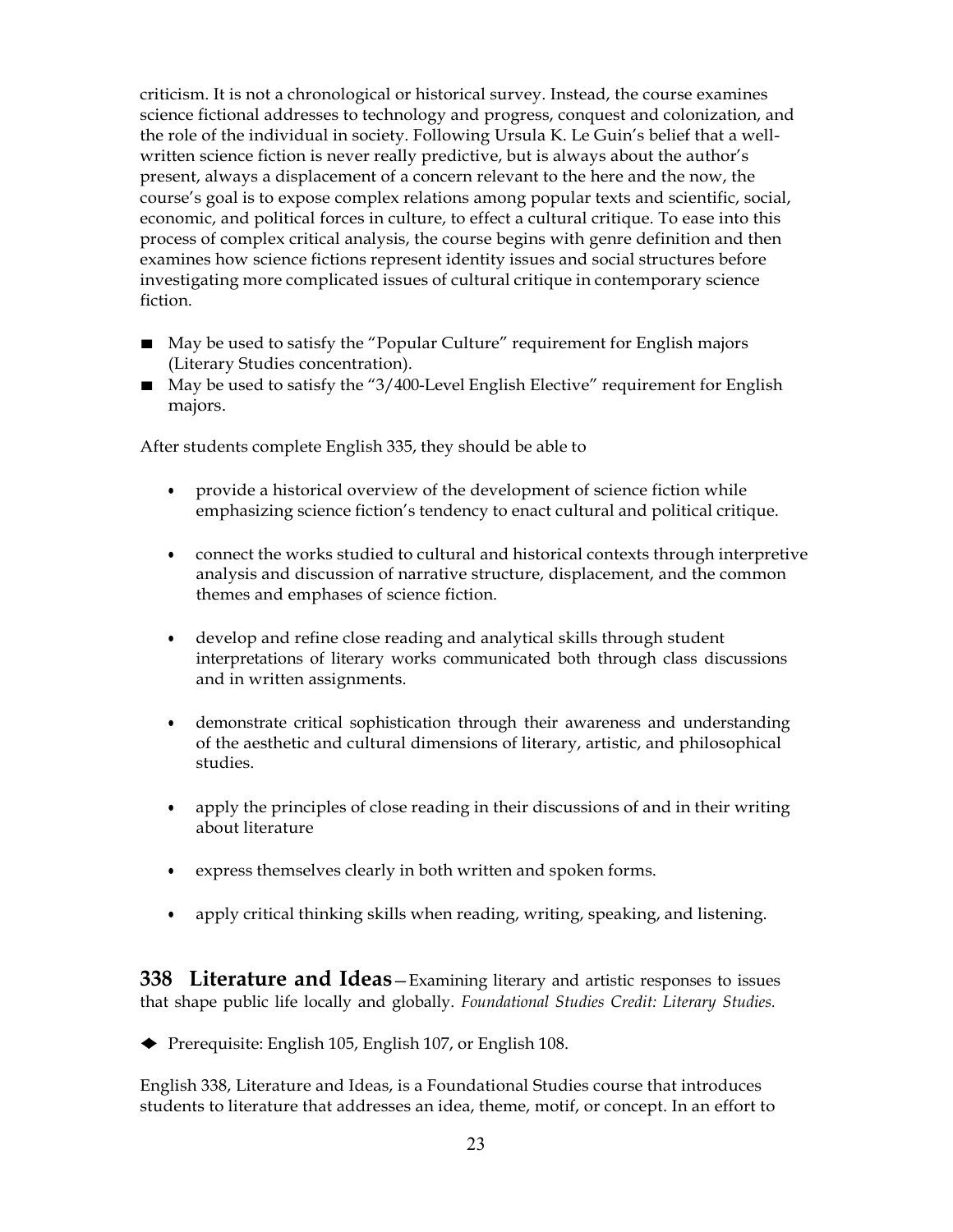help students "connect writing to literary, cultural, and historical contexts," each section of English 239 focuses on a distinct theme, thereby allowing students to explore their individual interests (Foundational Studies 2010). Past themes have included "International Folktales," "Otherworld Literature, and "Jane Austen and Popular Culture," among others. The course explores a variety of texts— poetry, fiction, nonfiction, and sometimes drama, film, or music—and uses reading,writing, discussion, group work, and presentations to ensure that students' experienceswith literature are multidimensional.

■ May be used to satisfy the "3/400-Level English Elective" requirement for English majors.

After students complete English 338, they should be able to

- write about elements of literary texts—themes, techniques, motifs, and so on.
- discuss ideas that are intrinsic to the literature.
- form and express independent judgments about literary works.
- articulate the ways in which literary works reflect societal experiences.
- apply the principles of close reading in their discussions of and in their writing about literature.
- express themselves clearly in both written and spoken forms.
- apply critical thinking skills when reading, writing, speaking, and listening.

**339 Women's Literature**—A survey of women's literature, with emphasis on role, status, history, common themes, achievements, and critical theory. *Foundational Studies Credit: Literary Studies.*

English 339, Women's Literature, is a Foundational Studies course that introduces students to literature by women. This course helps students to understand the roles women writers played in helping to define and to develop artistic forms and traditions. Approaches to the course may be genre-based (poetry, fiction, nonfiction, and drama and sometimes film and music), theme-based (science fiction and fantasy, romance, and mystery, for example), or socially-based (examining socioeconomics, politics, or cultural division, for example).

- May be used to satisfy the "Diversity" requirement for English majors (Literary Studies concentration).
- May be used to satisfy the "3/400-Level English Elective" requirement for English majors.

After students complete English 339, they should be able to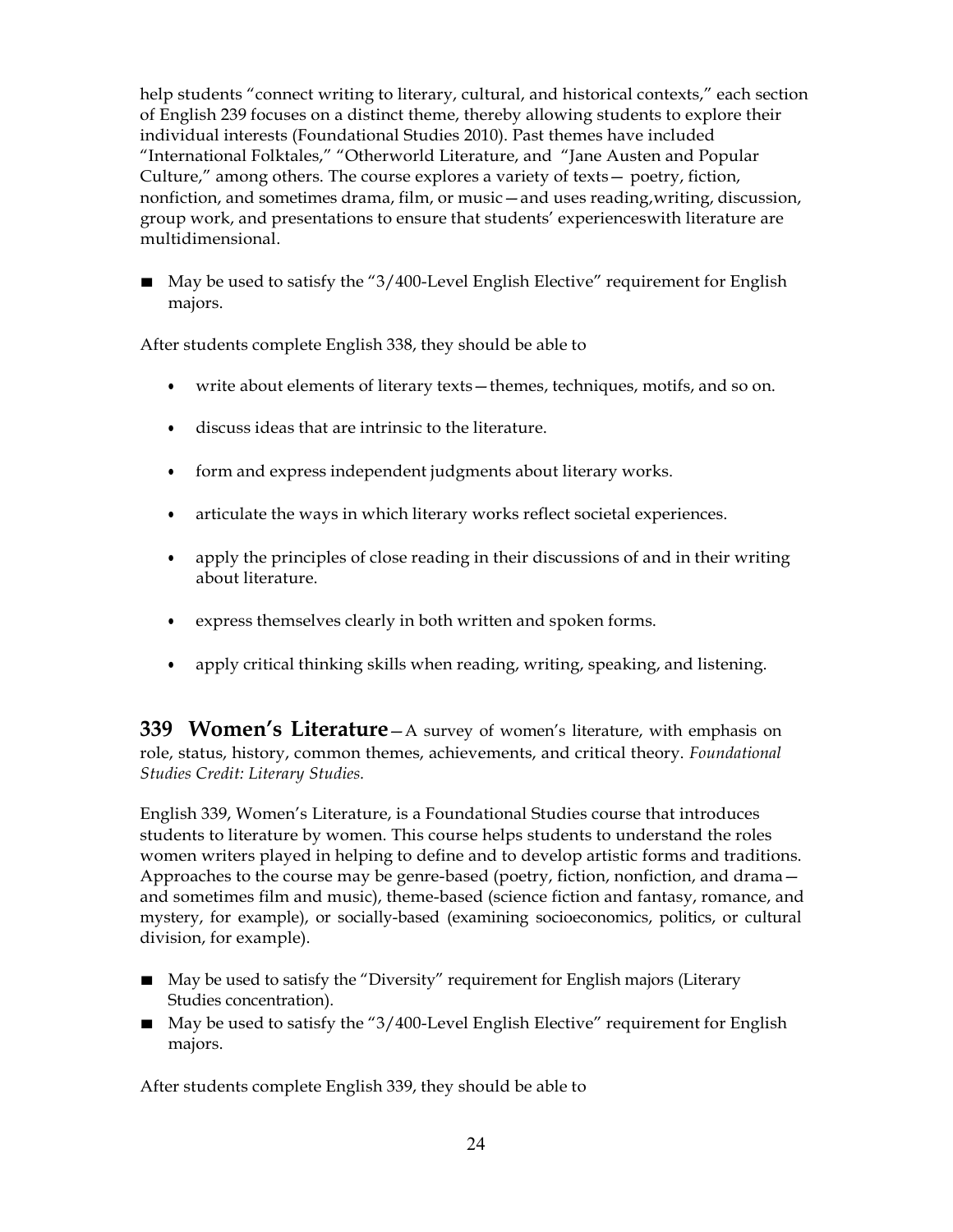- demonstrate a fundamental understanding of the breadth and quality of literature produced by women, and develop an appreciation of this literature.
- connect writings by women to their literary, cultural, and historical contexts.
- articulate how women writers have shaped and enriched literary forms, and how their work engages with "real-world" issues, such as dominant ideologies and material conditions.
- identify the concerns and influences of gender, class, and culture in literature by women.
- understand major themes in women's writing, such as identity, male–female relationships, and the desire for creative expression.
- respond to literature by women writers through a variety of interpretive lenses, including feminist approaches.
- recognize the ways in which women's literature is similar to and different from the literature of the dominant culture.
- apply the principles of close reading in their discussions of and in their writing about literature.
- express themselves clearly in both written and spoken forms.
- apply critical thinking skills when reading, writing, speaking, and listening.

**340 Multicultural American Literature**—Language and cultural diversity in the literature of minority writers in the United States. *Foundational Studies Credit: Global Perspectives and Cultural Diversity.*

English 340, Multicultural American Literature, addresses cultural diversity through the reading and discussion of writings by Chicano/Chicana, Native American, Asian American, and African American authors. Content varies from semester to semester, so each of these groups is not covered every semester. Assigned readings include poetry, short fiction, novels, drama, autobiographical essays, and aesthetic and political manifestos. Treating these artifacts as cultural texts exposes students to the similarities and differences (that is, to the cultural diversity) of the aesthetic, political, and social values and experiences of writers belonging to various ethnic and racial groups.

- Required for English Teaching majors.
- May be used to satisfy the "Diversity" requirement for English majors (Literary Studies concentration).
- May be used to satisfy the "3/400-Level English Elective" requirement for English majors.

After students complete English 340, they should be able to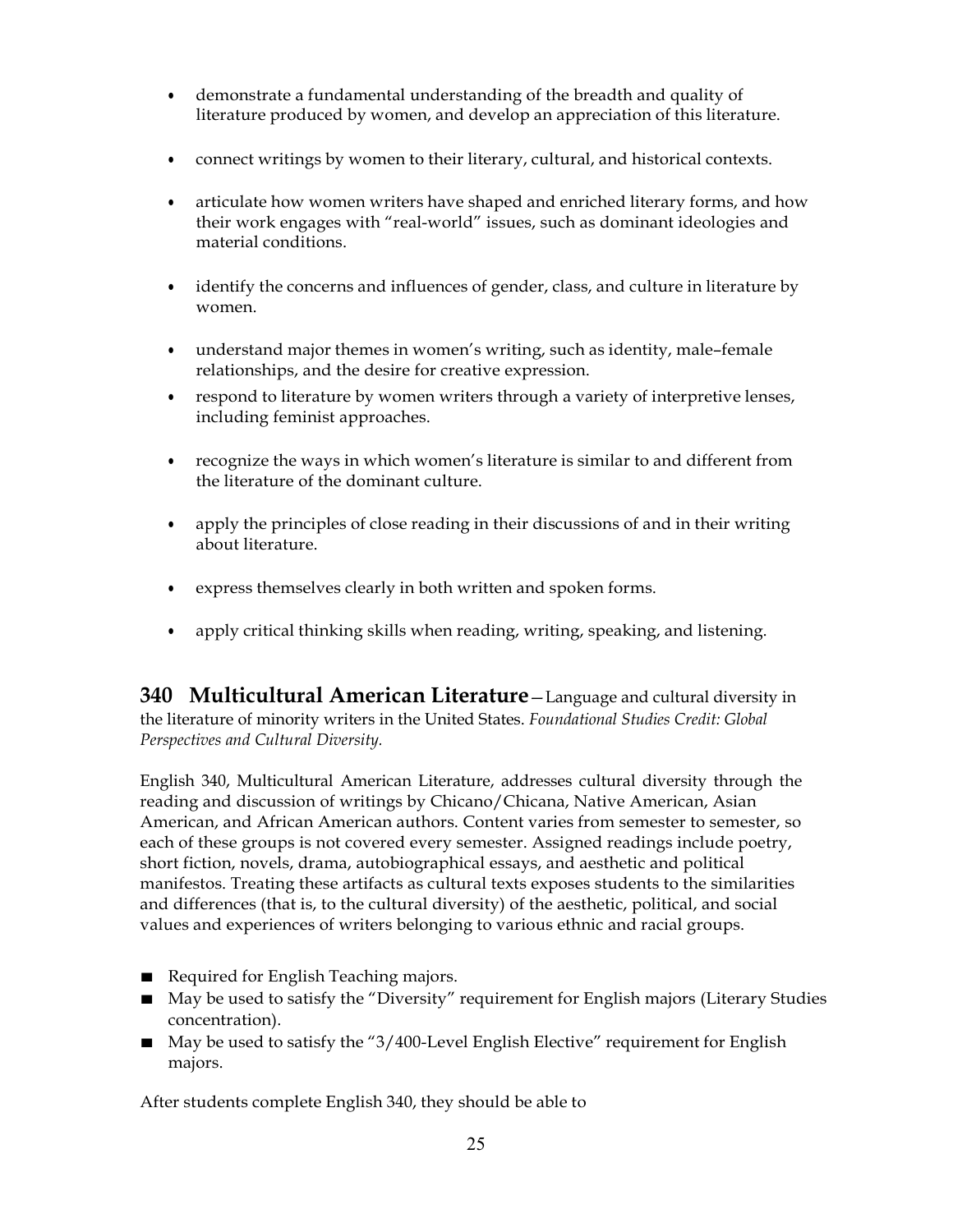- provide an introduction to the breadth and quality of the literature produced by various cultural groups who have contributed to American history and culture, and appreciate their contributions.
- present strategies for engaging this literature within its historical and cultural contexts and for gauging its aesthetic, cultural, political, and social dimensions.
- foreground and examine issues of race, gender, class, sexuality, and nationality as they arise in these works; consider how these issues inform conceptions of national identity; and compare these literary traditions to that of the "dominant" culture.
- demonstrate critical sophistication, refined close reading strategies, and a continuing interest in different literary genres (i.e. poetry, fiction, drama, essays).
- apply the principles of close reading in their discussions of and in their writing about literature.
- express themselves clearly in both written and spoken forms.
- apply critical thinking skills when reading, writing, speaking, and listening.

**346 Modern Black American Literature**—African American writing from 1940 to the present. *Foundational Studies Credit: Literary Studies.*

English 346, Modern Black American Literature, is a survey of African American fiction, poetry, drama, and nonfiction since World War II in its historical, social, cultural, aesthetic, and intellectual contexts. It examines the traditions of protest, integrationist, nationalist, and post-civil rights writing and the conflicts among these traditions. The themes explored may include coming of age, gender, racial identity, social activism, folklore, and history.

- May be used to satisfy the "Diversity" requirement for English majors (Literary Studies concentration).
- May be used to satisfy the "3/400-Level English Elective" requirement for English majors.

After students complete English 346, they should be able to

- identify thematic motifs in African American literature, such as black–white relationships, identity, and family dynamics.
- identify the concerns and influences of race, class, culture, and gender in African American literature.
- identify the influence of African American cultural traditions on African American literature.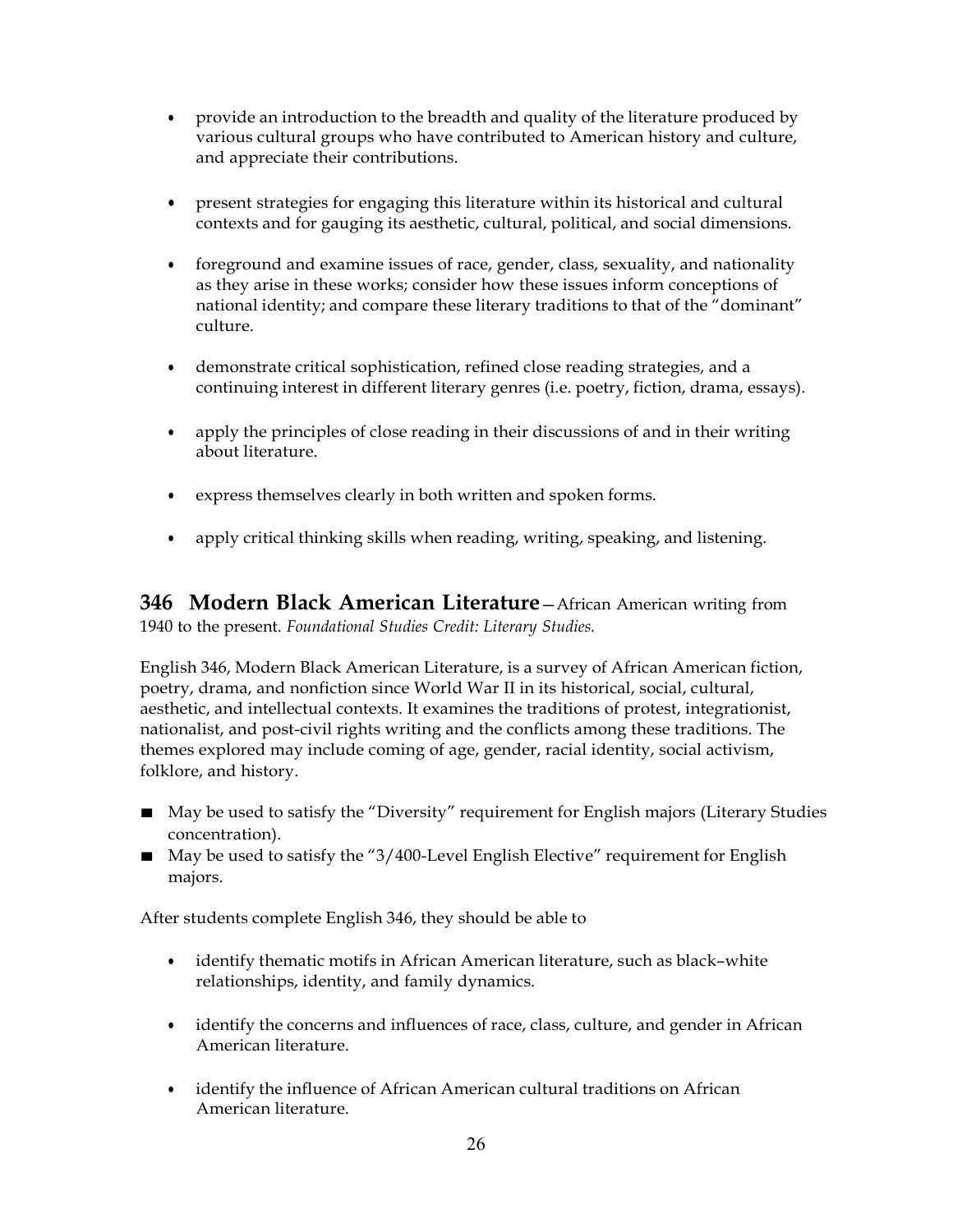- recognize the relative presence and absence of political agendas in African American literature, especially as they affect the form and content of that literature.
- recognize the ways in which African American literature is similar to and different from the literature of the dominant culture.
- apply the principles of close reading in their discussions of and in their writing about literature.
- express themselves clearly in both written and spoken forms.
- apply critical thinking skills when reading, writing, speaking, and listening.

**410 History of the English Language**—Cultural and historical influences on the development of the English language from Old English through contemporary American English and interrelations of English and American language and literature.

♦ Prerequisites: English 240, English 241, English 250, and English 251.

English 410, History of the English Language, is designed to be a complement to English 310. The purpose of the class is to provide students with an overview of the evolution of the English language from its roots in Proto Indo-European through modern varieties of Englishes. The discussion of the changes that have occurred should be grounded in both internal (linguistic) and external (historical, archaeological, etc.) evidence with the goal that for students to understand fully the study of language they must take into account that language is a human activity. Students will examine representative texts, primarily pre-Modern English, both in the original language and in translation, and both as literary objects and cultural artifacts. Students should engage in some translation of early texts, particularly in Old English and Medieval English, in order to gain an understanding of the complexities of providing accurate translations.

- Required for English Teaching majors.
- May be used to satisfy the "English Language" requirement for English majors (Literary Studies concentration).
- May be used to satisfy the "3/400-Level English Elective" requirement for English majors.

After students complete English 410, they should be able to

- recognize pre-Modern forms of written English and to correctly identify the period in which a historical text was written.
- describe the characteristics of each era of historical English and its relation to the historical, cultural, and social forces of the time.
- translate pre-Modern prose and poetry in both literal and paraphrase translations.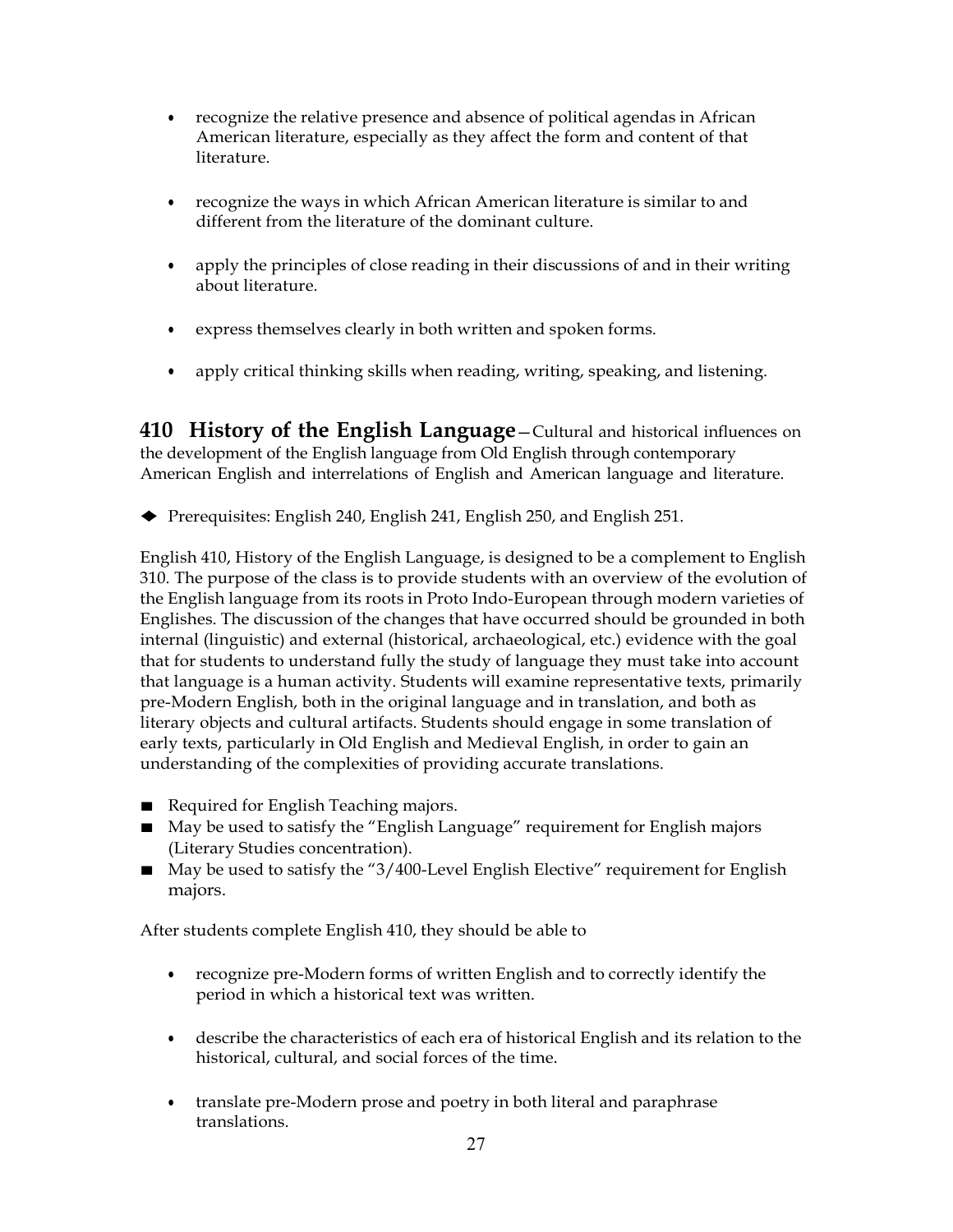- recognize broad literary, cultural, and historical themes of each time period in representative literary texts of the period.
- understand the method of historical linguistics and its contributions to an understanding of the evolution of Indo-European languages and the development of English as an academic field of study.
- understand the current standard and vernacular forms of American Englishes and their origins in the vernaculars of British colonizers.
- understand English as a global economic force.
- build an original interpretation of a literary work by citing textual evidence, as well as referencing characteristics of the text's historical and literary period.
- create a written document using writing process theory.
- locate, understand, and correctly cite scholarly research on the subject of historical periods of English and historical literary works written in English.
- express themselves clearly in both written and spoken forms.
- apply critical thinking skills when reading, writing, speaking, and listening.

**418 Topics in Women's Literature**— Representative works of women's literature emphasizing aesthetic, historical, and social dimensions. Topics for study change from term to term.

♦ Prerequisites: English 240, English 241, English 250, and English 251.

English 418, Topics in Women's Literature, introduces students to representative works of women's literature emphasizing aesthetic, historical, and social dimensions. The course focuses on a variety of writers, genres, and periods. Through class discussions, projects, exams, papers, and other assignments, students develop their ability to understand and analyze issues in and characteristics of the work of women writers. Topics for study change from term to term.

- May be used to satisfy the "Diversity" requirement for English majors (Literary Studies concentration.
- May be used to satisfy the "3/400-level English Elective" requirement for English majors.

After students complete English 349, they should be able to

- understand of the contributions of women writers to literature and culture.
- identify the concerns and influences of race, class, gender, and culture in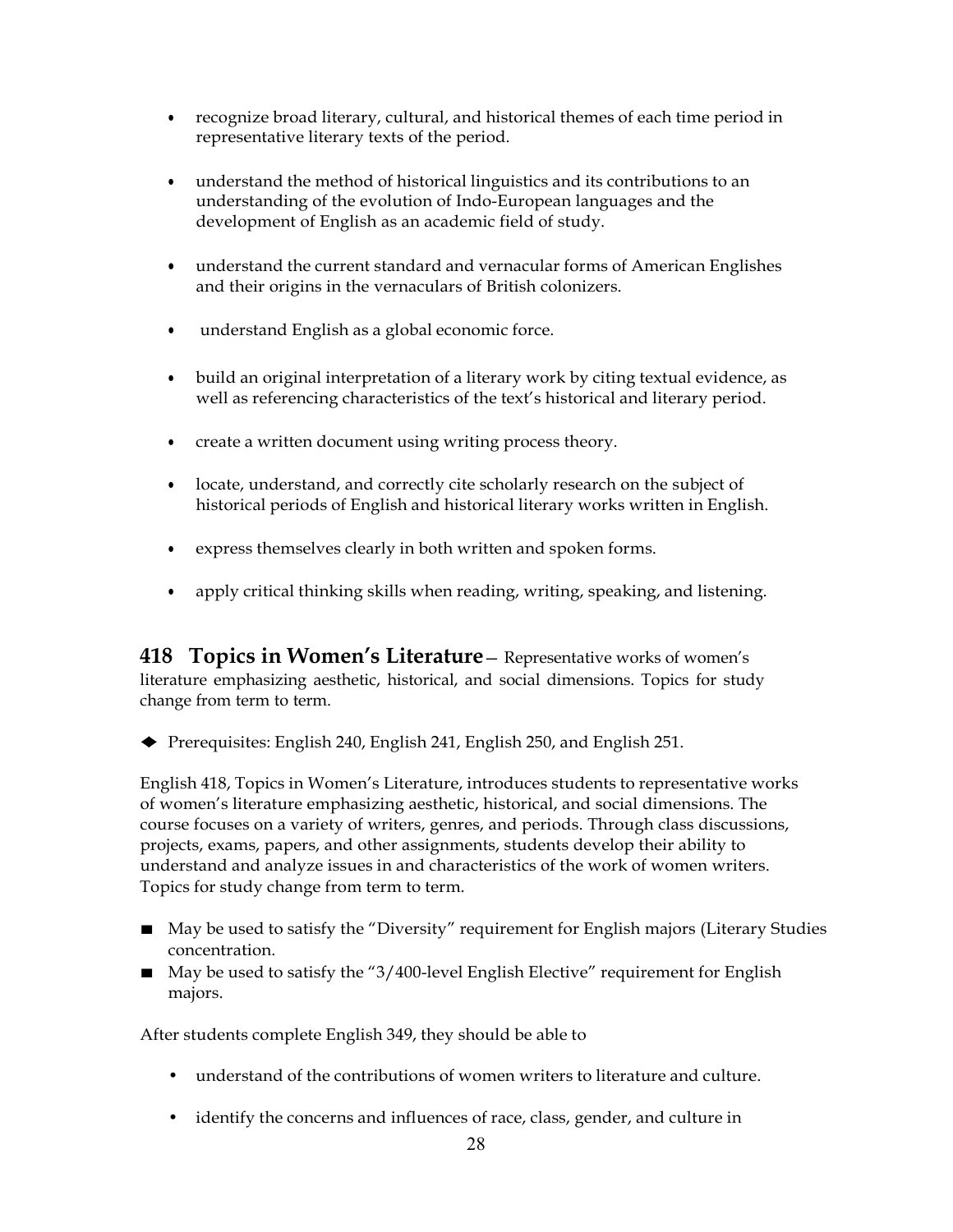women's writing.

- understand major themes in women's writing, such as identity, male-female relationships, and the desire for creative self-expression.
- recognize the ways in which multicultural literature is similar to and different from the literature of the dominant culture.
- create original interpretations of literary texts.
- apply a variety of interpretive lenses, including feminist approaches, to thereading of texts.
- write a literary interpretative essay supported by textual evidence and documented accurately using MLA style.
- apply the principles of close reading in their discussions of and in their writing about literature.
- express themselves clearly in both written and spoken forms.
- apply critical thinking skills when reading, writing, speaking, and listening.

#### **447 Seminar in American Literature**—Topic changes from term to term.

♦ Prerequisite: English <sup>240</sup> or English 241.

English 447, Seminar in American Literature, presents the study of literature through a theme or topic, which varies by semester. Based on theme (for example, war and literature or American Identity) or a topic or genre (for example, Realism or modern American drama), instructors select representative works of literature that can be studied in their intellectual, historical, and social contexts.

- May be used to satisfy the "Advanced American Literature" requirement for English majors (Literary Studies concentration) and English Teaching majors, as well as English minors.
- May be used to satisfy the "3/400-Level English Elective" requirement for English majors.

Though some individual course goals may vary with the theme or topic of the class, after completion of English 447, students should be able to

- recognize the major aspects of the literature covered.
- identify the themes, motifs, or concerns that contribute towards the constitution of a genre of literature.
- be familiar with critical or theoretical debates surrounding the literature and its topic or theme.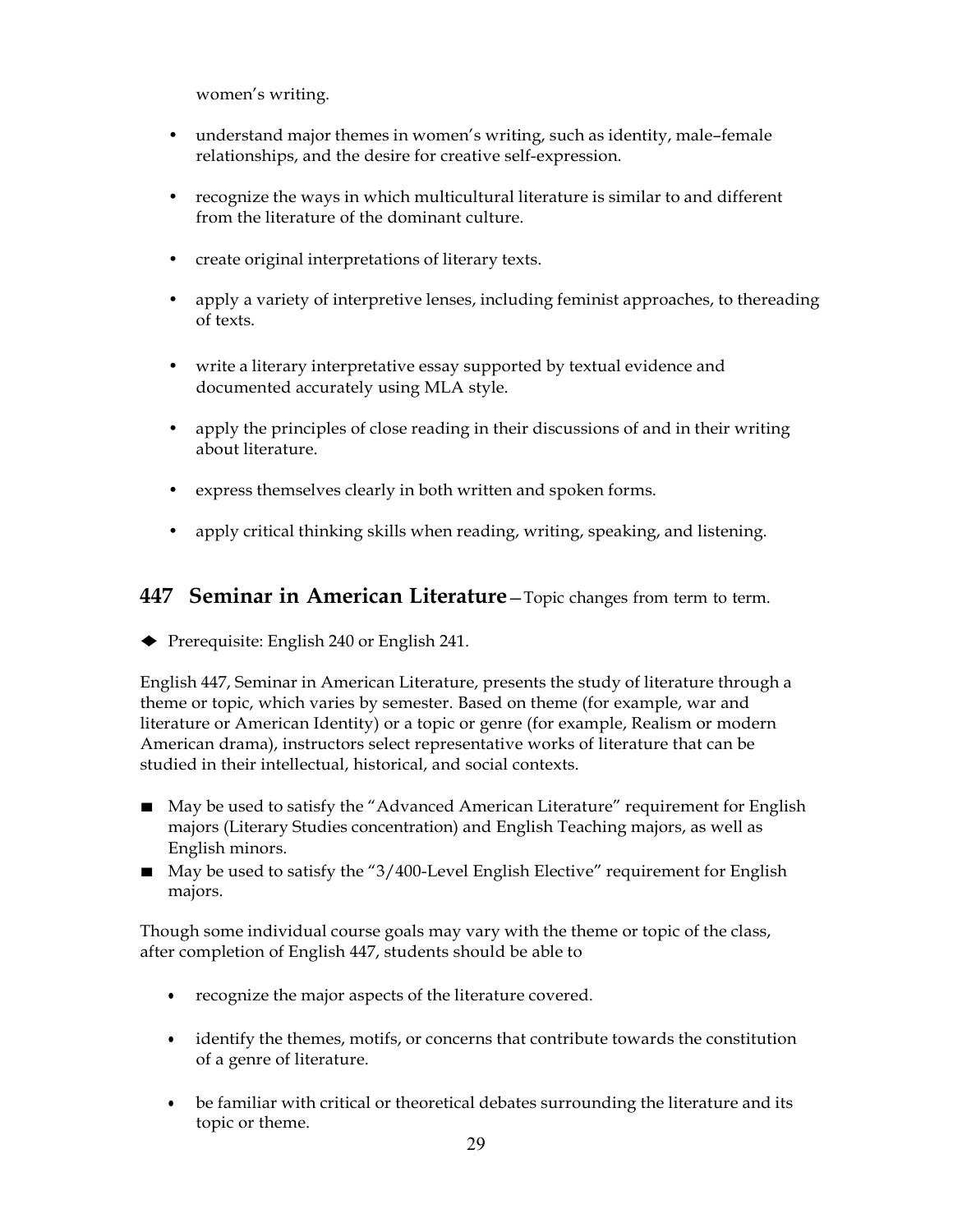- synthesize material from a variety of sources and accurately document their use.
- apply the principles of close reading in their discussions of and in their writing about literature.
- express themselves clearly in both written and spoken forms.
- apply critical thinking skills when reading, writing, speaking, and listening.

**460 Shakespeare**—Selected comedies, tragedies, and histories; problems of Shakespearean scholarship, interpretation, and criticism.

◆ Prerequisite: English 250.

English 460, Shakespeare, is a required course for undergraduate English majors and minors. Students are expected to arrive with a solid foundation in basic literary analysis. In this course, students will read nine to twelve complete plays representing the three main genres: comedy, tragedy, history. Discussion and analysis will increase students' awareness of issues such as the problem of authorship, the role of editing in the transmission of Shakespeare's dramatic scripts into printed form, the variety of interpretive approaches to these texts, Shakespeare's use of sources, and his dramatic structure and poetic language. Students will also be expected to write knowledgeably, to practice and apply their skills in literary reading and interpretation with some attention to performance. Through their study of these representative plays, students will lay the groundwork for future encounters with Shakespeare's work through reading or viewing performances (live and on film). English 460 is open to non-majors who have an interest in Shakespeare and are well prepared in the critical reading of literature.

- Required for English and English Teaching majors.
- May be used by English minors to satisfy the "Advanced British Literature before 1800" requirement.

After students complete English 460, they should be able to

- analyze imagery, metaphoric and colloquial expression, characterization, and plot construction in Shakespeare's plays to explain how a text by Shakespeare works.
- develop a coherent interpretation of a Shakespearean passage, act, or plot, demonstrating knowledge of genre, historical/literary sources, or dramatic conventions.
- write effective literary critical essays on topics dealing with Shakespeare's artistry.
- understand and enjoy encounters with Shakespeare's plays through personal reading, attending theatrical productions, or viewing film and video versions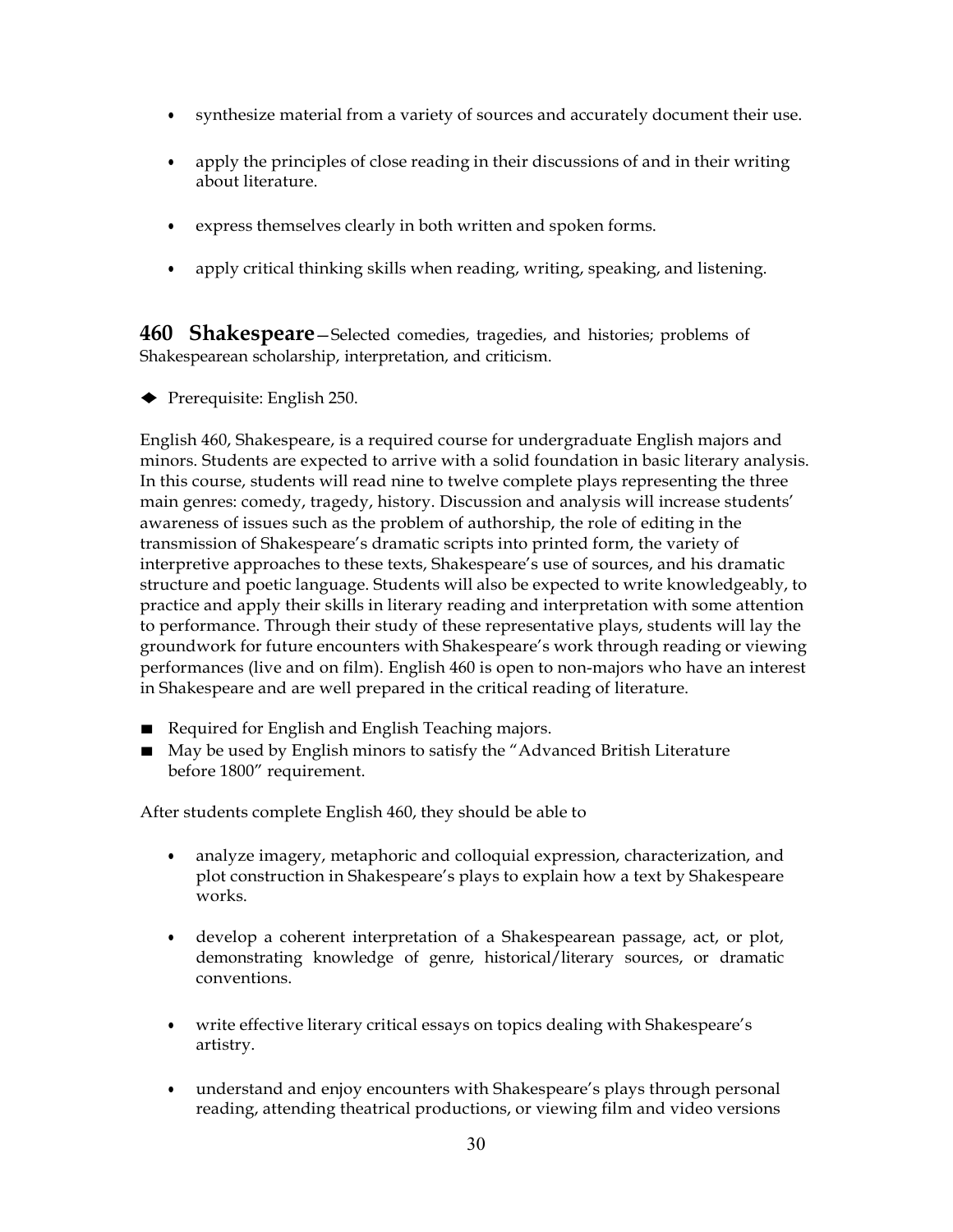and adaptations of the plays.

- apply the principles of close reading in their discussions of and in their writing about literature.
- express themselves clearly in both written and spoken forms.
- apply critical thinking skills when reading, writing, speaking, and listening.

### **462 Seminar in British Literature before 1800 –** Topic changes from term to term.

♦ Prerequisite: English 250.

English 462, Seminar in British Literature before 1800, treats representative literature during the Anglo-Saxon, Medieval, Renaissance, Interregnum, or Restoration periods up through the reign of George III (1760–1820) and pursues a coherent theme that draws on major literary works and a few minor works, in order to comprehend the interrelations among genres, history, religion, and society during a distinct period. Themes emphasize a recognized development in the cultural vitality of the chosen period, based on specific examples studied in greater depth than the overviews and summaries used in English 250.

- May be used to satisfy the "Advanced British Literature before 1800" requirement for English majors (Literary Studies concentration) and English Teaching majors, as well as English minors.
- May be used to satisfy the "3/400-level English Elective" requirement for English majors.

After students complete English 462, they should be able to

- apply the broad theme of the course to specific types of literature then current, by interpreting major events or conflicts that shaped government and daily life (secular and sacred).
- trace the influence of major writers from the period to the works of later writers.
- research and present a substantial seminar paper with the guidance of the professor.
- apply the principles of close reading in their discussions of and in their writingabout literature.
- express themselves clearly in both written and spoken forms.
- apply critical thinking skills when reading, writing, speaking, and listening.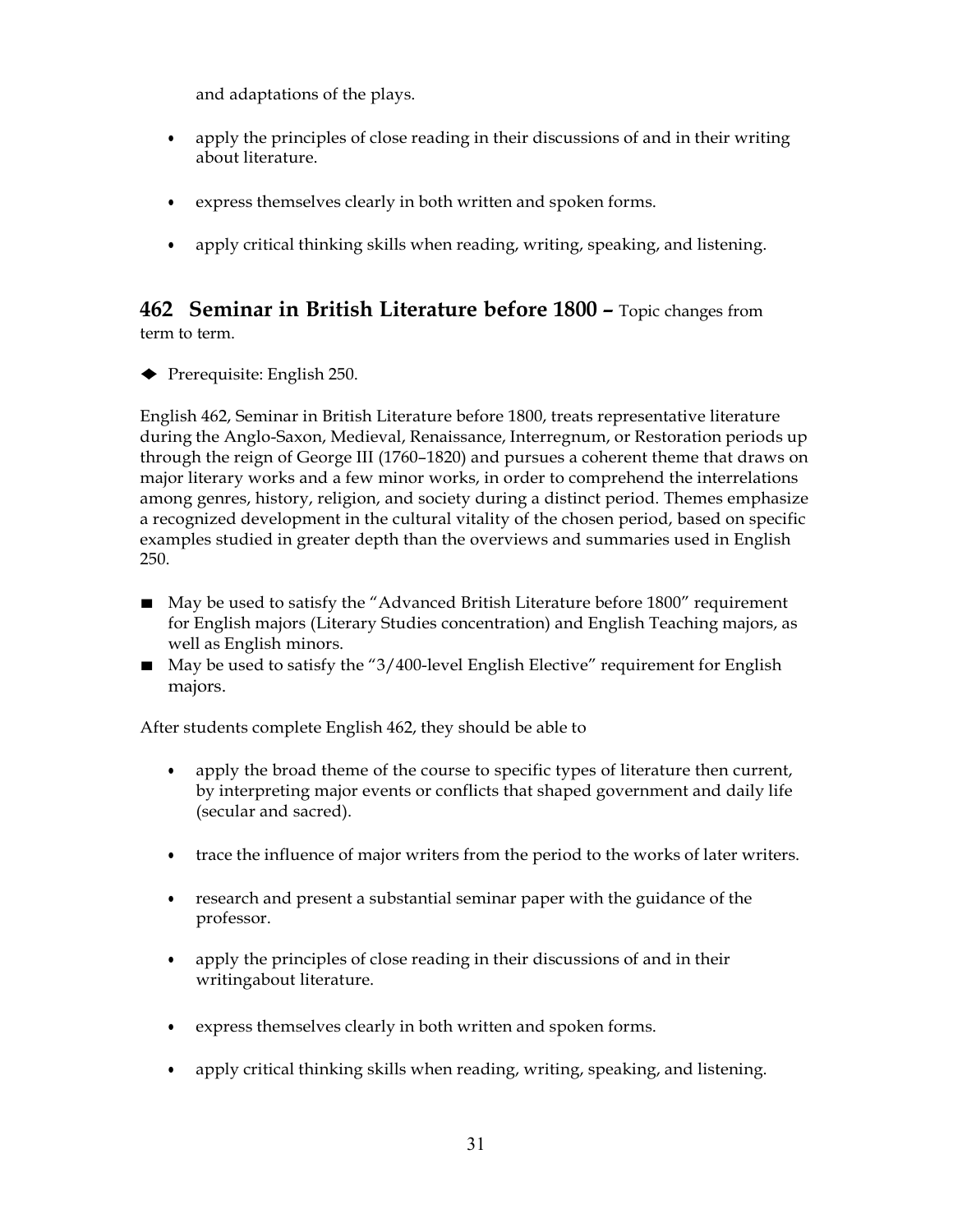**463 Seminar in British Literature since 1800**— Topic changes from term to term.

♦ Prerequisite: English <sup>250</sup> or English 251.

English 463, Seminar in British Literature since 1800, presents the study of literature through a theme or topic, which varies by semester. Based on theme (for example, war and literature or romantic landscape) or a topic or genre (for example, gothic novel, postmodernism, or modern British drama), instructors select representative works of literature that can be studied in their intellectual, historical, and social contexts.

- May be used to satisfy the "Advanced British Literature after 1800" requirement for English majors (Literary Studies concentration) and English Teaching majors, as well as English minors.
- May be used to satisfy the "3/400-level English Elective" requirement for English majors.

Though some individual course goals may vary with the theme or topic of the class, after completion of English 463, students should be able to

- recognize the major aspects of the literature covered.
- identify the themes, motifs, or concerns that contribute towards the constitution of a genre of literature.
- be familiar with critical or theoretical debates surrounding the literature and its topic or theme.
- synthesize material from a variety of sources and accurately document their use.
- apply the principles of close reading in their discussions of and in their writing about literature.
- express themselves clearly in both written and spoken forms.
- apply critical thinking skills when reading, writing, speaking, and listening.

**484 Interrelations of Literature**—Interdisciplinary in approach and international in scope, this comparative literature course deals with the intersection of literature with other forms of art and knowledge. *Foundational Studies Credit: Upper-Division Integrative Elective*.

English 484, Interrelations of Literature, a capstone course for English liberal arts majors and an upper-division integrative elective in the Foundational Studies Program, considers texts from various time periods, cultures, and disciplines to encourage students to extend the lessons of literary inquiry and media literacy into life beyond the university. This course explores the relevance of literature and art and aims to cultivate students' curiosity about the vastness and complexity of this world, its cultures, texts,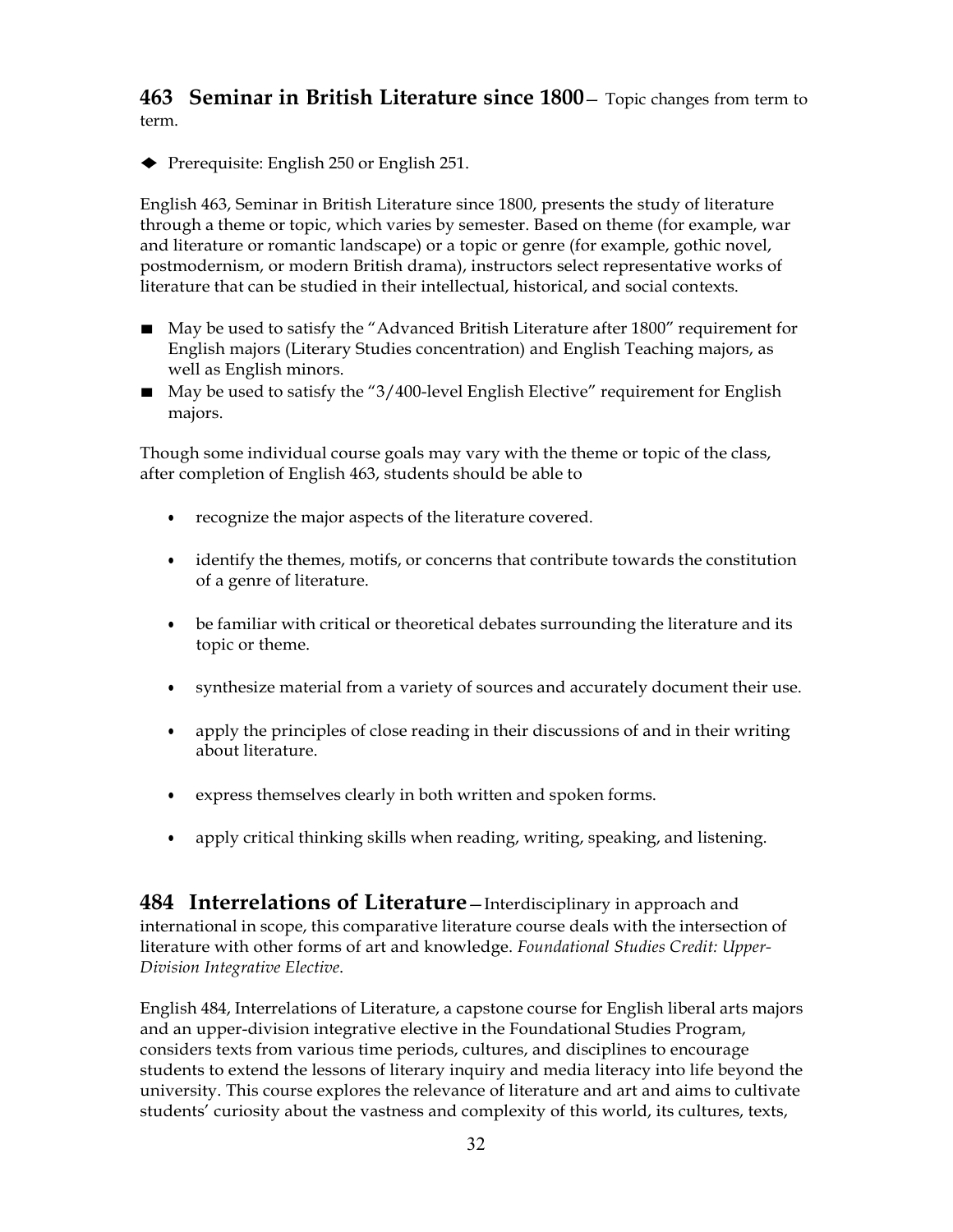and ways of knowing. In this culminating educational experience, students are asked to synthesize the knowledge gained from their individual courses of studies while engaging peers from diverse social and disciplinary backgrounds in wide-ranging conversation about course texts and the issues they convey. Students produce a substantial thesis-based researched essay that reflects on the student's undergraduate experience of literature and language.

- Required for English majors (Literary Studies concentration).
- May be used to satisfy the "300/400-level English Elective" requirement for English majors (Creative Writing concentration).

After completing English 484, students should be able to

- appreciate the cumulative benefit of reading and course work in one's major (English or other) and be able to extend the lessons of literary inquiry and media literacy into life beyond the university.
- understand the intersection of literature and other forms of art and knowledge.
- grasp the relevance of literature and art.
- generate critical questions about the vastness and complexity of the world, its cultures, texts, and ways of knowing.
- demonstrate knowledge of the variety of literary texts and approaches to studying texts across time and cultures.
- engage colleagues from different social or professional or disciplinary backgrounds in wide-ranging conversation about texts and the issues they convey.
- produce a substantial thesis-based researched essay that reflects their undergraduate experience of literature and language.
- apply the principles of close reading in their discussions of and in their writing about literature.
- express themselves clearly in both written and spoken forms.
- apply critical thinking skills when reading, writing, speaking, and listening.

**485 Literary Citizenship and Publishing[7](#page-32-0)**—The intensive study and practice of literary citizenship, teaching students not only to take advantage of—but also to support and create—opportunities offered by campus, local, regional, and national literary communities.

<span id="page-32-0"></span><sup>7</sup> More information on English 485 can be found in *Creative Writing at ISU*.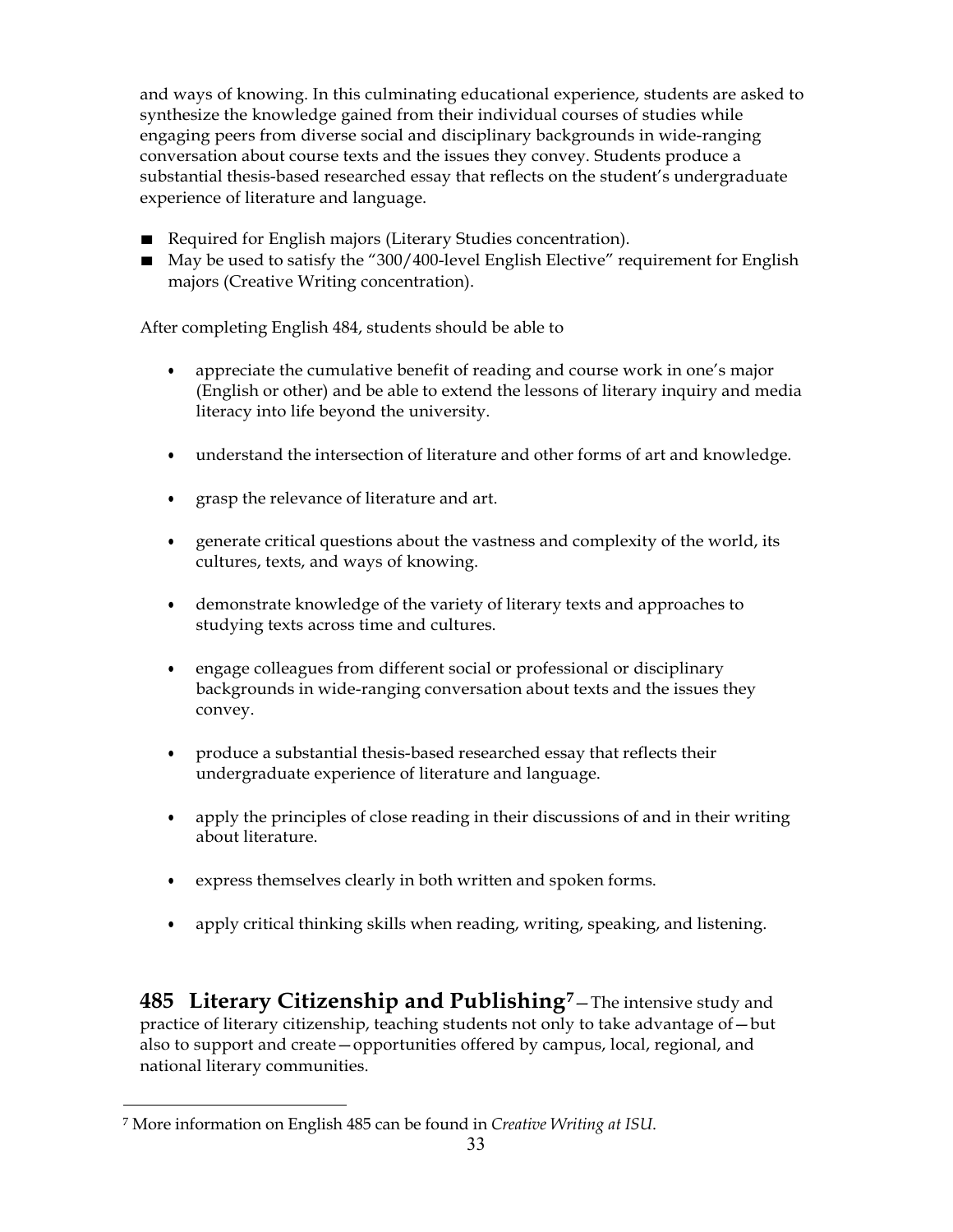English 485, Literary Citizenship and Publishing, is a capstone course for English majors in the Creative Writing concentration. This course involves the intensive study and practice of literary citizenship, teaching students how to not only to take advantage of—but also to support and create—opportunities offered by campus, local, regional, and national literary communities. The experiential learning opportunities of the course will include skype visits with authors, publishers, and literary agents as well as potential services learning projects. In this class students will become familiar with various contemporary writers and their work, as well as the trends and issues surrounding literary publishing today and will begin to professionalize themselves as writers. By the end of the semester, students will be more effective and informed literary citizens, prepared to successfully contribute to various career fields in creative writing.

- Required for English majors (Creative Writing concentration).
- May be used to satisfy the "300/400-level English Elective" requirement for English majors (Literary Studies concentration).

After completing English 485, students should be able to

- Demonstrate awareness of the trends and issues related to literary publishing by engaging in a research and writing project.
- Apply knowledge of literary publishing and evaluate literary submissions as associate editors of one of ISU's literary journals.
- Produce professional writing in multiple genres related to literary citizenship, publishing, and careers (e.g. cover letters, queries, book reviews, professional correspondence with journal submitters).
- Demonstrate an ability to rethink and revise earlier drafts, with an emphasis on the difference between revision and editing.
- Reflect on themselves as products of and participants in the contemporary literary landscape through researching, attending, and creating literary events and projects and writing about these experiences.

**486 Teaching English**—Aims, methods, and materials for teaching literature, language, and writing in middle school and secondary schools. Prerequisites: 78 credit hours and seven of nine required Liberal Studies courses. *Foundational Studies Credit: Upper-Division Integrative Elective.*

English 486, Teaching English, develops in future teachers of English the knowledge, skills, and dispositions necessary to succeed during their professional lives; consequently, it has broad goals and covers a wide range of subdisciplinary concerns—a necessary approach since English is such a rich, multifaceted discipline. English 486 provides comprehensive pre-teaching experiences in designing the kinds of class materials students will be asked to develop when they are teaching. As a "capstone" course, English 486 also encourages students to synthesize the information they have garnered through their English course work with the theoretical principles from their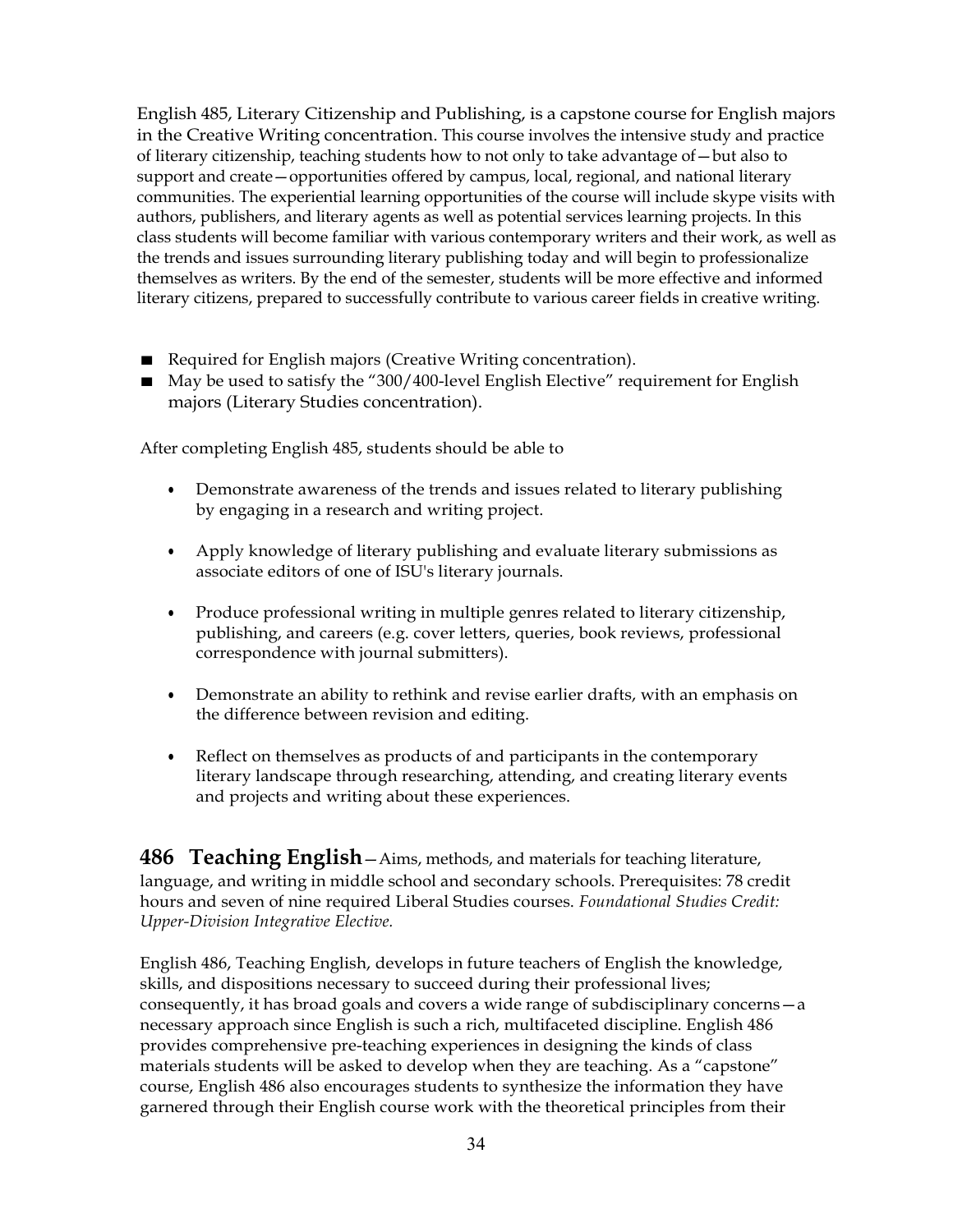CIMT classes and the practical experiences from their early field work.

- Required for English Teaching majors.
- May be used to satisfy the "3/400-level English Elective" requirement for English majors.

After students complete English 486, they should be able to

- prepare class materials (information sheets, quizzes, writing assignments, tests, and so on) that are grade-appropriate.
- design documents that can be used effectively in a classroom setting.
- prepare a three-week unit plan that integrates all of the language arts: reading, writing, speaking, listening, and thinking.
- select grade-appropriate literature in all genres, describe their value, and assess how the selections interrelate.
- demonstrate technical fluency—in grammar, usage, punctuation, and mechanics—in preparing class materials.
- articulate ideas about teaching in informal class discussions and in formal presentations.
- illustrate their understanding of students' special needs through their class materials, their reading selections, their analyses of supporting materials in secondary textbooks, and their assessment of classroom methodologies.
- critique potential teaching materials—editions of literary works, websites, study questions in textbooks, publisher-prepared tests, and study aids (CliffsNotes, SparkNotes).
- recognize that teaching and learning exist within a context, with special attention to social, cultural, and historical issues.
- develop skills in statistical analysis, particularly as they relate to assessing readability (book length, chapter length, sentence length, and so on) and to the distribution of grades.
- synthesize their educational experiences—as students and as pre-professionals to establish a philosophy of education.
- apply the principles of close reading in their discussions of and in their writing about literature.
- express themselves clearly in both written and spoken forms.
- apply critical thinking skills when reading, writing, speaking, and listening.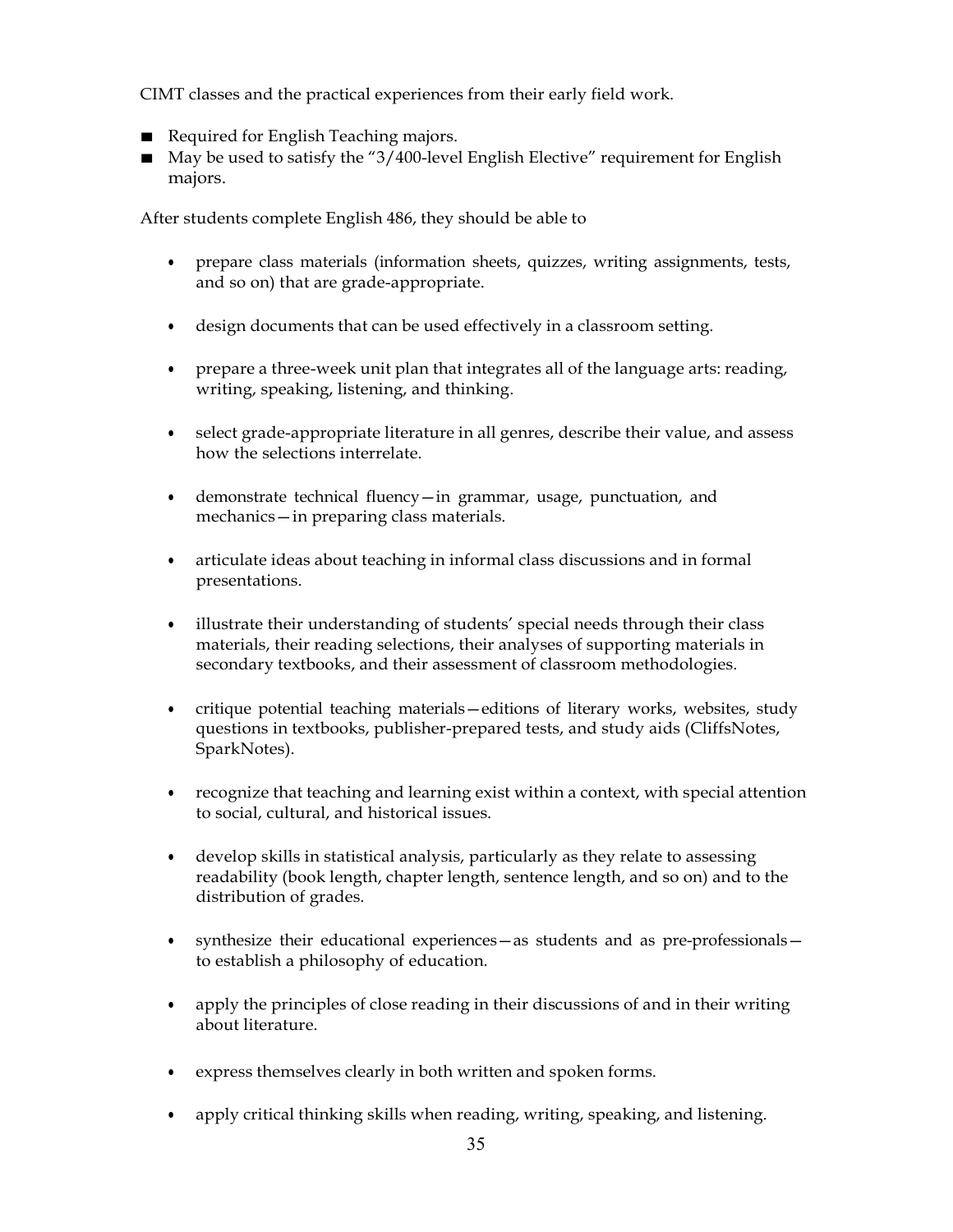**487 Crime and Punishment**—Interdisciplinary in approach and international in scope, this comparative literature course deals with the intersection of literature with the subject matter of criminal behavior. *Foundational Studies Credit: Upper-Division Integrative Elective.*

English 487, Crime and Punishment, is intended for students from all disciplines and considers texts from various time periods, cultures, and disciplines to encourage students to extend the lessons of literary inquiry and media literacy into life beyond the University. Students produce a substantial thesis-based researched essay that represents the culmination of the student's undergraduate experience of literature and language.

■ May be used to satisfy the "3/400-level English Elective" requirement for English majors.

After students complete English 487, they should be able to

- appreciate the cumulative benefit of reading and course work in one's major and be able to extend the lessons of literary inquiry and media literacy into life beyond the university.
- understand the intersection of literature and other forms of text and ways of knowing.
- produce a substantial thesis-based researched essay that represents the culmination of their undergraduate study of literature and language.
- engage fellow students from different social or disciplinary backgrounds in wide-ranging conversation about texts and the issues they convey.
- apply principles of close reading in their discussions of and their writing about literature.
- express themselves clearly in a variety of formal and informal written forms.
- apply critical thinking skills when reading, writing, and communicating.

**492 Internship in English**—Supervised writing, editing, tutoring, or other professional activity.

- ♦ Prerequisites: Major or minor in the Department of English with senior standing, prior arrangement with the faculty supervisor, and approval of the Chairperson of the Department of English.
- ♦ May be repeated once for credit with <sup>a</sup> different assignment.

English 492, Internship in English, provides students with flexible but professional work experiences (editing of professional journals, creating print materials for community organizations, contributing to service projects for professional groups, and others). The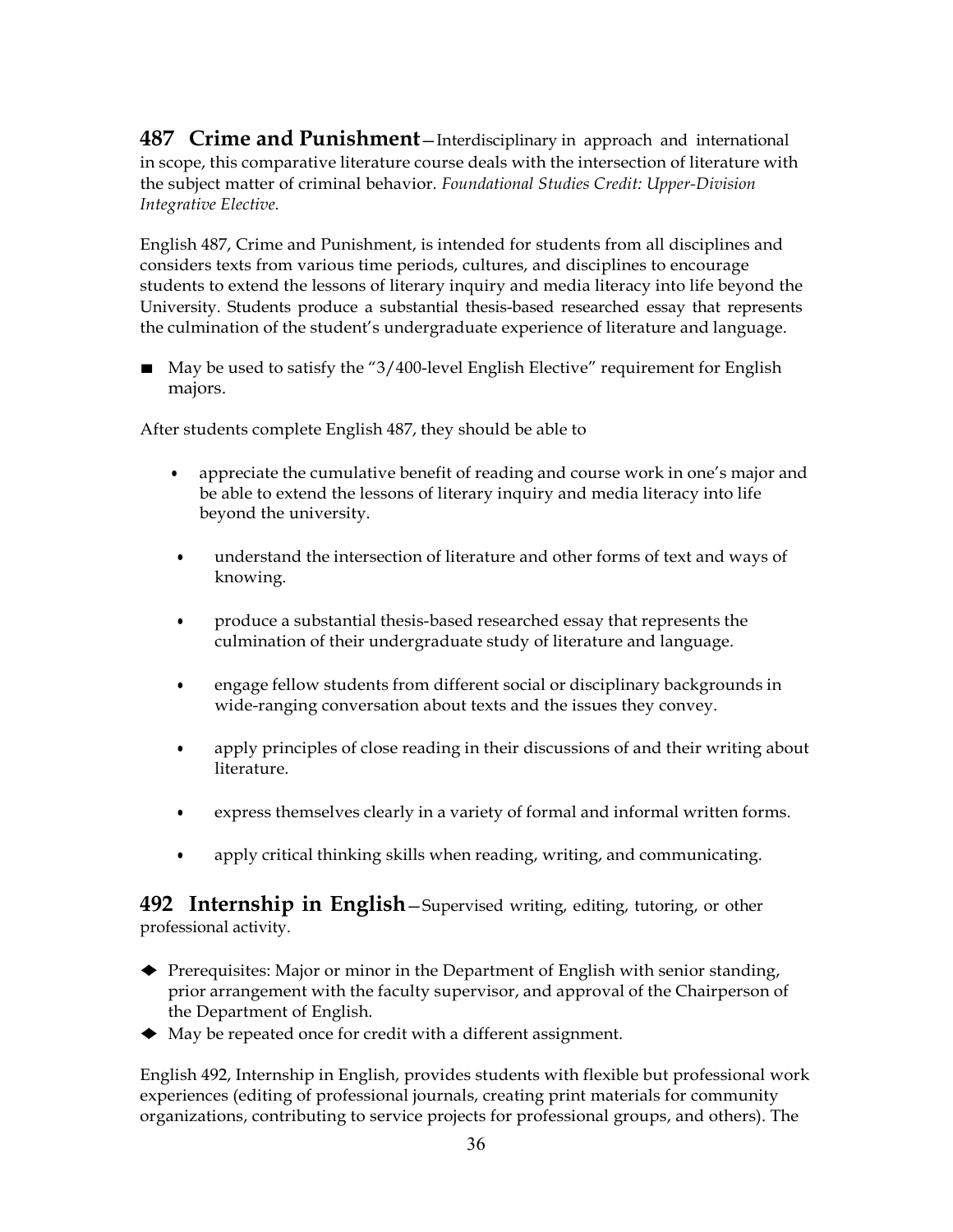sponsoring faculty member and the student must provide a rationale for the project, devise a plan that includes the kind and amount of work to be completed, create a weekby-week schedule of activities, and establish criteria for grading the work.

(Complete guidelines for planning an internship experience appear in Appendix F.)

■ May be used to satisfy the "3/400-level English Elective" requirement for English majors.

After students complete English 492, they should be able to

- describe in detail the range of activities that the internship involved.
- demonstrate increased professional skills.
- articulate the connection between University experiences and the professional activity.
- work independently on a professional project.
- demonstrate an awareness of the context of their professional work.
- apply the principles of close reading in their work-based consultations, activities, and writing.
- express themselves clearly in both written and spoken forms.
- apply critical thinking skills when reading, writing, speaking, and listening.
- apply critical thinking skills when operating in a professional work environment.

**495 Individual Studies in English**—Directed study of a specialized topic proposed by the student and instructor and approved by the Chairperson of the Department of English.

♦ May be repeated once for credit with <sup>a</sup> different topic.

English 495, Individualized Studies in English, offers students the opportunity to work individually with a faculty member when students need courses that are not in rotation or when students want to study a topic that is not treated in regularly scheduled courses. When individual studies courses follow the patterns of previously offered courses, a standard syllabus and schedule may be used. However, when the individual studies course follows an individualized plan, then an "Arranged Course Proposal Form" must be submitted for approval, and the faculty member and the student must provide a rationale for the course, devise a plan that includes the kind and amount of work to be completed, create a week-by-week schedule of activities, and establish criteria for grading the work.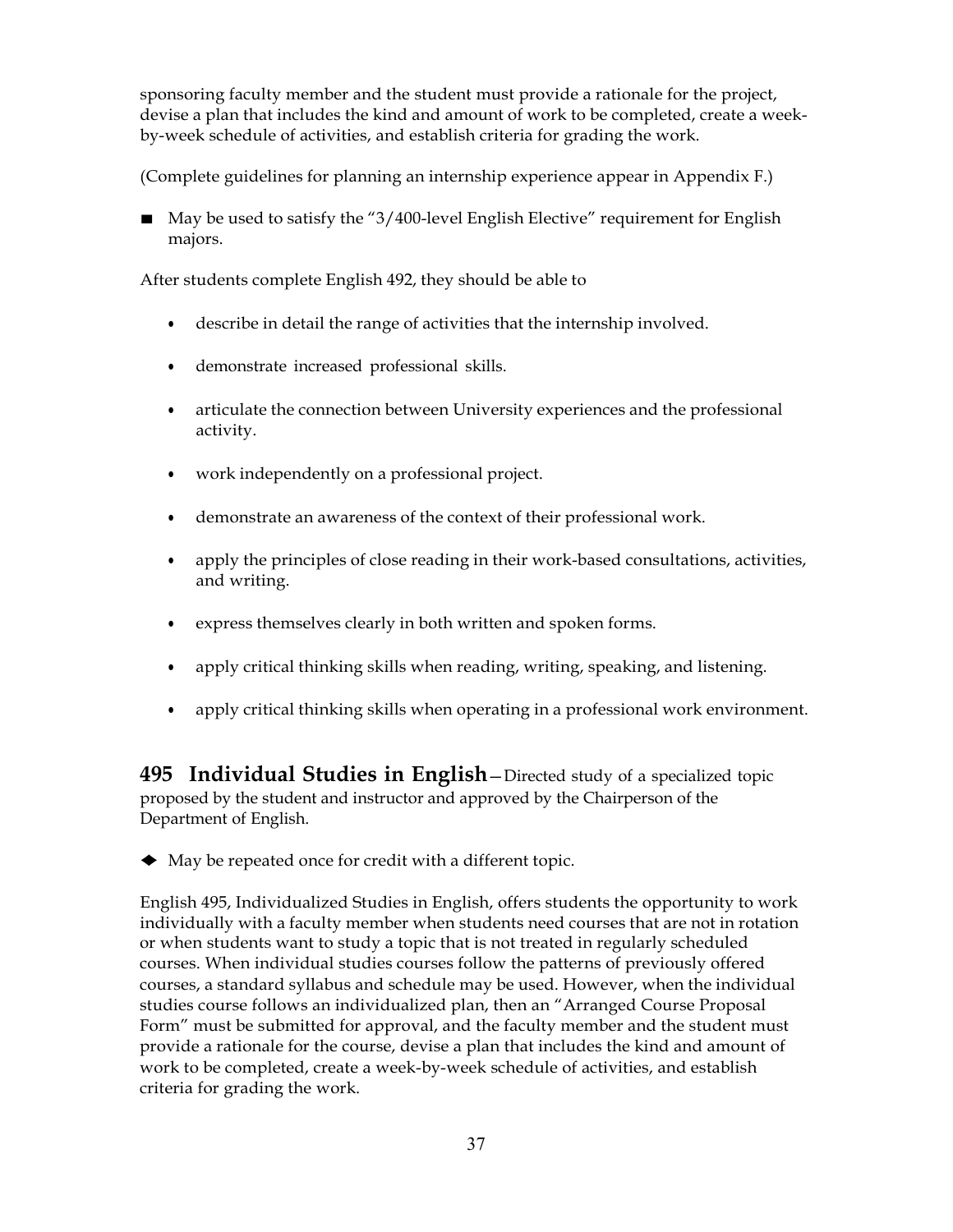(Complete guidelines for planning an individual study course appear in Appendix F.)

■ May be used to satisfy the "3/400-level English Elective" requirement for English majors.

Though individual course goals may vary with the topic of the class, after completion of English 495, students should be able to

- recognize the major aspects of the literature covered.
- identify the themes, motifs, or concerns that contribute towards the constitution of a genre of literature.
- articulate the critical or theoretical debates surrounding the literature and its topic.
- synthesize material from a variety of sources and accurately document their use.
- apply the principles of close reading in their discussions of and in their writing about literature.
- express themselves clearly in both written and spoken forms.
- apply critical thinking skills when reading, writing, speaking, and listening.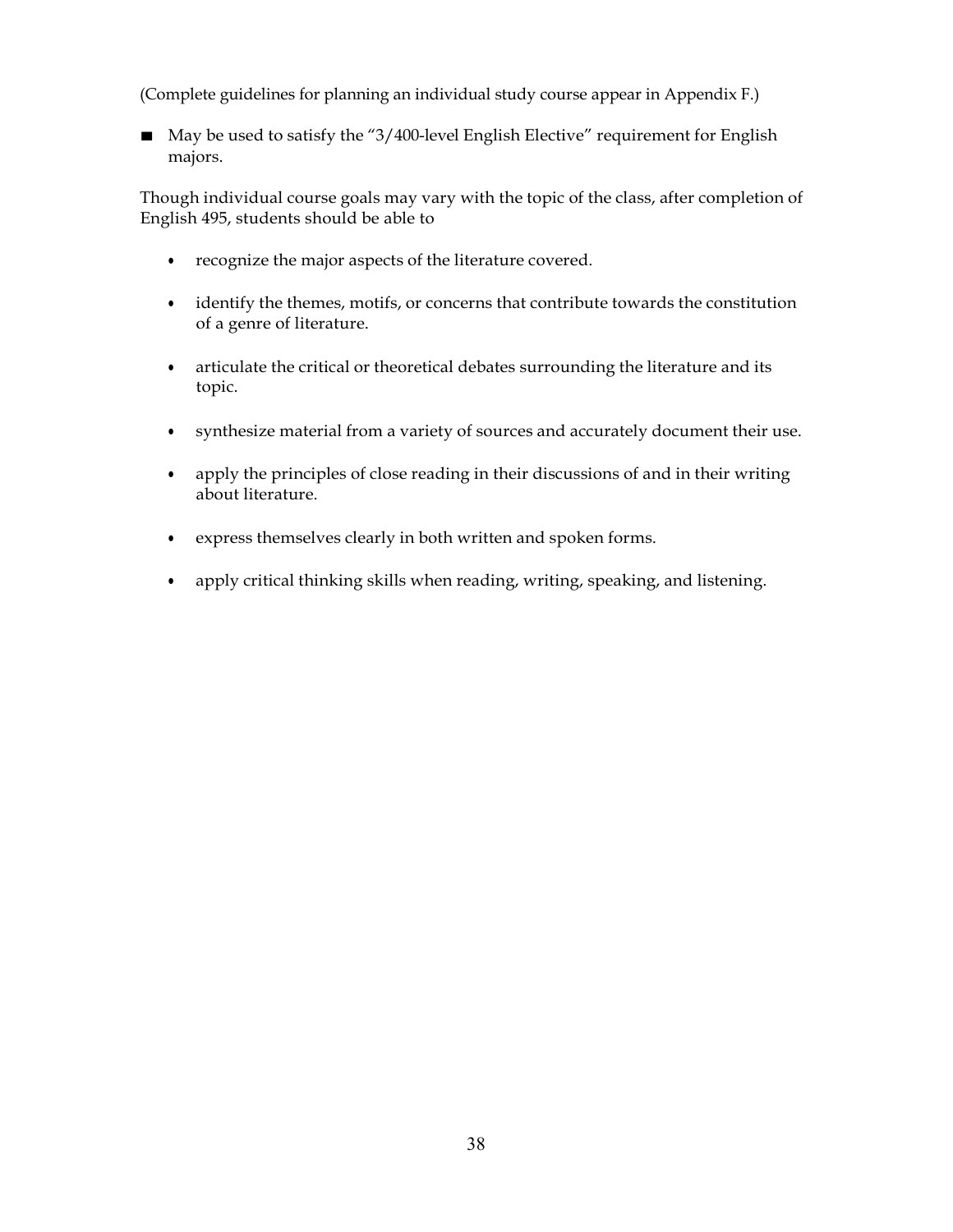# **Appendix A**

# **English Major: Degree Requirements**

The English major fosters skills in critical analysis, independent thinking, creativity, research, and writing through a focus on both literature and creative writing. The program is designed to lay a foundation for a wide range of careers in which clear communication and thinking, as well as research skills, are needed. Students can choose from a concentration in either Literary Studies or Creative Writing.

You can download this document to use as a template for your personalized plan of study. You can also contact Dr. Chris Drew, the English Department Advisor and Director of Undergraduate Studies, via email at [chris.drew@indstate.edu](mailto:chris.drew@indstate.edu) with any questions you might have.

# **Part I: Required English Coursework for All English Majors (21 credits)**

# **1. Shared English Core (15 credits):**

- ENG 230: Literary Analysis (3 credits)
- ENG 240: American Literature I (3 credits)
- ENG 241: American Literature II (3 credits)
- ENG 250: British Literature I (3 credits)
- ENG 251: British Literature II (3 credits)

## **2. Advanced English Major Coursework (6 credits):**

- ENG 308: Practical Literary Criticism (3 credits)
- ENG 460: Shakespeare (3 credits)

# **Part II: Choose One of the Following Two Concentrations (27 credits)**

## **1. Creative Writing Concentration:**

- **a. Required Courses in the Concentration (15 credits):**
	- ENG 324: Fiction Writing Workshop (3 credits)
	- ENG 325: Poetry Writing Workshop (3 credits)
	- ENG 327: Creative Nonfiction Workshop (3 credits)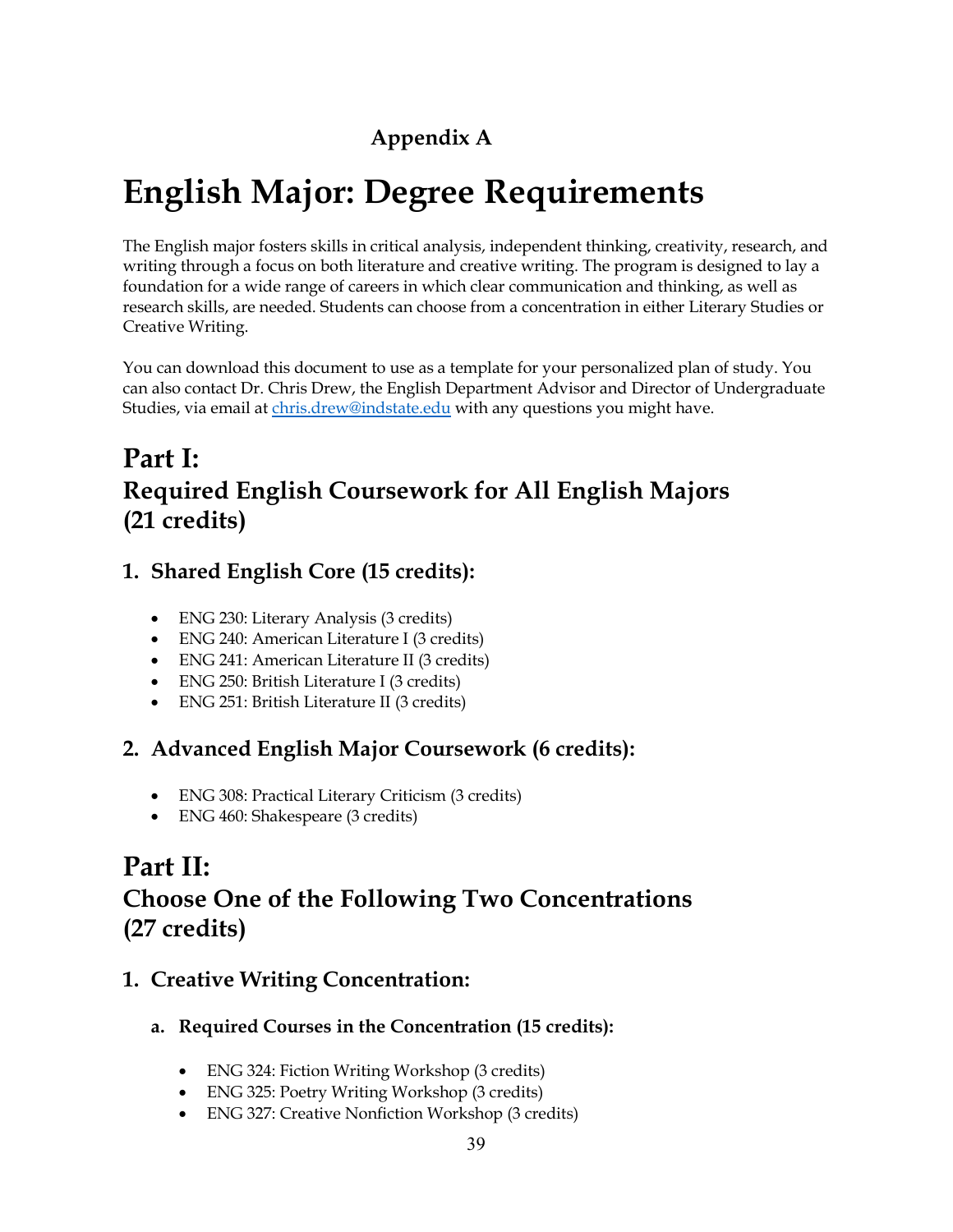- ENG 329: Contemporary Literature (3 credits)
- ENG 485: Literary Citizenship and Publishing (3 credits)

#### **b. Elective Courses in the Concentration (12 credits):**

#### **Choose Two 400-Level Workshop Courses:**

- ENG 424: Advanced Fiction Writing Workshop (3 credits)
- ENG 425: Advanced Poetry Writing Workshop (3 credits)
- ENG 427: Advanced Creative Nonfiction Writing Workshop (3 credits)

#### **Choose Two Additional 3/400-level English Elective Courses:**

• Any two courses in any English discipline (creative writing, language, or literature) not previously taken to satisfy a major/concentration requirement can be taken to satisfy this elective category.

## **2. Literary Studies Concentration:**

#### **a. Required Courses in the Concentration (12 credits):**

- ENG 447: Seminar in American Literature (3 credits)
- ENG 462: Seminar in British Literature before 1800 (3 credits)
- ENG 463: Seminar in British Literature since 1800 (3 credits)
- ENG 484: Interrelations of Literature (3 credits)

#### **b. Elective Courses in the Concentration (15 credits):**

#### **Choose One Course in the English Language:**

- ENG 310: English Grammar for Teachers and Writers (3 credits)
- ENG 410: History of the English Language (3 credits)

#### **Choose One Course in Diversity:**

- ENG 339: Women's Literature (3 credits)
- ENG 340: Multicultural American Literature (3 credits)
- ENG 346: Modern Black American Literature (3 credits)
- ENG 418: Topics in Women's Literature (3 credits)

#### **Choose One Course in Popular Culture:**

- ENG 329: Contemporary Literature (3 credits)
- ENG 335: Science Fiction as Social Criticism (3 credits)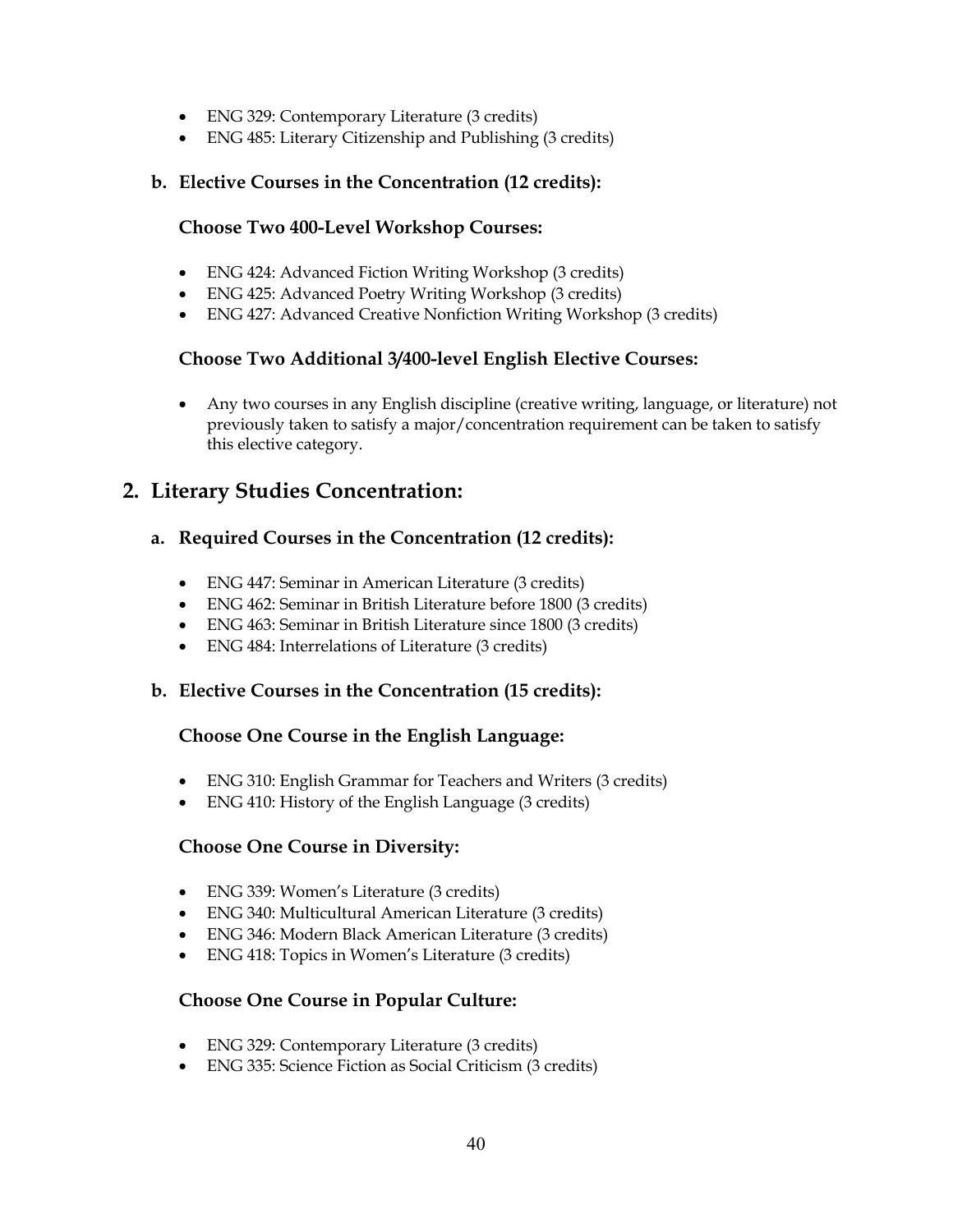### **Choose One 300-level Creative Writing Workshop Course:**

- ENG 324: Fiction Writing Workshop (3 credits)
- ENG 325: Poetry Writing Workshop (3 credits)
- ENG 327: Creative Nonfiction Workshop (3 credits)

### **Choose One Additional 3/400 level English Elective Course**

• Any course in any English discipline (creative writing, language, or literature) not previously taken to satisfy a major/concentration requirement can be taken to satisfy this elective category.

# **Part III: Foundational Studies Coursework (33–36 credits)**

# **Choose Coursework in the Following Required FS Categories:**

- Freshman Composition (3–6 credits) o *ENG 108 recommended*
- Communication (3 credits)
- Quantitative Literacy (3 credits)
- Health & Wellness (3 credits)
- Science & Laboratory (4 credits)
- Social & Behavioral Sciences (3 credits)
- Literary Studies (3 credits)
	- o *ENG 338, ENG 339, or ENG 346 recommended*
- Fine & Performing Arts(3 credits)
	- o *ENG 219 recommended*
- Historical Perspectives (3 credits)
- Global Perspectives & Cultural Diversity (3 credits)
	- o *ENG 340 recommended*
- Ethics & Social Responsibility (3 credits)
- 1 Upper Division Integrative Elective (3 credits)
	- o *ENG 335, ENG 486, or ENG 487 recommended*

#### **Note:**

The following Foundational Studies categories are fulfilled by corresponding required coursework in the English major:

- Junior Composition: ENG 308
- 1 Upper Division Integrative Elective: ENG 484
	- o 1 additional UDIE required[8](#page-40-0)

<span id="page-40-0"></span><sup>8</sup> The second UDIE requirement can be waived by completion of minor, second major, or Honors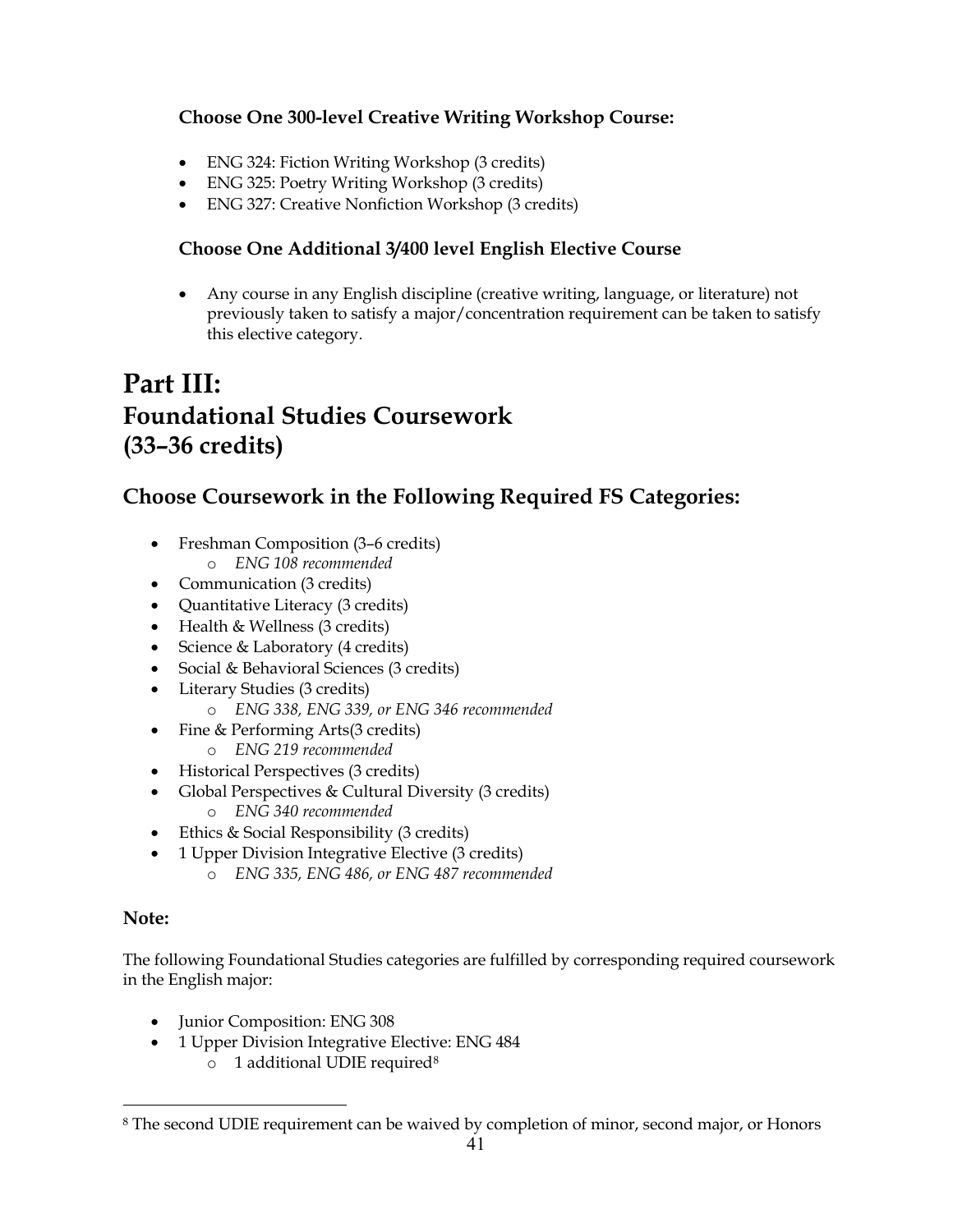Additional Foundational Studies requirements can also be fulfilled by coursework in the English major, *if* the student chooses one the following courses in the listed elective categories:

- Literary Studies: ENG 339 or ENG 346
- Global Perspectives & Cultural Diversity: ENG 340
- Upper Division Integrative Elective: ENG 335, ENG 486, or ENG 487

English majors with a Creative Writing concentration must take two UDIEs, either within the English Department or elsewhere.

# **Double Majors**

Because the English major has a relatively small number of total required credit hours, some students might consider a double major that combines English and another discipline of interest. In fact, a notable strength of the English major is how its content easily complements so many other degrees. Students are encouraged to consult with their academic advisor for further information on adding a second major.

# **Minors for English Majors**

Students can, but are not required to, choose a minor course of study. Much like a double-major, the English major can be usefully augmented by a wide variety of minors, and students are encouraged to consult with their academic advisor for further information on adding a minor.

Additional information and degree maps can be found in the ISU Undergraduate Catalog: [https://catalog.indstate.edu/preview\\_program.php?catoid=50&poid=8090&returnto=1835](https://catalog.indstate.edu/preview_program.php?catoid=50&poid=8090&returnto=1835) 

College curriculum.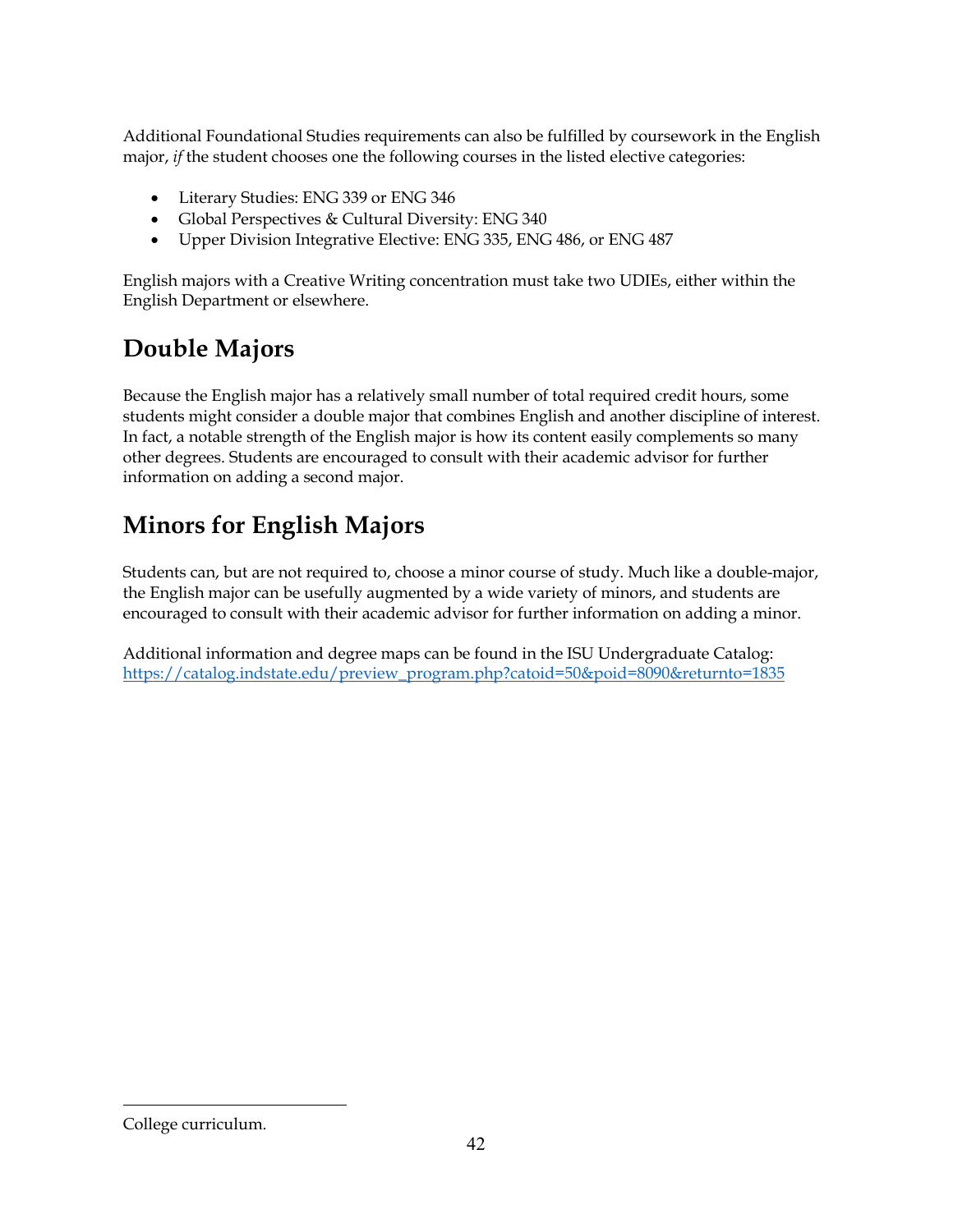# **Appendix B**

# **English Teaching Major: Degree Requirements**

The English Teaching major offers specialized training for students who wish to teach English at the secondary level. This major is accredited by the Council for the Accreditation of Educator Preparation (CAEP), the National Council for Teachers of English, and the Indiana State Board of Education.

You can download this document to use as a template for your personalized plan of study. You can also contact Dr. Chris Drew, the English Department Advisor and Director of Undergraduate Studies, via email at [chris.drew@indstate.edu](mailto:chris.drew@indstate.edu) with any questions you might have.

*Note: No course in the English major (Parts I & II) with a grade of less than C shall be counted toward teacher licensure.*

# **Part I: Required English Coursework for All English Teaching Majors (49 credits)**

# **1. Shared English Core (15 credits):**

- ENG 230: Literary Analysis (3 credits)
- ENG 240: American Literature I (3 credits)
- ENG 241: American Literature II (3 credits)
- ENG 250: British Literature I (3 credits)
- ENG 251: British Literature II (3 credits)

# **2. Advanced English Teaching Major Coursework (31 credits):**

- ENG 307: Writing for Teachers of English (3 credits)
- ENG 310: English Grammar for Teachers and Writers (3 credits)
- ENG 329: Contemporary Literature (3 credits)
- ENG 340: Multicultural American Literature (3 credits)
- ENG 402: Teaching an Integrated Unit (1 credit)[9](#page-42-0)
- ENG 410: History of the English Language (3 credits)
- ENG 447: Seminar in American Literature (3 credits)
- ENG 460: Shakespeare (3 credits)
- ENG 462: Seminar in British Literature before 1800 (3 Credits)
- ENG 463: Seminar in British Literature since 1800 (3 Credits)
- ENG 486: Teaching English (3 credits)

<span id="page-42-0"></span><sup>9</sup> ENG 402 must be taken concurrently with CIMT 401 during the student's final semester before graduation.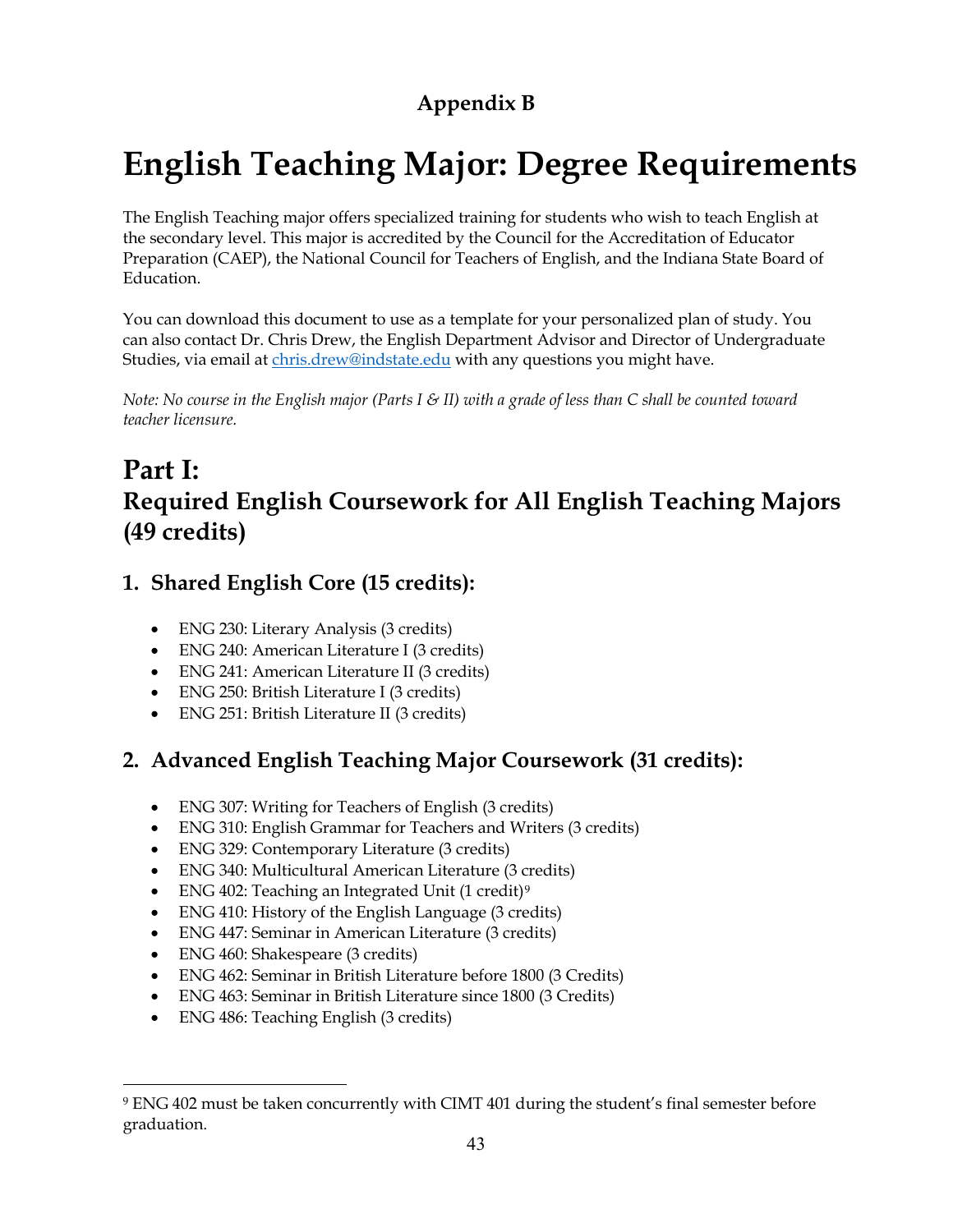# **3. English Teaching Elective (3 credits)**

### **Choose One 300-level Creative Writing Workshop:**

- ENG 324: Fiction Writing Workshop (3 credits)
- ENG 325: Poetry Writing Workshop (3 credits)
- ENG 327: Creative Nonfiction Workshop (3 credits)

# **Part II: Required Education Coursework for All English Teaching Majors[10](#page-43-0) (30 credits)**

- EPSY 202: Psychology of Childhood and Adolescence (3 credits)<sup>[11](#page-43-1)</sup>
- CIMT 200: Teaching I (2 credits)<sup>[12](#page-43-2)</sup>
- CIMT 301: Teaching IIa (2 credits)<sup>[13](#page-43-3)</sup>
- CIMT 302: Teaching IIb (2 credits)<sup>[14](#page-43-4)</sup>
- CIMT 400: Teaching III (3 credits)<sup>[15](#page-43-5)</sup>
- CIMT 400L: Teaching III Practicum (1 credits)<sup>[16](#page-43-6)</sup>
- CIMT 401: Student Teaching (11 credits)<sup>[17](#page-43-7)</sup>
- EPSY 341: Education in a Multicultural Society (3 credits)
- SPED 226: The Exceptional Learner in the Regular Classroom (3 credits)

# **Part III: Foundational Studies Coursework (28–31 credits)**

# **Choose Coursework in the Following Required FS Categories:**

• Freshman Composition (3–6 credits) o *ENG 108 recommended*

<span id="page-43-0"></span><sup>10</sup> All education coursework is taken in the Bayh College of Education.

<span id="page-43-2"></span><span id="page-43-1"></span><sup>&</sup>lt;sup>11</sup> EPSY 202 must be completed with a grade of "C" or better before a student can be admitted to the BCP program and additional required CIMT/EPSY/SPED coursework can be completed. <sup>12</sup> CIMT 200 must be completed with a grade of "C" or better before a student can be admitted to the BCP program and additional required CIMT/EPSY/SPED coursework can be completed. <sup>13</sup> CIMT 301 must be taken concurrently with CIMT 302.

<span id="page-43-4"></span><span id="page-43-3"></span><sup>14</sup> CIMT 302 must be taken concurrently with CIMT 301.

<span id="page-43-5"></span><sup>15</sup> CIMT 400 must be taken concurrently with CIMT 400L.

<span id="page-43-6"></span><sup>16</sup> CIMT 400L must be taken concurrently with CIMT 400.

<span id="page-43-7"></span><sup>&</sup>lt;sup>17</sup> CIMT 401 must be taken concurrently with ENG 402 during the student's final semester before graduation.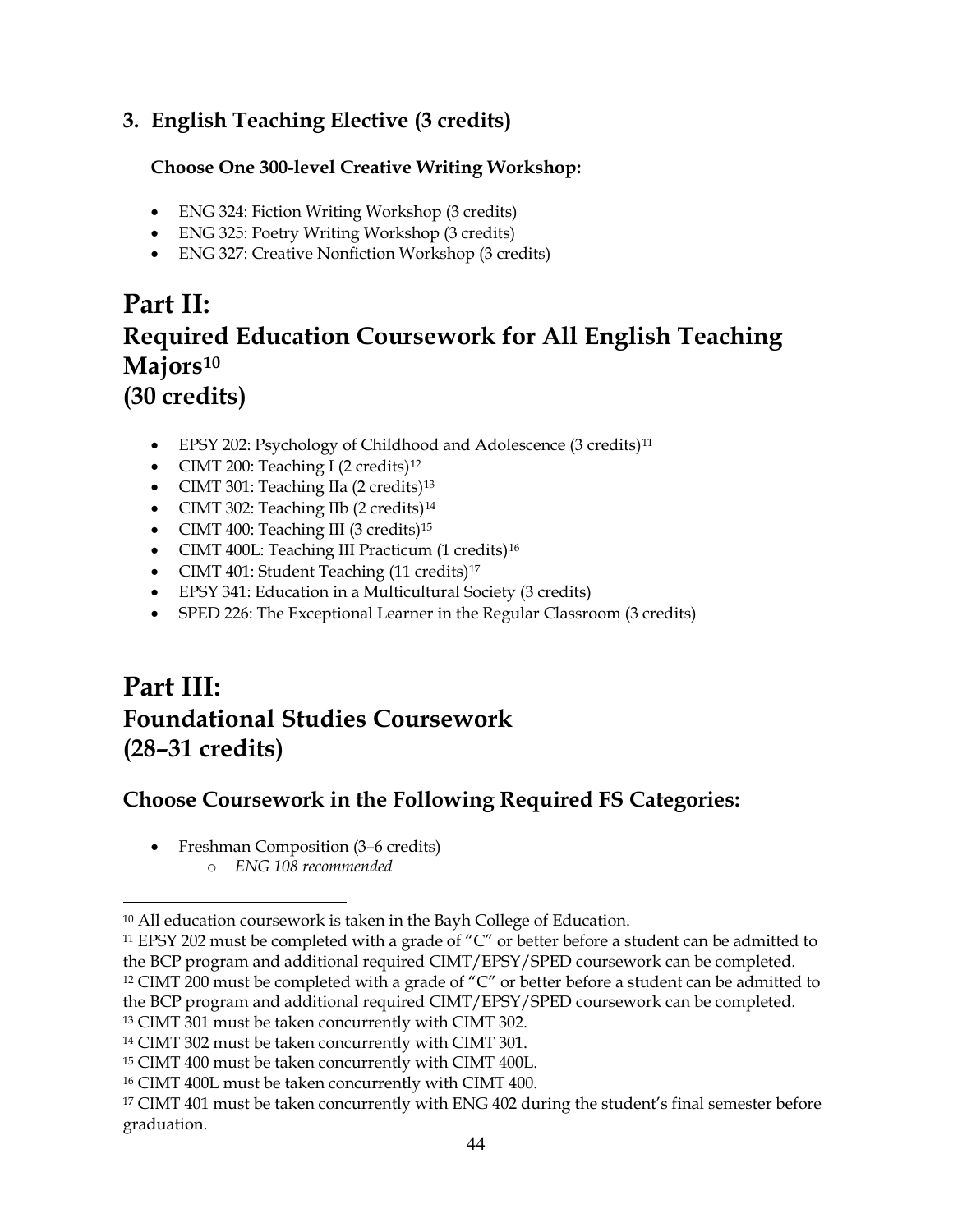- Communication (3 credits)
- Quantitative Literacy (3 credits)
	- o *MATH 241 recommended*
- Health & Wellness (3 credits)
- Science & Laboratory (4 credits)
- Literary Studies (3 credits)
	- o *ENG 338 or ENG 346 recommended*
- Fine & Performing Arts (3 credits)
	- o *ENG 219 recommended*
- Historical Perspectives (3 credits)
- Ethics & Social Responsibility (3 credits)

#### **Note:**

The following Foundational Studies categories are fulfilled by corresponding required coursework in the English Teaching major:

- Junior Composition: ENG 307
- Social & Behavioral Sciences: EPSY 202
- Global Perspectives & Cultural Diversity: ENG 340 and EPSY 341
- Upper Division Integrative Elective<sup>[18](#page-44-0)</sup>: ENG 486

# **Minor Recommendations**

The English Teaching major is a "large" major from a credit-hour perspective, so it can be a challenge to fit in additional coursework. That said, students can, but are not required to, choose a minor course of study. While a student can attempt to complete any minor they wish, the following is a list of minors that have recently been completed by English Teaching majors and/or complement the major well:

- Coaching (19 credits)
- Communication (21–24 credits)
- Counseling (18 credits)
- Creative Writing (18 credits)
- Language Studies (21 credits)
- Psychology (18 credits)
- Secondary Special Education (23 credits)
- Theater (27 credits)

Additional information and degree maps can be found in the ISU Undergraduate Catalog: [https://catalog.indstate.edu/preview\\_program.php?catoid=50&poid=8092&returnto=1835](https://catalog.indstate.edu/preview_program.php?catoid=50&poid=8092&returnto=1835)

<span id="page-44-0"></span><sup>&</sup>lt;sup>18</sup> English Teaching majors are only required to complete one UDIE course; the Student Teaching experience (CIMT 401 and ENG 402) during their final semester takes the place of a second UDIE requirement.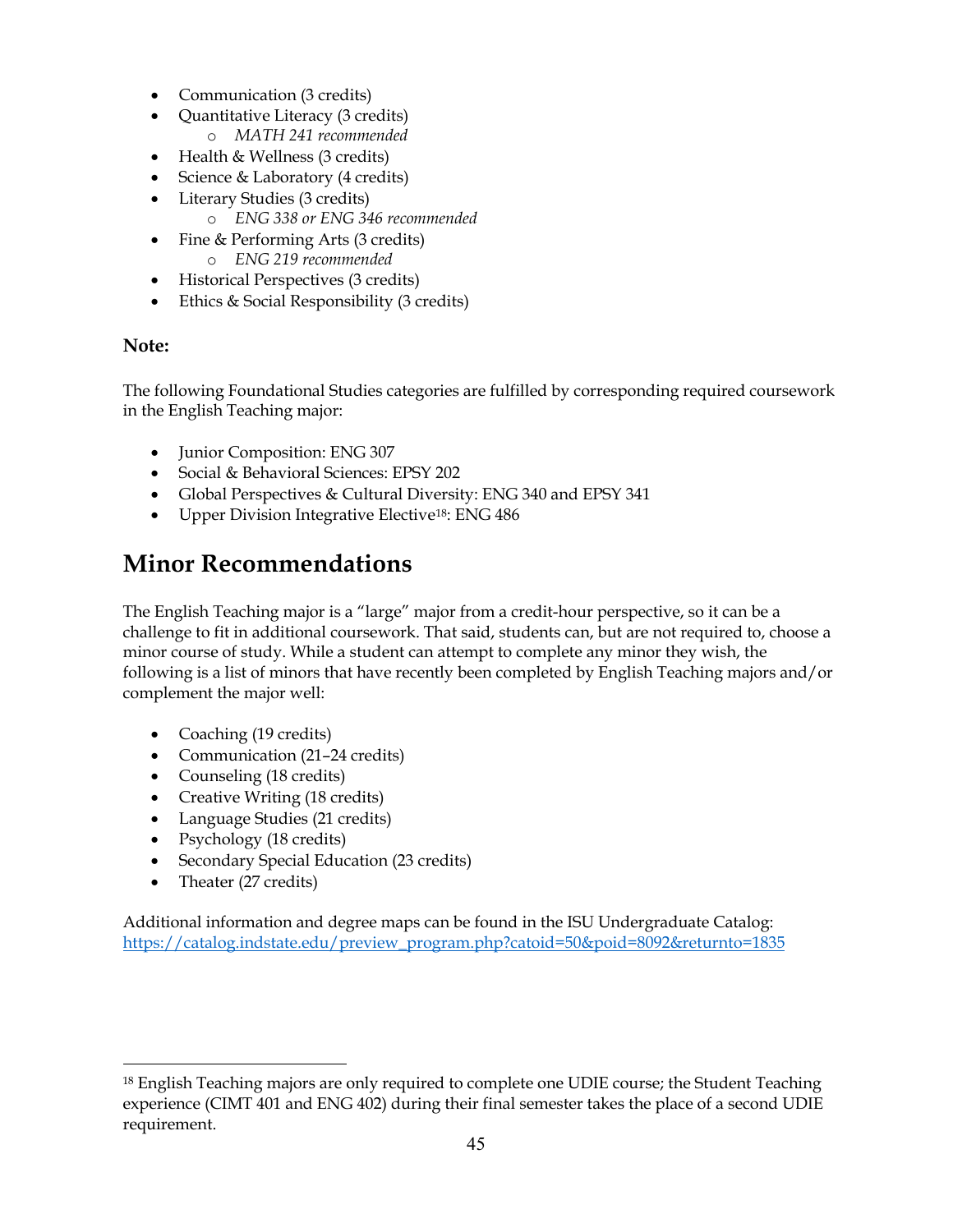# **Appendix C**

# **English Minor: Requirements (24 credits)**

The English minor fosters skills in critical analysis, independent thinking, creativity, research, and writing through a focus on both literature and creative writing. The program is designed to lay a foundation for a wide range of careers in which clear communication and thinking, as well as research skills, are needed.

You can download this document to use as a template for your personalized plan of study. You can also contact Dr. Chris Drew, the English Department Advisor and Director of Undergraduate Studies, via email at [chris.drew@indstate.edu](mailto:chris.drew@indstate.edu) with any questions you might have.

# **Part I: Required Coursework for All English Minors (15 credits)**

- ENG 230: Literary Analysis (3 credits)
- ENG 240: American Literature I (3 credits)
- ENG 241: American Literature II (3 credits)
- ENG 250: British Literature I (3 credits)
- ENG 251: British Literature II (3 credits)

# **Part II: Advanced Literature Coursework (9 credits):**

### **Choose One Course in Advanced American Literature:**

- ENG 340: Multicultural American Literature (3 credits)
- ENG 346: Modern Black American Literature (3 credits)
- ENG 447: Seminar in American Literature (3 credits)

### **Choose One Course in Advanced British Literature before 1800:**

- ENG 460: Shakespeare (3 credits)
- ENG 462: Seminar in British Literature before 1800 (3 credits)

### **One Course in Advanced British Literature since 1800:**

• ENG 463: Seminar in British Literature since 1800 (3 credits)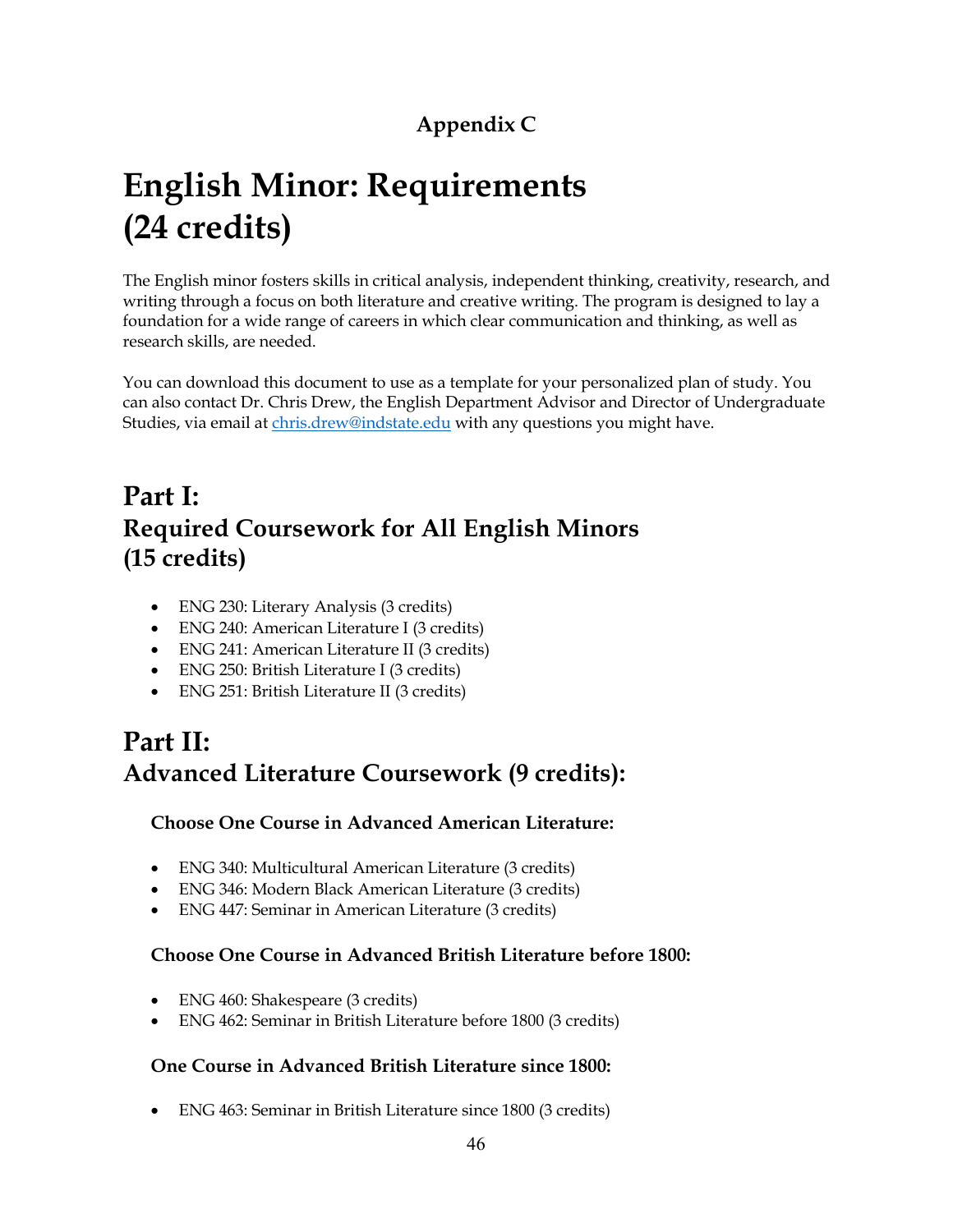Additional information and degree maps can be found in the ISU Undergraduate Catalog: [https://catalog.indstate.edu/preview\\_program.php?catoid=50&poid=8091&hl=english+minor&r](https://catalog.indstate.edu/preview_program.php?catoid=50&poid=8091&hl=english+minor&returnto=search) [eturnto=search](https://catalog.indstate.edu/preview_program.php?catoid=50&poid=8091&hl=english+minor&returnto=search)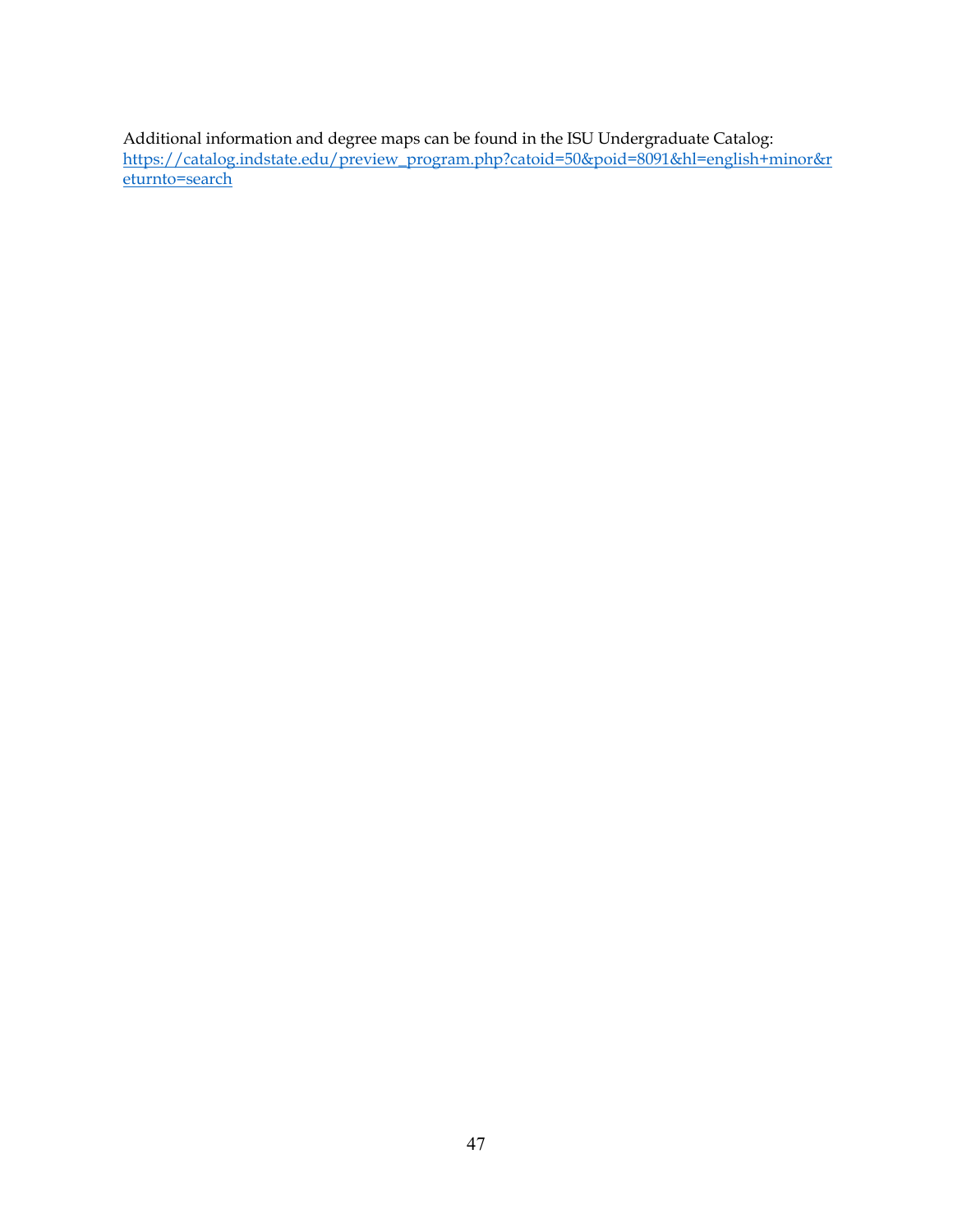# **Appendix D**

# **Creative Writing Minor[19](#page-47-0): Requirements (18 credits)**

You can download this document to use as a template for your personalized plan of study. You can also contact Dr. Chris Drew, the English Department Advisor and Director of Undergraduate Studies, via email at [chris.drew@indstate.edu](mailto:chris.drew@indstate.edu) with any questions you might have.

# **Part I: Required Technique Course for Creative Writing Minors (3 credits)**

• ENG 329: Contemporary Literature (3 credits)

# **Part II: Elective Courses for Creative Writing Minors (15 credits)**

### **Choose five courses from the following list:**

- ENG 219: Introduction to Creative Writing (3 credits)
- ENG 324: Fiction Writing Workshop (3 credits)
- ENG 325: Poetry Writing Workshop (3 credits)
- ENG 327: Creative Nonfiction Workshop (3 credits)
- ENG 424: Advanced Fiction Writing Workshop<sup>[20](#page-47-1)</sup> (3 credits)
- ENG 425: Advanced Poetry Writing Workshop<sup>[21](#page-47-2)</sup> (3 credits)
- ENG 427: Advanced Creative Nonfiction Writing Workshop<sup>[22](#page-47-3)</sup> (3 credits)
- THTR 252: Playwriting (3 credits)

Additional information and degree maps can be found in the ISU Undergraduate Catalog: [https://catalog.indstate.edu/preview\\_program.php?catoid=50&poid=8076&hl=creative+writing+](https://catalog.indstate.edu/preview_program.php?catoid=50&poid=8076&hl=creative+writing+minor&returnto=search) [minor&returnto=search](https://catalog.indstate.edu/preview_program.php?catoid=50&poid=8076&hl=creative+writing+minor&returnto=search)

<span id="page-47-0"></span><sup>&</sup>lt;sup>19</sup> The Creative Writing minor is not available to students who have declared the English Major with a Creative Writing concentration.

<span id="page-47-1"></span><sup>20</sup> ENG 324 must be successfully completed before taking ENG 424

<span id="page-47-2"></span><sup>21</sup> ENG 325 must be successfully completed before taking ENG 425

<span id="page-47-3"></span><sup>22</sup> ENG 327 must be successfully completed before taking ENG 427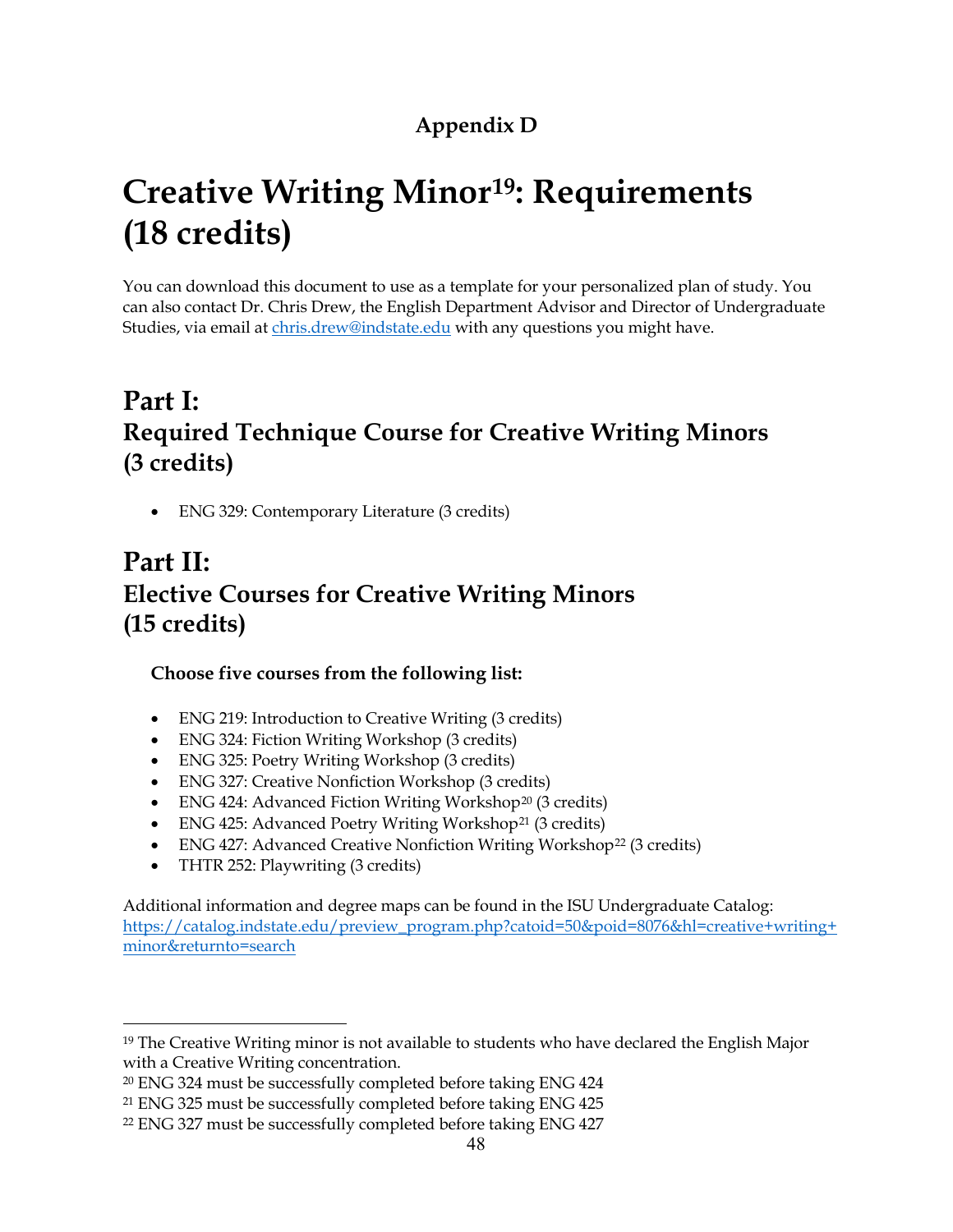# **Appendix E**

# **Foundational Studies Offerings in English**

## **Composition**

#### **Freshman Composition:**

- English 101: Freshman Writing I *and* English 105: Freshman Writing II
- English 107: Rhetoric and Writing
- English 108: Writing about Literature and Culture
- English 346: Modern Black American Literature

#### **Junior Composition:**

- English 305: Advanced Expository Writing
- English 305T: Technical Writing
- English 307: Writing for Teachers of English
- English 308: Practical Literary Criticism

# **Literary Studies**

- English 239: Literature and Human Experience
- English 338: Literature and Ideas
- English 339: Women's Literature
- English 346: Modern Black American Literature

## **Fine and Performing Arts**

• English 219: Introduction to Creative Writing

## **Global Perspectives and Cultural Diversity**

• English 340: Multicultural American Literature

## **Upper-Division Integrative Electives**

- English 335: Science Fiction as Social Criticism
- English 484: Interrelations of Literature
- English 486: Teaching English
- English 487: Crime and Punishment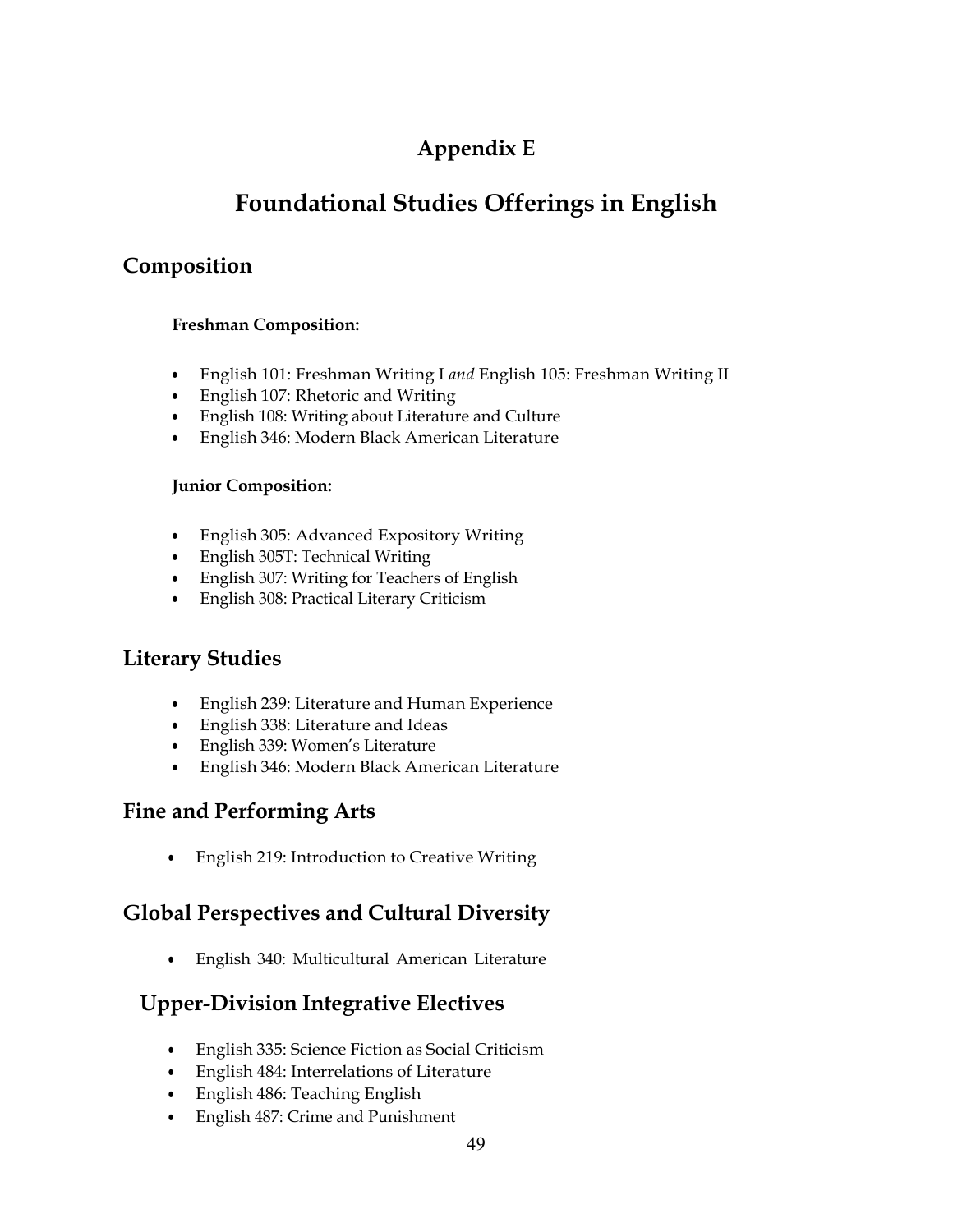# **Appendix F**

## **Arranged Courses**

## **492 Internship in English**

Because internships provide flexible work experiences for students, they are more difficult to describe than traditional arranged courses. However, sponsoring faculty should describe as clearly as possible the kind and amount of work students will complete, with the understanding that the work patterns may change.

A "Statement of the Project"—to be submitted with an "Arranged Course Proposal Form" should include as much of the following information as is appropriate:

*Identifying Information:* A Statement of the Project should include

- the course number and a descriptive title for the project.
- the semester and year.
- the instructor's and student's names.
- the proposed meeting times.

*Description of the Project:* A Statement of the Project should include

- a brief rationale for the project.
- the project goals.
- a week-by-week schedule of work related to the project.

*Description of Assignments:* A Statement of the Project should include

- an explanation of work to be completed
- a description of written work required for the arranged course, including brief explanations of the number, type, and length of papers.
- an explanation of other course requirements, i.e., faculty–student conferences.

#### *Description of Criteria for Evaluation:* A Statement of the Project should include

- a table, outline, list, or easily interpreted form that identifies all graded work for the project.
- an explanation of the proportional value of all graded work.

*Preliminary Reading List:* A Statement of the Project should include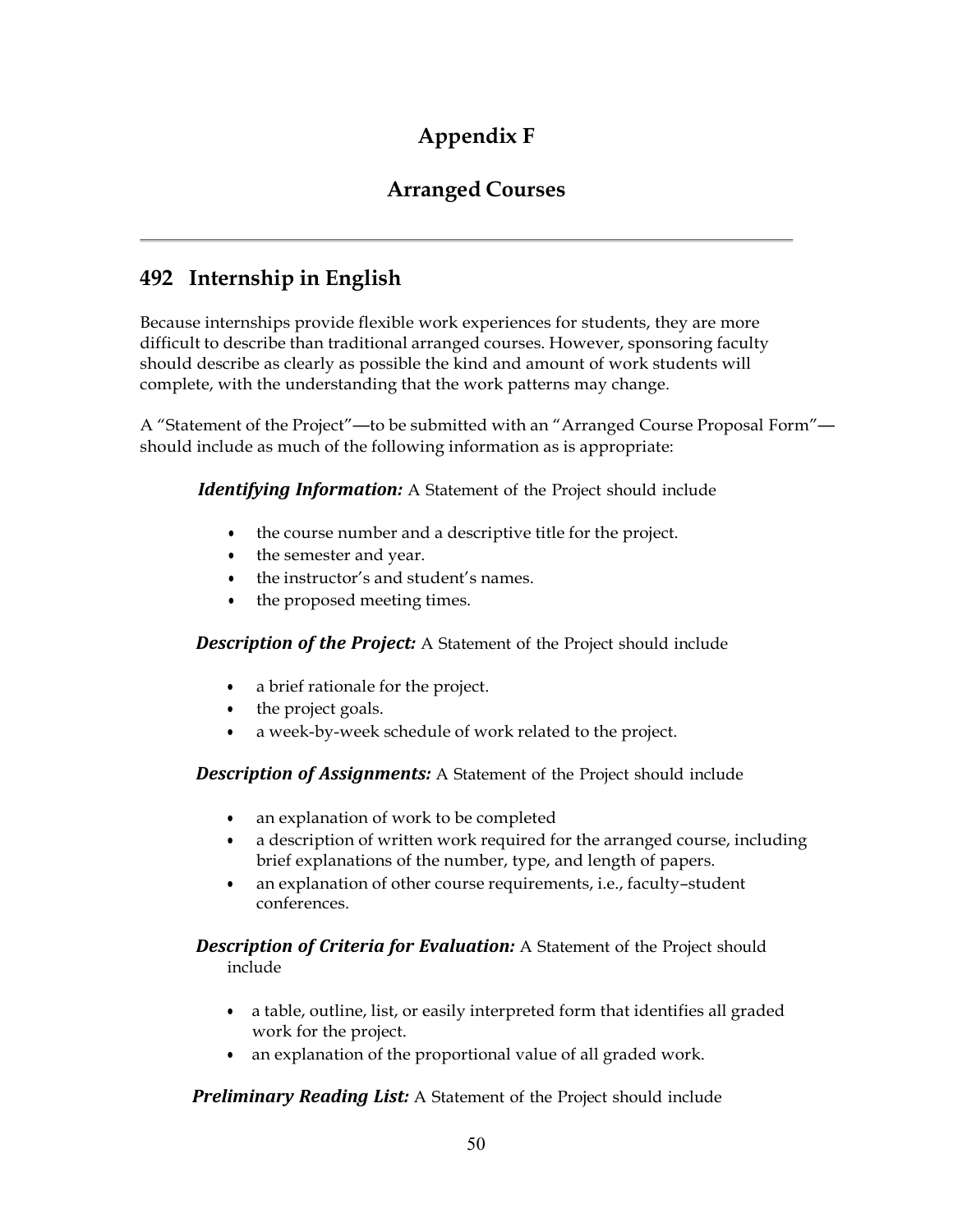• full citations for the textbooks required for the project, including edition, when necessary.

# **495 Individual Studies in English**

When arranged courses follow the patterns of previously offered courses, a standard syllabus and schedule (which follow the guidelines described in the "Courses" section of this document) may be used. However, when the arranged course provides an individualized plan of study, a "Statement of the Project"—to be submitted with an "Arranged Course Proposal Form"—should include the following information:

*Identifying Information:* A Statement of the Project should include

- the course number and a descriptive title for the project.
- the semester and year.
- the instructor's and student's names.
- the proposed meeting times.

*Description of the Project:* A Statement of the Project should include

- a brief rationale for the project.
- the project goals (which may replicate goals for similar but regularly scheduled courses).
- a week-by-week schedule of work related to the project (this should include faculty–student conferences, readings, due dates for work, and so on)

*Description of Assignments:* A Statement of the Project should include

- a description of written work required for the arranged course, including brief explanations of the number, type, and length of papers.
- an explanation of the number and kind of exams required for the arranged course, with brief explanations of coverage (for example, comprehensive) and testing formats.
- an explanation of the number and type of presentations or projects.
- an explanation of other course requirements, i.e., faculty-student conferences.

*Description of Criteria for Evaluation:* A Statement of the Project should include

- a table, outline, list, or easily interpreted form that identifies all graded work for the project.
- an explanation of the proportional value of all graded work.

*Preliminary Reading List:* A Statement of the Project should include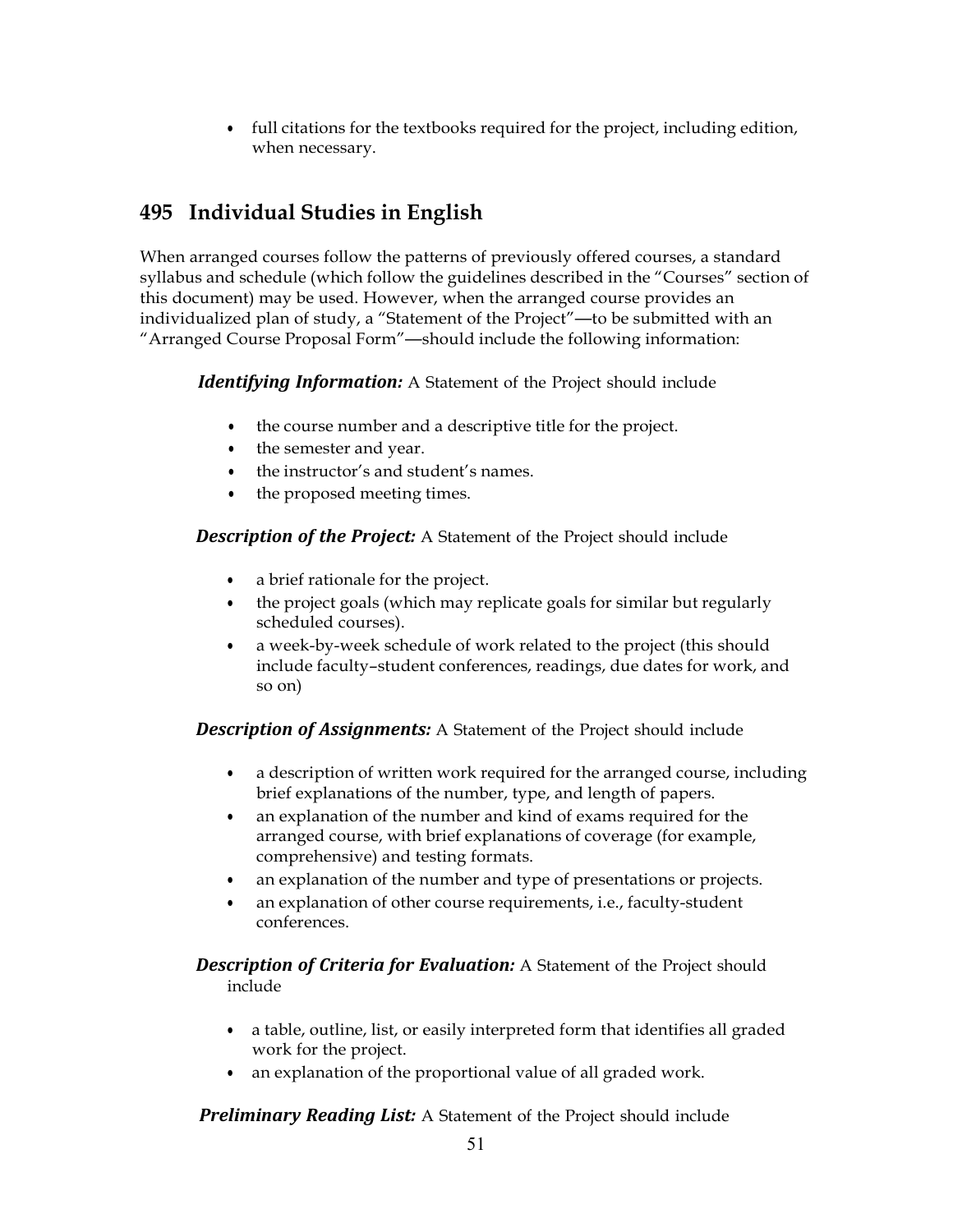- full citations for the textbooks required for the project, including edition, when necessary.
- detailed descriptions of required class materials.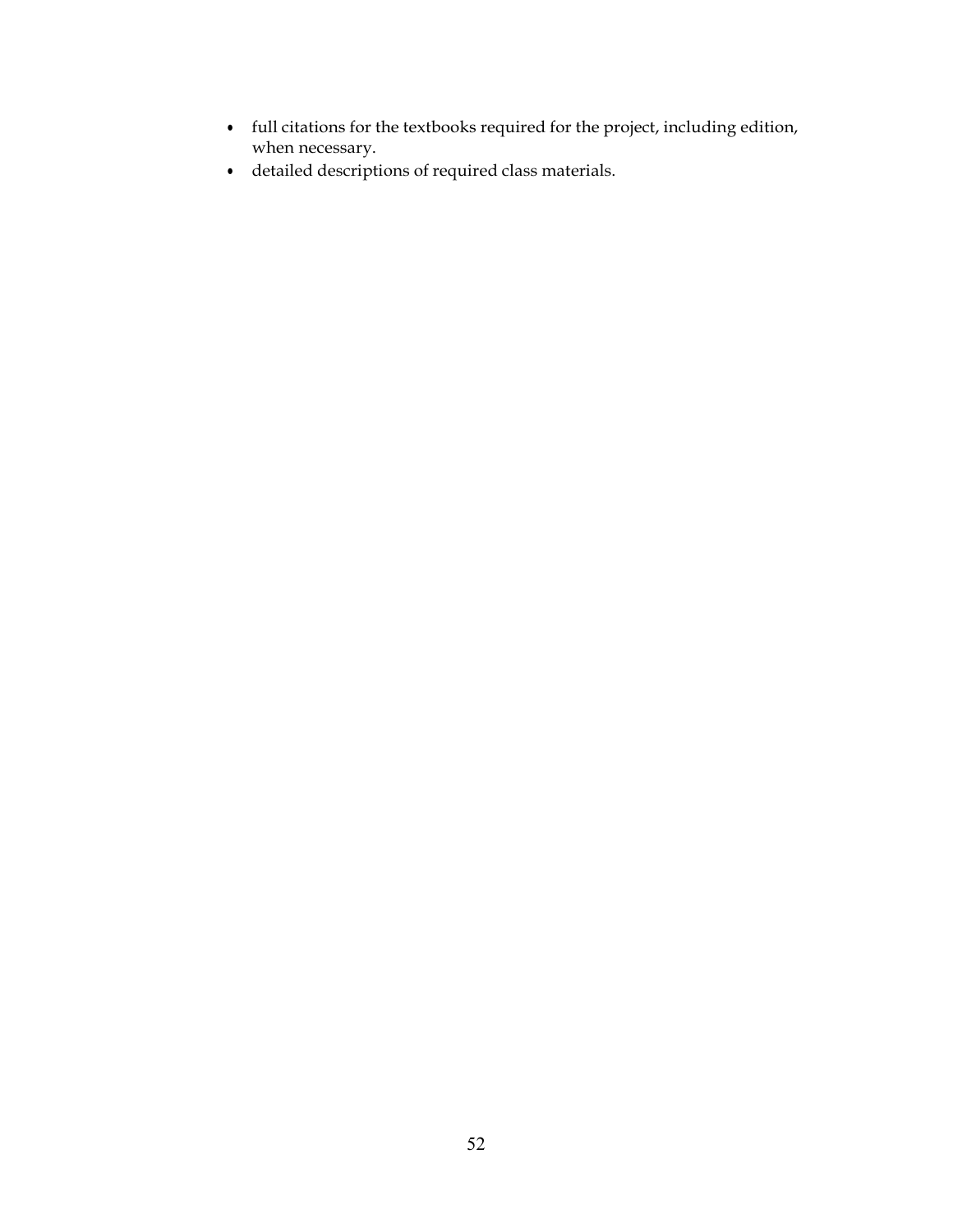# **Appendix G**

## **Statement on "Defining Academic Integrity Misconduct" from** *The Indiana State University Code of Student Conduct and Rights of Students (Section 2.1)*

# **Approved 31 July 2020**

Academic integrity is a cornerstone of the University's commitment to the principles of free inquiry; students are responsible for learning and upholding professional standards in research, writing, assessment, and ethics. In the academic community the high value of honesty mandates a corresponding intolerance of dishonesty. Written or other work which students submit must be the product of their own efforts and must be consistent with appropriate standards of professional ethics. Any academic integrity violation(s), which includes cheating, plagiarism, and other forms of dishonest or unethical behavior, is prohibited. A summary of behaviors that constitute academic integrity misconduct appears below. Examples of each policy can be found in the Faculty Guide to Academic Integrity as well as the Student Guide to Academic Integrity. Questions regarding these policies or requests for additional clarification should be directed to the Office of the Provost, Student Affairs, or to the office of Student Conduct and Integrity (SCI).

## 2.1.1 Cheating

Cheating is using or attempting to use materials, information, notes, study aids, or other assistance not authorized by the instructor during an examination or evaluation.

## 2.1.2 Plagiarism

Plagiarism is intentionally or carelessly presenting the work of another as one's own. It includes submitting an assignment purporting to be the student's original work which has wholly or in part been created by another. It also includes the presentation of the work, ideas, representations, or words of another without customary and proper acknowledgement of sources. Students must consult instructors for clarification in any situation in which documentation is an issue. Students will be considered to have plagiarized whenever their work is improperly cited.

## 2.1.3 Falsification, Forgery, and Obstruction

Falsification is the intentional and unauthorized fabrication or invention of any information or citation in an academic exercise. Falsification includes knowingly reporting data, research, or reports so that the resulting process or product is different from what actually occurred. Forgery is the imitating or counterfeiting of images, documents, signatures, class absence notes, attendance sign-in sheets and the like. Obstruction is any behavior that limits the academic opportunities of other students by improperly impeding their work, their access to educational resources, or disrupting instruction.

## 2.1.4 Multiple Submission(s)